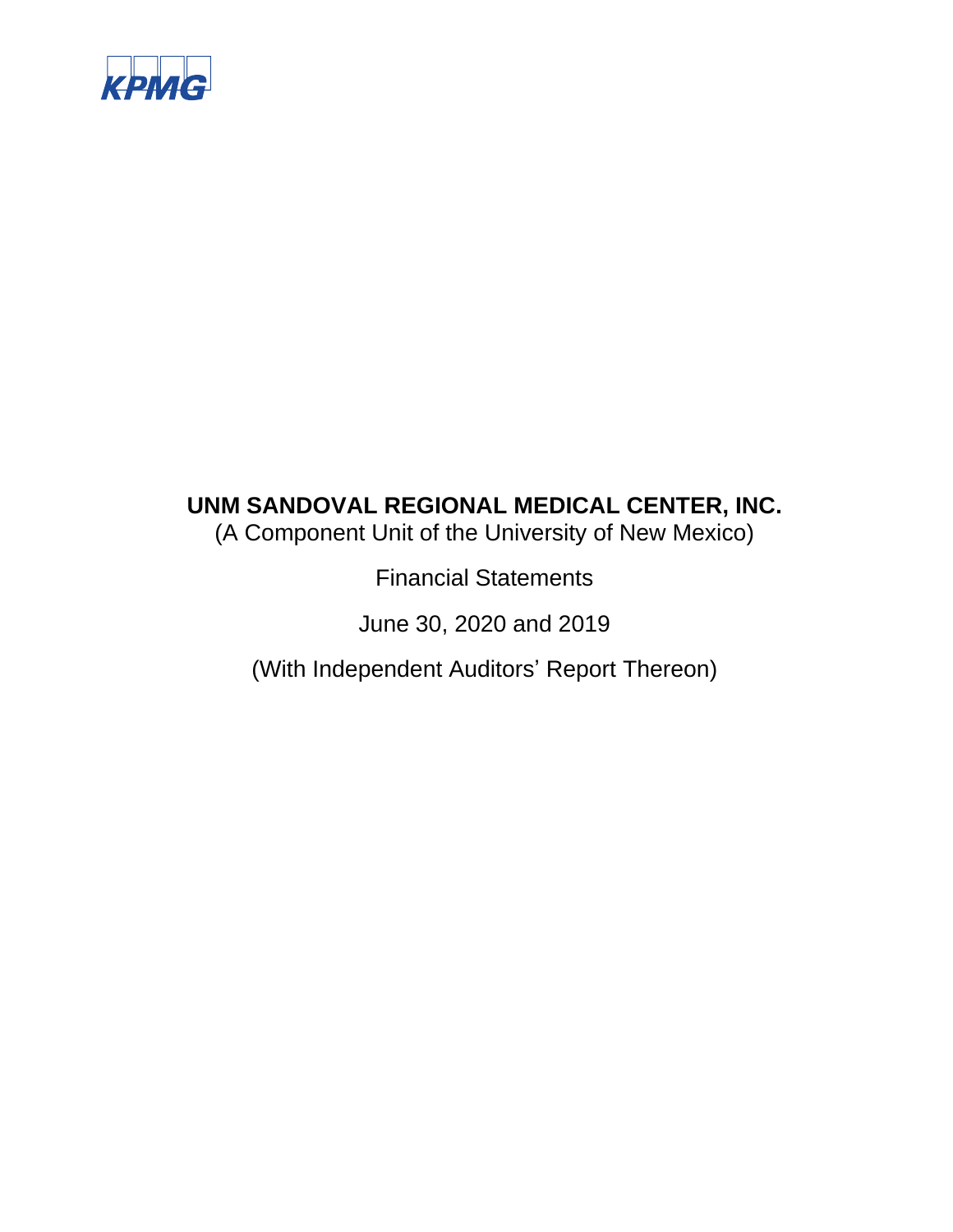(A Component Unit of the University of New Mexico) Official Roster June 30, 2020

## **Board of Directors**

| Paul Roth, MD        | Chairperson (Term expires 6/30/20, Regent appointed) |
|----------------------|------------------------------------------------------|
| Michael Richards, MD | Member (Term expires 12/31/22, Regent appointed)     |
| Martha McGrew, MD    | Member (Term expires 12/31/22, Regent appointed)     |
| Matthew Wilks, MD    | Member (Term expires 12/31/21, Regent appointed)     |
| Joanna Boothe        | Member (Term expires 12/31/21, Regent appointed)     |
| Charlotte Garcia     | Member (Term expires 12/31/21, Regent appointed)     |
| Donnie Leonard       | Member (Term expires 12/31/20, Regent appointed)     |
| Kim Hedrick          | Member (Term expires 12/31/20, County appointed)     |
| Dave Panana          | Member (Term expires 12/31/21, Regent appointed)     |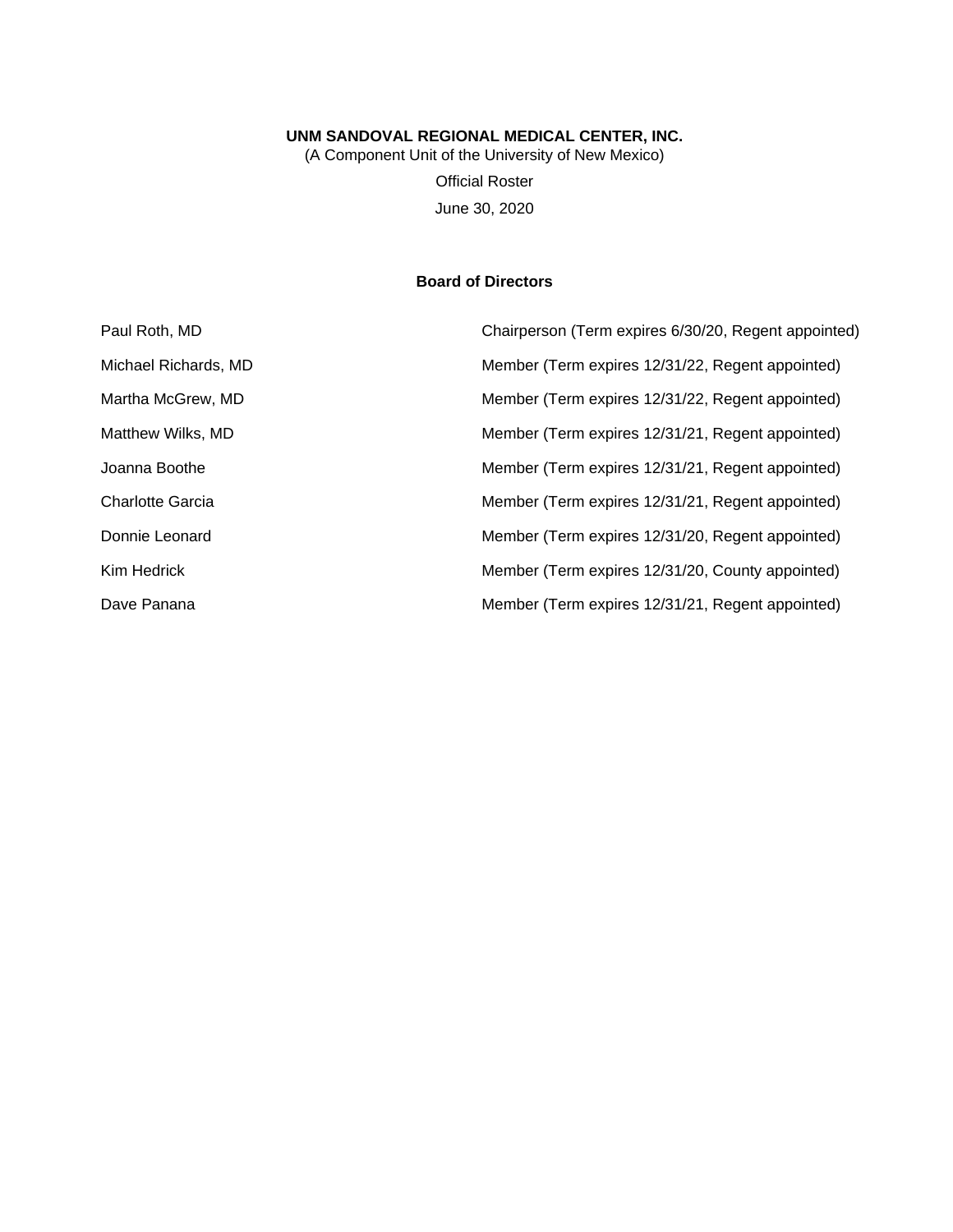(A Component Unit of the University of New Mexico)

Official Roster June 30, 2020

## **Administrative Officers**

| Paul Roth, M.D.        | Chancellor - UNM Health Sciences Center<br>Dean, School of Medicine – UNM Health Sciences Center |
|------------------------|--------------------------------------------------------------------------------------------------|
| Michael Richards, M.D. | Vice Chancellor of Clinical Affairs - UNM Health System                                          |
| Ava Lovell             | Senior Executive Financial Officer - UNM Health Sciences Center                                  |
| Jamie Silva-Steele     | Chief Executive Officer and President - Sandoval Regional Medical<br>Center                      |
| Gurdeep Singh          | Interim Chief Medical Officer - Sandoval Regional Medical Center                                 |
| Pamela Demarest        | Chief Nursing Officer and Chief Operating Officer - Sandoval Regional<br><b>Medical Center</b>   |
| Darlene Fernandez      | Chief Financial Officer - Sandoval Regional Medical Center                                       |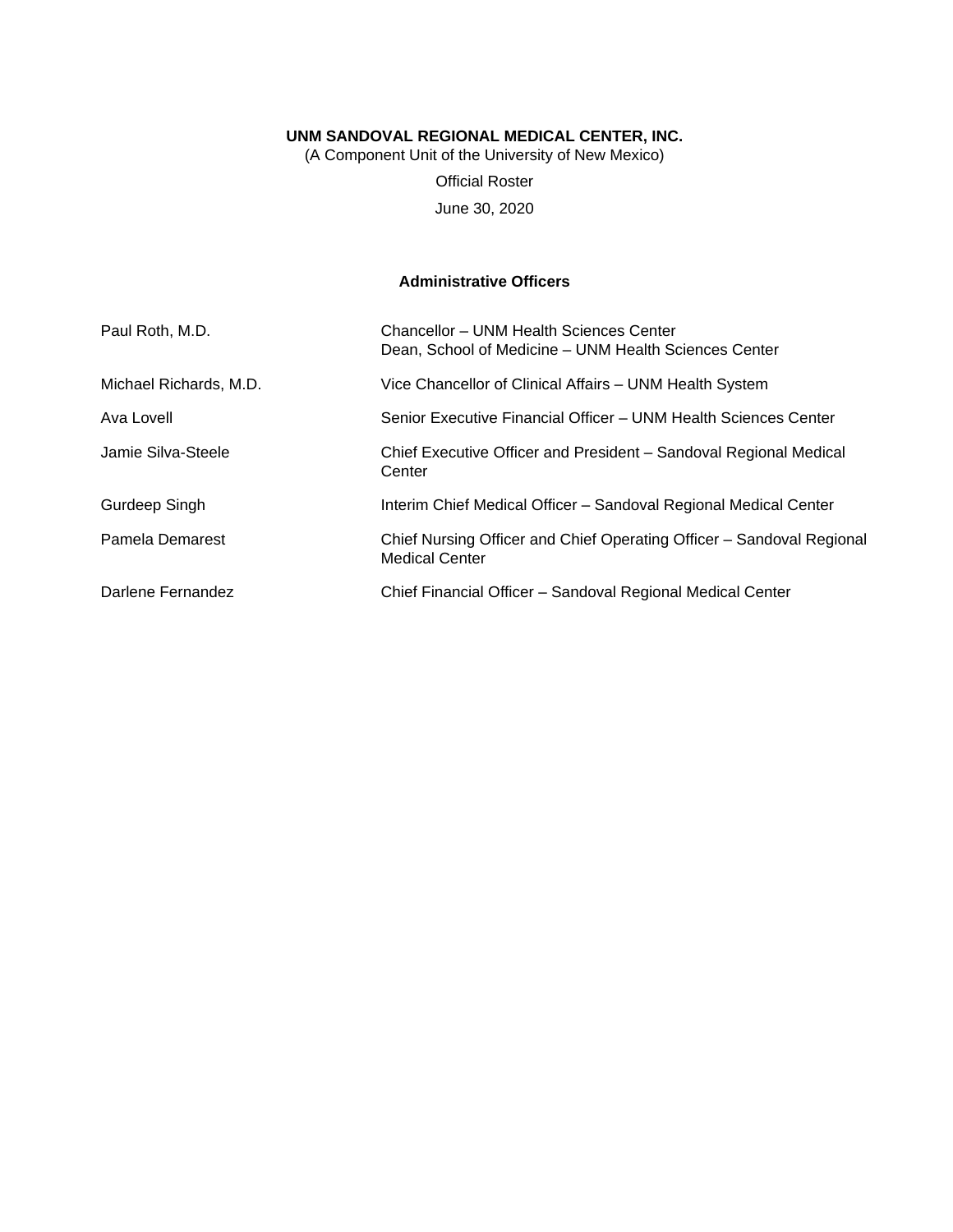(A Component Unit of the University of New Mexico)

## **Table of Contents**

| Page(s)   |
|-----------|
| $1 - 2$   |
| $3 - 16$  |
|           |
| 17        |
| 18        |
| $19 - 20$ |
| $21 - 41$ |
| $42 - 43$ |
| 44        |
| 45-46     |
| 47        |
| 48        |
|           |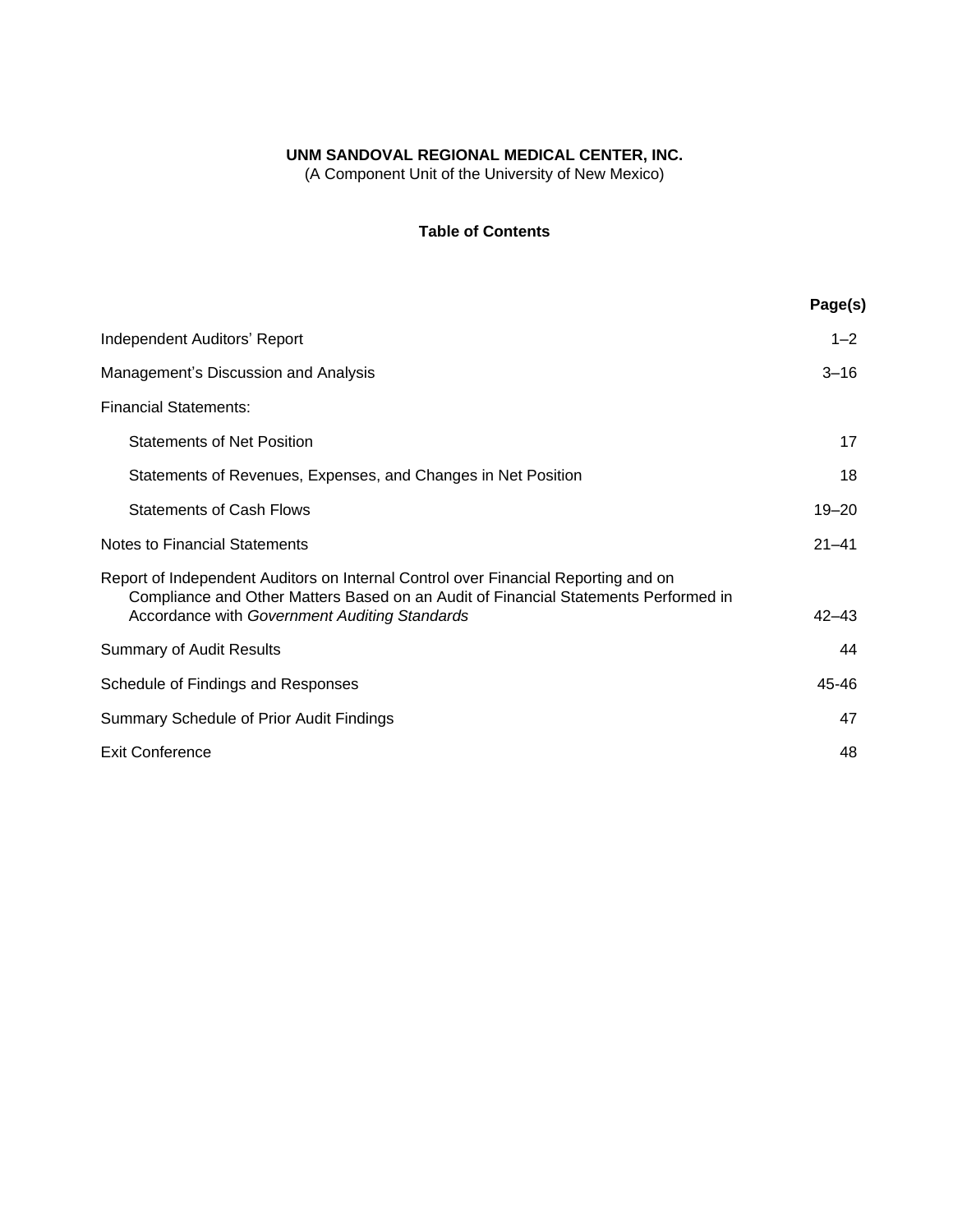

KPMG LLP Two Park Square, Suite 700 6565 Americas Parkway, N.E. Albuquerque, NM 87110-8179

### **Independent Auditors' Report**

The Board of Directors UNM Sandoval Regional Medical Center, Inc. and Mr. Brian Colón, New Mexico State Auditor:

#### *Report on the Financial Statements*

We have audited the accompanying financial statements of UNM Sandoval Regional Medical Center, Inc. (the Medical Center), a component unit of the University of New Mexico, State of New Mexico, as of and for the years ended June 30, 2020 and 2019, and the related notes to the financial statements, which collectively comprise the Medical Center's basic financial statements for the years then ended as listed in the table of contents.

## *Management's Responsibility for the Financial Statements*

Management is responsible for the preparation and fair presentation of these financial statements in accordance with U.S. generally accepted accounting principles; this includes the design, implementation, and maintenance of internal control relevant to the preparation and fair presentation of financial statements that are free from material misstatement, whether due to fraud or error.

### *Auditors' Responsibility*

Our responsibility is to express opinions on these financial statements based on our audits. We conducted our audits in accordance with auditing standards generally accepted in the United States of America and the standards applicable to financial audits contained in *Government Auditing Standards*, issued by the Comptroller General of the United States. Those standards require that we plan and perform the audit to obtain reasonable assurance about whether the financial statements are free from material misstatement.

An audit involves performing procedures to obtain audit evidence about the amounts and disclosures in the financial statements. The procedures selected depend on the auditors' judgment, including the assessment of the risks of material misstatement of the financial statements, whether due to fraud or error. In making those risk assessments, the auditor considers internal control relevant to the entity's preparation and fair presentation of the financial statements in order to design audit procedures that are appropriate in the circumstances, but not for the purpose of expressing an opinion on the effectiveness of the entity's internal control. Accordingly, we express no such opinion. An audit also includes evaluating the appropriateness of accounting policies used and the reasonableness of significant accounting estimates made by management, as well as evaluating the overall presentation of the financial statements.

We believe that the audit evidence we have obtained is sufficient and appropriate to provide a basis for our audit opinion.

#### *Opinion*

In our opinion, the financial statements referred to above present fairly, in all material respects, the financial position of the Medical Center as of June 30, 2020 and 2019, and the changes in its financial position and its cash flows for the years then ended in accordance with U.S. generally accepted accounting principles.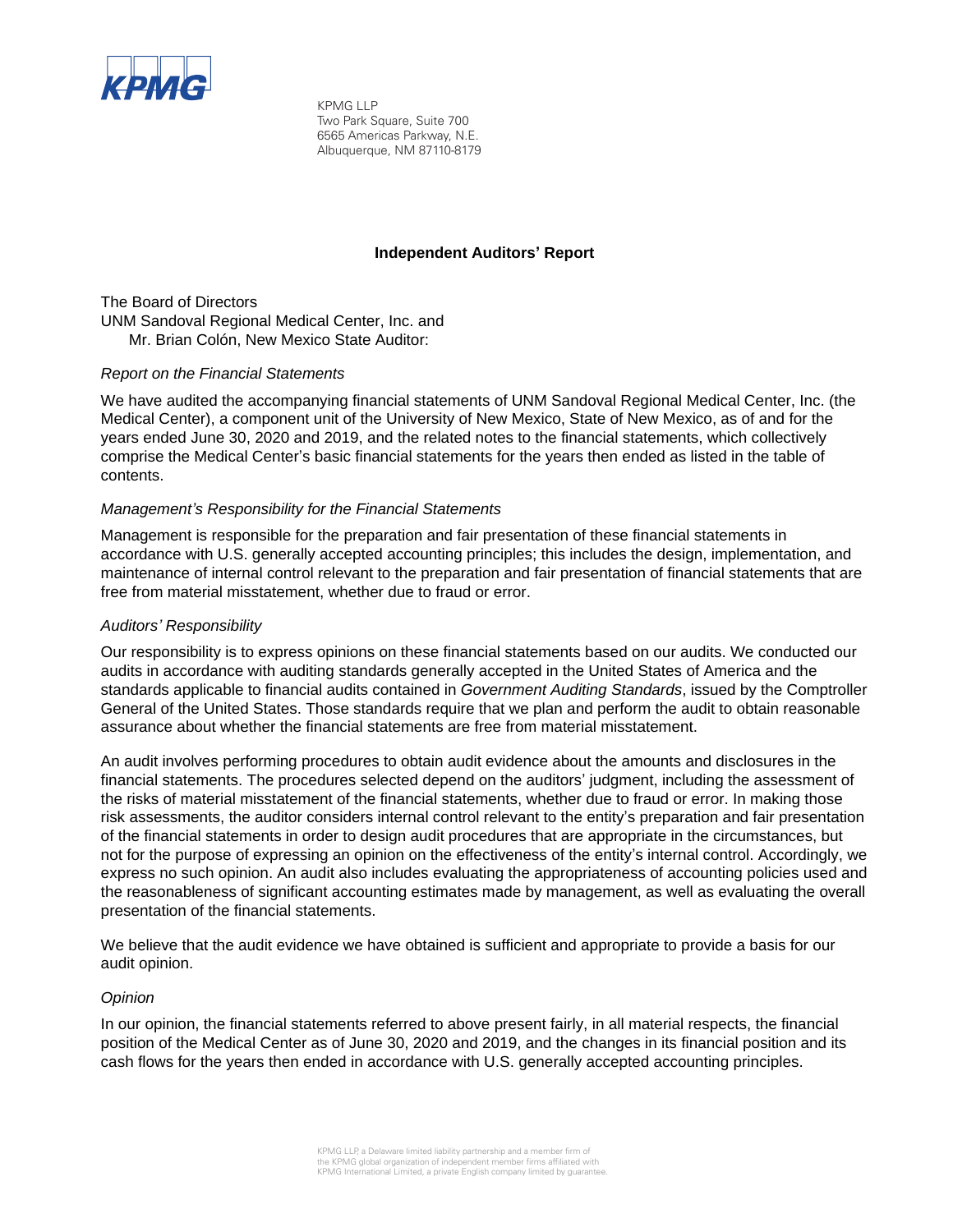

## Other Matters

#### *Required Supplementary Information*

U.S. generally accepted accounting principles require that the management's discussion and analysis on pages 3-16 be presented to supplement the basic financial statements. Such information, although not a part of the basic financial statements, is required by the Governmental Accounting Standards Board who considers it to be an essential part of financial reporting for placing the basic financial statements in an appropriate operational, economic, or historical context. We have applied certain limited procedures to the required supplementary information in accordance with auditing standards generally accepted in the United States of America, which consisted of inquiries of management about the methods of preparing the information and comparing the information for consistency with management's responses to our inquiries, the basic financial statements, and other knowledge we obtained during our audits of the basic financial statements. We do not express an opinion or provide any assurance on the information because the limited procedures do not provide us with sufficient evidence to express an opinion or provide any assurance.

## Other Reporting Required by *Government Auditing Standards*

In accordance with *Government Auditing Standards*, we have also issued our report dated December 8, 2020 on our consideration of the Medical Center's internal control over financial reporting and on our tests of its compliance with certain provisions of laws, regulations, contracts, and grant agreements and other matters. The purpose of that report is solely to describe the scope of our testing of internal control over financial reporting and compliance and the results of that testing, and not to provide an opinion on the effectiveness of the Medical Center's internal control over financial reporting or on compliance. That report is an integral part of an audit performed in accordance with *Government Auditing Standards* in considering the Medical Center's internal control over financial reporting and compliance.



Albuquerque, New Mexico December 8, 2020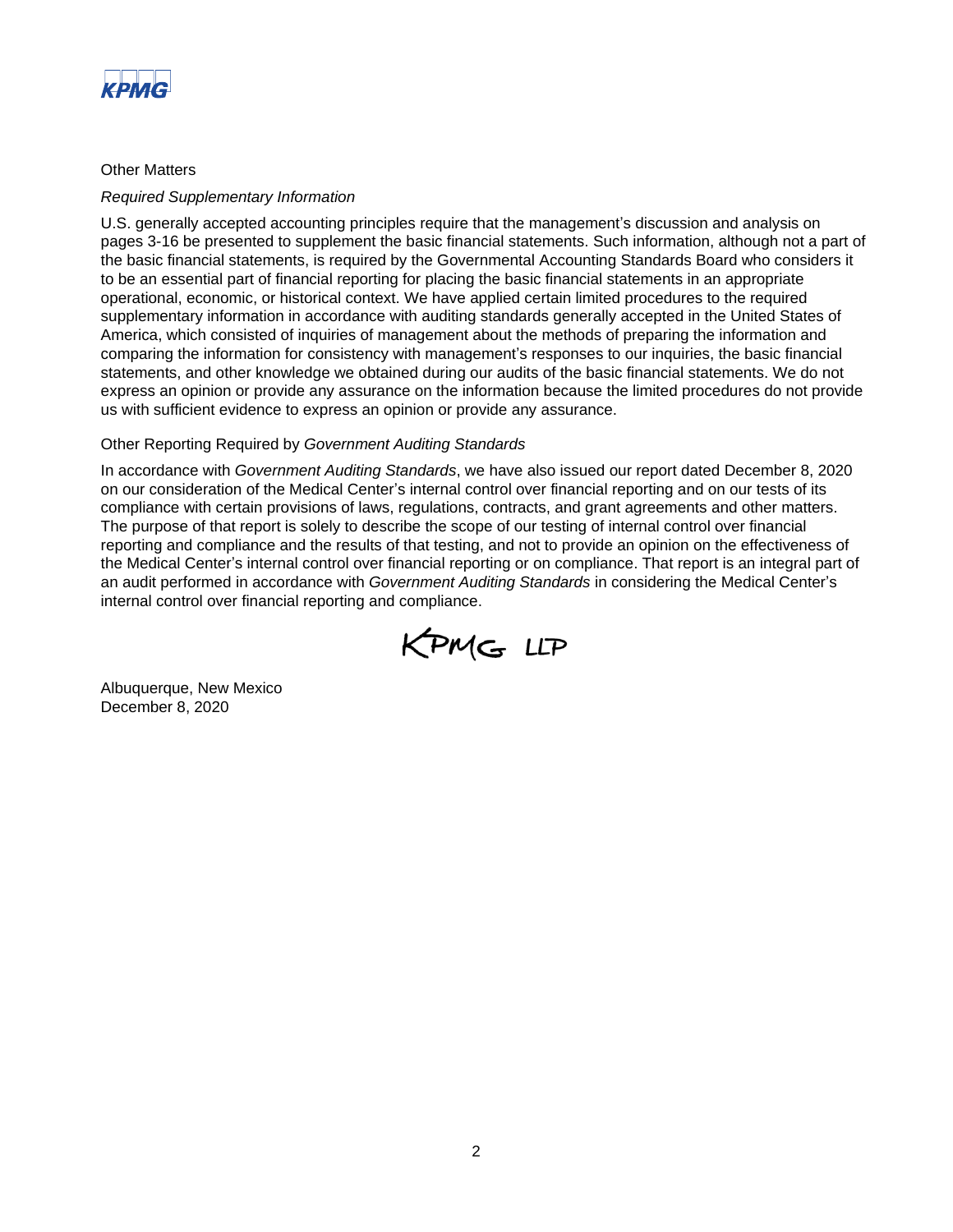(A Component Unit of the University of New Mexico)

Management's Discussion and Analysis

June 30, 2020 and 2019

The following discussion and analysis provides an overview of the financial position and activities of UNM Sandoval Regional Medical Center, Inc. (the Medical Center or SRMC) as of and for the years ended June 30, 2020, 2019, and 2018. This discussion should be read in conjunction with the accompanying financial statements and notes. Management has prepared the basic financial statements and the related note disclosures along with this discussion and analysis. As such, the financial statements, notes, and this discussion are the responsibility of the Medical Center's management.

#### **Using This Annual Report**

This annual report consists of financial statements prepared in accordance with Governmental Accounting Standards Board (GASB) Statement No. 34, *Basic Financial Statements – and Management's Discussion and Analysis – for State and Local Governments*, as amended. The Medical Center is reporting as a special-purpose government engaged in business-type activities (BTA). In accordance with BTA reporting, the Medical Center presents management's discussion and analysis, statements of net position, statements of revenues, expenses, and changes in net position, statements of cash flows, and notes to the financial statements. The financial statements are prepared under the accrual basis of accounting, whereby revenues and assets are recognized when the service is provided and expenses and liabilities are recognized when others provide the service or goods are received, regardless of when cash is exchanged.

The statements of net position include all assets and liabilities. Over time, increases or decreases in net position (the difference between assets and liabilities) are one indicator of the improvement or erosion of the Medical Center's financial health when considered with nonfinancial facts, such as patient statistics and the condition of facilities. This statement includes all assets and liabilities using the accrual basis of accounting, which is consistent with the accounting method used by nongovernmental hospitals and healthcare organizations.

The statements of revenues, expenses, and changes in net position present the revenues earned and expenses incurred during the year. Activities are reported as either operating or nonoperating. A public hospital's dependency on governmental funding can result in an operating deficit since the financial reporting model classifies such aid as nonoperating revenues. The utilization of capital assets is reflected in the financial statements as depreciation, which amortizes the cost of an asset over its expected useful life.

The statements of cash flows present information related to cash inflows and outflows summarized by operating, capital and noncapital financing, and investing activities.

## **Overview of Entity**

The Regents of the University of New Mexico (UNM) approved the formation of the Medical Center, a New Mexico nonprofit corporation organization under and pursuant to the New Mexico University Research Park and Economic Development Act. The corporation is formed as an instrumentality of the Regents of UNM, to promote the social welfare of New Mexico through the advancement of healthcare. The corporation is organized for the development, construction, and operation of a licensed general, community teaching hospital located in Sandoval County, New Mexico in support of and under the operating aegis of the Health Sciences Center of the University of New Mexico (UNM HSC) and, in connection therewith, to facilitate and develop the clinical and medical practices of the faculty of the University of New Mexico School of Medicine (UNM SOM). The Medical Center is a component unit of UNM.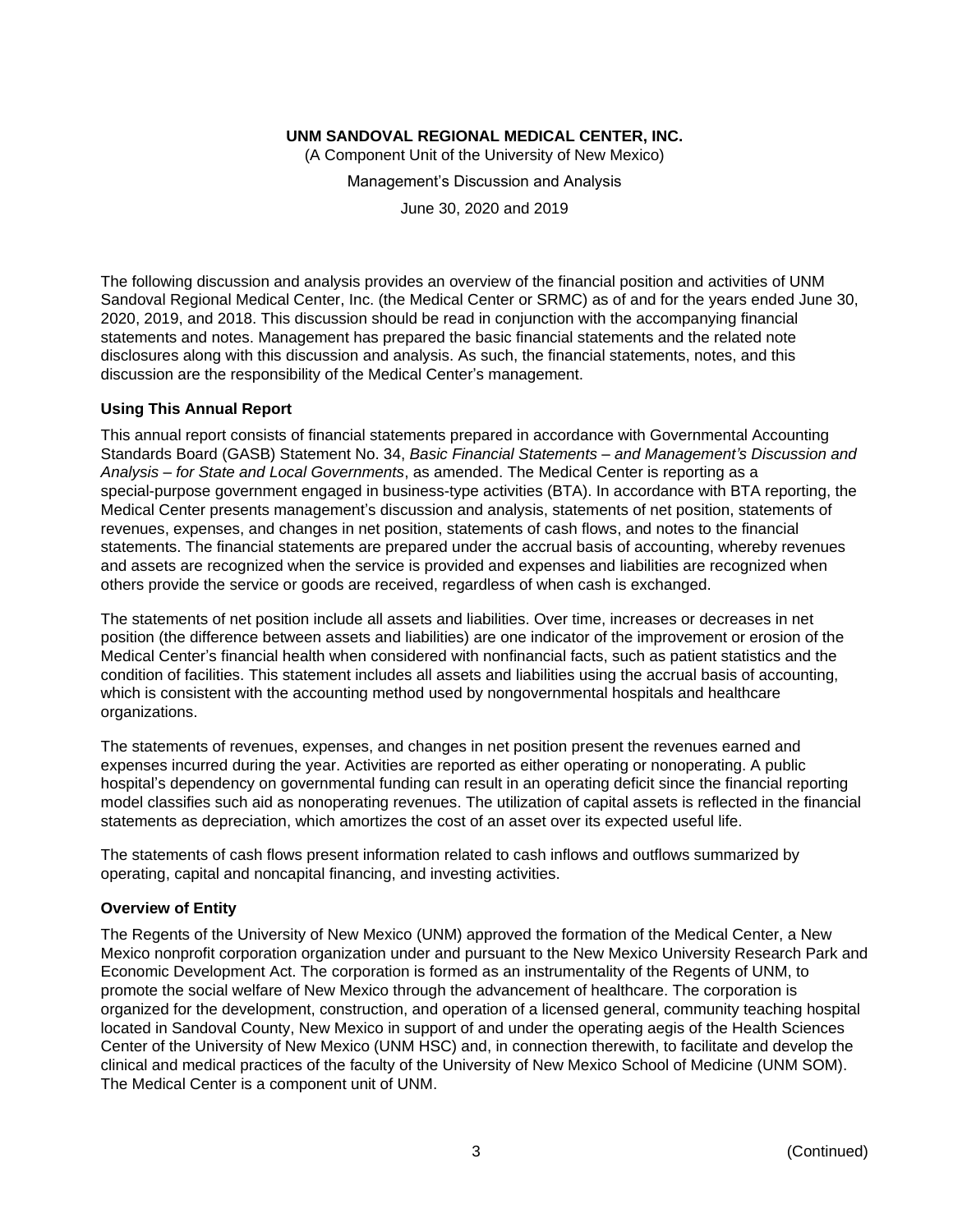(A Component Unit of the University of New Mexico)

Management's Discussion and Analysis

June 30, 2020 and 2019

The Medical Center's mission is to improve the overall health of the community by providing the highest-quality healthcare services that meet the needs of Sandoval County's diverse population, as well as providing, increasingly over time, healthcare and medical educational opportunities.

The following summarizes the healthcare services that are offered by the Medical Center:

*Inpatient Care* – Acute care provided by practitioners in 48 acute medical-surgical beds and 12 intensive care unit beds. The Medical Center is equipped with an emergency department with 11 exam rooms, 2 trauma rooms, and 2 triage rooms. Additionally, the Medical Center is equipped with 6 operating rooms, 3 minor procedure rooms, and 1 interventional radiology lab.

*Outpatient Care* – Comprehensive offering of primary care, sleep disorders center, laboratory, radiology, diagnostic services, rehabilitation services, behavioral health, infusion, medical, and surgical clinics.

*Surgical Services* – Anesthesia, general surgery, bariatric, podiatry, otolaryngology, urologic, gynecologic, urogynecologic, gastrointestinal, breast, minimally invasive spine surgery, and outpatient laparoscopic surgery.

*Physician Services* – The Medical Center has an "open" medical staff, allowing community physicians in addition to the UNM SOM providers to be members of the active medical staff and to admit and follow their patients at the Medical Center. There are currently 559 physicians credentialed, of which 469 are UNM SOM physicians and 90 are community physicians.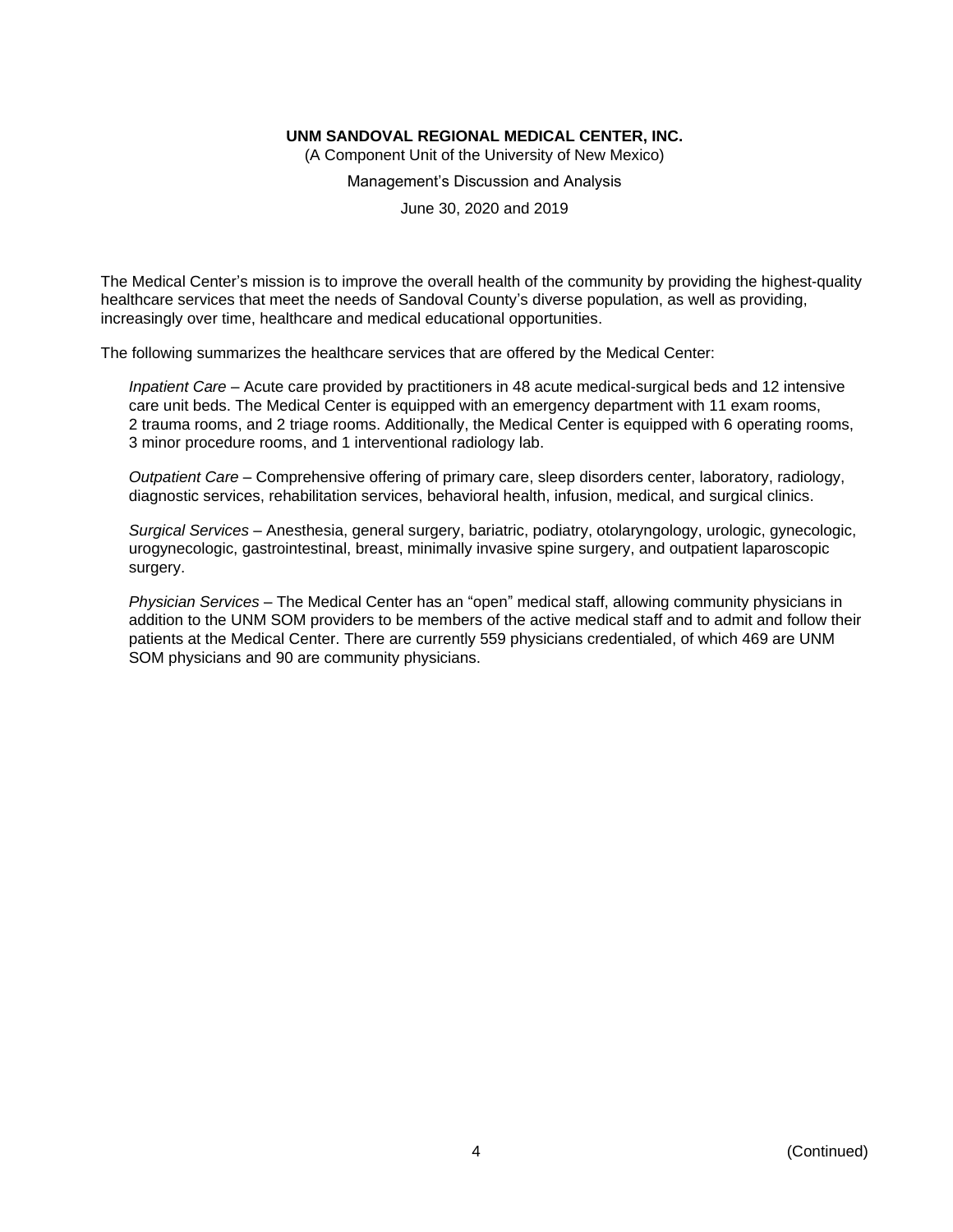(A Component Unit of the University of New Mexico)

Management's Discussion and Analysis

June 30, 2020 and 2019

#### **Financial Summary**

| <b>Condensed summary of net position</b> |    |                |                |                |  |
|------------------------------------------|----|----------------|----------------|----------------|--|
|                                          |    |                | June 30        |                |  |
|                                          |    | 2020           | 2019           | 2018           |  |
| Assets:                                  |    |                |                |                |  |
| Current assets                           | \$ | 50,652,462     | 41,156,850     | 46,294,420     |  |
| Capital assets, net                      |    | 95,475,016     | 99,508,641     | 103,115,704    |  |
| Noncurrent assets                        |    | 15,083,228     | 13,206,575     | 11,329,655     |  |
| Total assets                             | \$ | 161,210,706    | 153,872,066    | 160,739,779    |  |
| Liabilities:                             |    |                |                |                |  |
| <b>Current liabilities</b>               | \$ | 31,594,271     | 20,278,279     | 23,238,451     |  |
| Noncurrent liabilities                   |    | 109,005,000    | 113,280,000    | 117,355,000    |  |
| <b>Total liabilities</b>                 | \$ | 140,599,271    | 133,558,279    | 140,593,451    |  |
| Net Position:                            |    |                |                |                |  |
| Net deficiency in capital assets         | \$ | (17, 804, 984) | (17, 846, 359) | (18, 129, 296) |  |
| Restricted net position, expendable      |    | 21,497,655     | 20,420,964     | 17,635,876     |  |
| Unrestricted                             |    | 16,918,764     | 17,739,182     | 20,639,748     |  |
| Total net position                       | \$ | 20,611,435     | 20,313,787     | 20,146,328     |  |

Total Medical Center assets at June 30, 2020 increased \$7.3 million from June 30, 2019, ending at \$161.2 million. Cash and cash equivalents at June 30, 2020 increased by \$9.3 million, primarily due to a Center for Medicare and Medicaid Services (CMS) advance of \$7.3 million under the Medicare Accelerated and Advance Payment Program and CARES Act funding of \$6.7 million, while net accounts receivable decreased by \$1.9 million, primarily due to the impact of COVID-19 on patient volumes. The Medical Center's patient volumes began to decrease in March 2020 due to COVID-19 stay at home orders and limitations on elective visits and procedures in healthcare services implemented by the Governor of New Mexico in March 2020. Net capital assets decreased by \$4.0 million, predominantly due to increased accumulated depreciation, and restricted investments held by trustee for mortgage reserve fund increased by \$1.9 million in line with contract requirements. The Medical Center's most significant assets at June 30, 2020 were net capital assets of \$95.5 million, cash and cash equivalents of \$38.4 million, and restricted investments held by trustee for mortgage reserve fund of \$15.1 million.

Operating cash increased by \$10.1 million during the year ended June 30, 2020, from \$21.9 million at June 30, 2019 to \$32.0 million at June 30, 2020. This increase was driven by the CARES Act funding of \$6.7 million, CMS advance payment of \$7.3 million, and mill levy funds of \$6.4 million. The CARES Act funding and CMS advance payment programs were in response to COVID-19.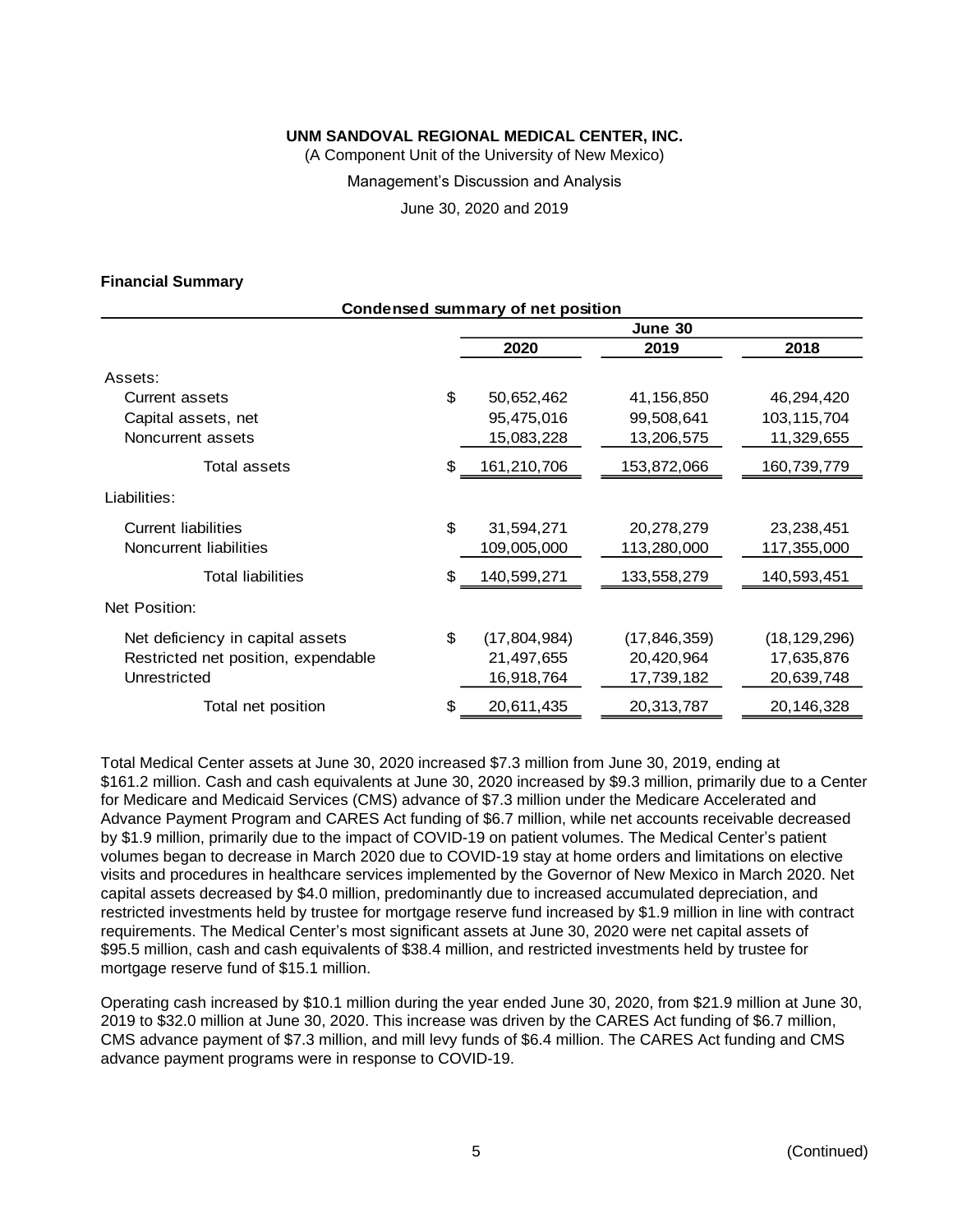(A Component Unit of the University of New Mexico)

Management's Discussion and Analysis

June 30, 2020 and 2019

Total Medical Center assets at June 30, 2019 decreased \$6.9 million from June 30, 2018, ending at \$153.9 million. Cash and cash equivalents at June 30, 2019 decreased by \$4.0 million, net accounts receivable decreased by \$1.3 million, and net capital assets decreased \$3.6 million, predominantly due to increased accumulated depreciation. These decreases were offset by an increase of \$1.9 million in the restricted investments held by trustee for mortgage reserve fund. The Medical Center's most significant assets at June 30, 2019 were net capital assets of \$99.5 million, cash and cash equivalents of \$29.1 million, and restricted investments held by trustee for mortgage reserve fund of \$13.2 million.

Operating cash decreased by \$5.0 million during the year ended June 30, 2019, from \$26.9 million at June 30, 2018 to \$21.9 million at June 30, 2019. This decrease was driven largely by reduced patient cash payments of \$10.4 million in fiscal year 2019, of which \$6.2 million was related to a fiscal year 2016 disproportionate share payment received in fiscal year 2018. The decrease in cash from patient services was offset by a \$4.2 million reduction in payments to suppliers.

The Medical Center's total liabilities were \$140.6 million at June 30, 2020, compared to \$133.6 million at June 30, 2019. At June 30, 2020, current and noncurrent bonds payable of \$113.3 million was the largest liability, followed by CMS advance payment of \$7.3 million, and accounts payable of \$6.0 million. The increase in total liabilities is primarily due to the CMS advance of \$7.3 million and CARES Act funding liability of \$3.6 million. There were also increases in accrued payroll of \$1.4 million and in related-party liabilities of \$0.9 million. These increases were offset by a decrease in bonds payable resulting from the payments of the scheduled mandatory bond redemptions of \$4.1 million during the year ended June 30, 2020. There was also a decrease in liabilities from estimated third-party settlements of \$2.2 million, primarily related to a determination that liabilities recorded for a prior year disproportionate share receipt were no longer needed.

The Medical Center's total liabilities were \$133.6 million at June 30, 2019, compared to \$140.6 million at June 30, 2018. At June 30, 2019, current and noncurrent bonds payable of \$117.4 million was the largest liability, followed by accounts payable of \$6.1 million. The decrease in total liabilities is primarily due to a decrease in bonds payable resulting from the payments of the scheduled mandatory bond redemptions of \$3.9 million during the year ended June 30, 2019 and a decrease from estimated third-party settlements of \$3.6 million, related to a determination that liabilities recorded from prior year disproportionate share payments were no longer needed. These increases were offset by an increase in accounts payable of \$2.0 million.

At June 30, 2020, 2019, and 2018, the Medical Center's current assets of \$50.7 million, \$41.2 million, and \$46.3 million, respectively, were sufficient to cover current liabilities of \$31.6 million (current ratio of 1.60), \$20.3 million (current ratio of 2.03), and \$23.2 million (current ratio of 2.00), respectively.

Total net position (assets minus liabilities) is classified by the Medical Center's ability to use these assets to meet operating needs. Unrestricted net position may be used to meet all operating needs of the Medical Center. A portion of the Medical Center's net position is restricted by the trust indenture and debt agreement.

Total net position as of June 30, 2020 increased by \$0.3 million to \$20.6 million, which included an operating loss of \$4.6 million and net nonoperating revenues of \$4.9 million. Unrestricted net position totaled \$16.9 million, with a net deficiency in capital assets of \$17.8 million at June 30, 2020. Restricted net position, expendable as of June 30, 2020 increased by \$1.1 million to \$21.5 million, which was driven by a \$1.1 million increase in the bond fund trust account.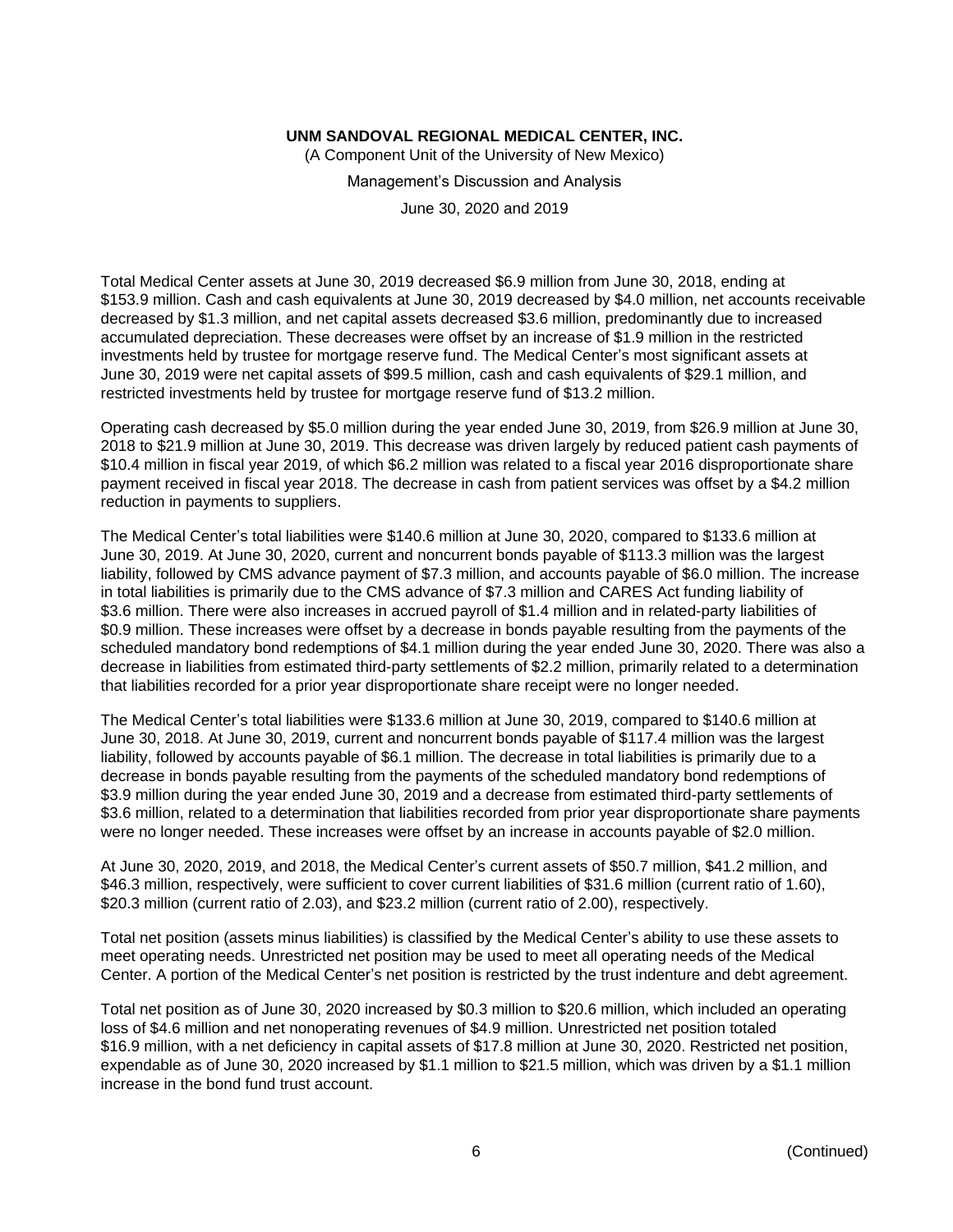(A Component Unit of the University of New Mexico)

Management's Discussion and Analysis

June 30, 2020 and 2019

Total net position as of June 30, 2019 increased by \$0.2 million to \$20.3 million, which included operating income of \$4.1 million and net nonoperating expenses of \$4.0 million. Unrestricted net position totaled \$17.8 million, with a net deficiency in capital assets of \$17.9 million at June 30, 2019. Restricted net position, expendable as of June 30, 2019 increased by \$2.8 million to \$20.4 million, which was driven by a \$2.8 million increase in the bond fund trust account.

| Condensed summary of revenues, expenses, and changes in net position |  |  |  |
|----------------------------------------------------------------------|--|--|--|
|----------------------------------------------------------------------|--|--|--|

|                                                      | Year ended June 30               |                            |                              |  |  |
|------------------------------------------------------|----------------------------------|----------------------------|------------------------------|--|--|
|                                                      | 2020                             | 2019                       | 2018                         |  |  |
| Total operating revenues<br>Total operating expenses | \$<br>78,203,988<br>(82,806,019) | 84,180,161<br>(80,037,405) | 86,038,524<br>(80, 728, 183) |  |  |
| Operating gain (loss)                                | (4,602,031)                      | 4, 142, 756                | 5,310,341                    |  |  |
| Net nonoperating (expenses) revenues                 | 4,899,679                        | (3,975,297)                | (4,385,923)                  |  |  |
| Total increase in net position                       | 297.648                          | 167,459                    | 924,418                      |  |  |
| Net position, beginning of year                      | 20,313,787                       | 20,146,328                 | 19,221,910                   |  |  |
| Net position, end of year                            | \$<br>20,611,435                 | 20,313,787                 | 20,146,328                   |  |  |

#### **Operating Revenues**

The sources of operating revenues for the Medical Center are net patient service and other operating revenues, with the most significant source being net patient service revenues. Total operating revenues were \$78.2 million, \$84.2 million, and \$86.0 million for the years ended June 30, 2020, 2019, and 2018, respectively.

Net patient service revenue comprises gross patient revenue, net of contractual allowances, charity care, provision for doubtful accounts, and any third-party cost report settlements. Net patient service revenues were \$76.5 million, \$83.0 million, and \$83.7 million for the years ended June 30, 2020, 2019, and 2018, respectively. The decrease of \$6.5 million from 2019 to 2020 is primarily the result of canceling all nonessential healthcare services from mid-March to the beginning of June in compliance with the New Mexico Governor's Executive Order due to the COVID-19 pandemic. The decrease of \$0.7 million from 2018 to 2019 is the result of a decrease in reimbursement, case mix index, and a shift from inpatient volume to outpatient volume.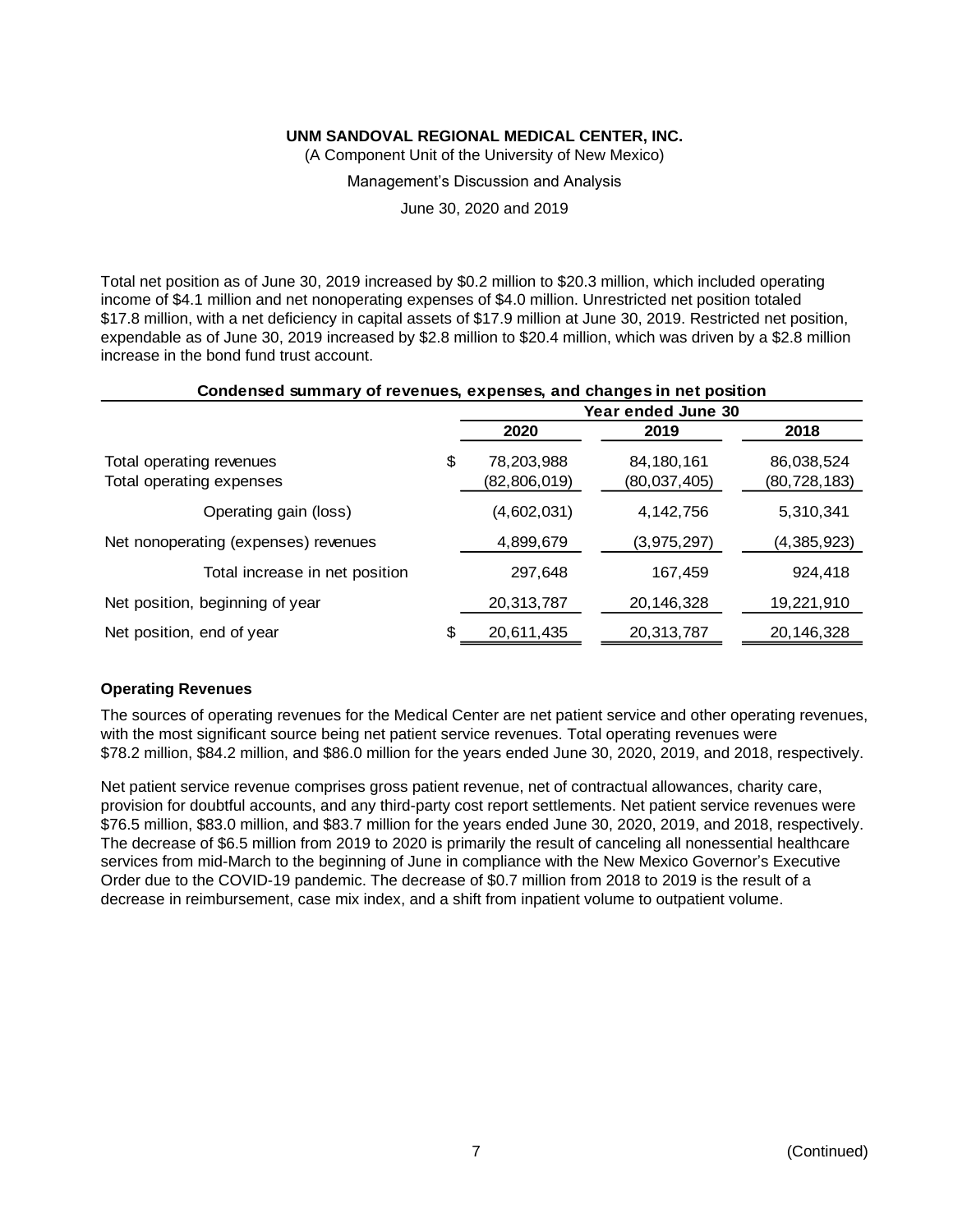(A Component Unit of the University of New Mexico)

Management's Discussion and Analysis

June 30, 2020 and 2019

The following table summarizes key operating statistics for the years ended June 30, 2020, 2019, and 2018:

|                                              | Year ended June 30 |                  |                  |  |
|----------------------------------------------|--------------------|------------------|------------------|--|
|                                              | 2020               | 2019             | 2018             |  |
| Total inpatient days                         | 10,453             | 11,951           | 14,514           |  |
| Total discharges                             | 2,575              | 2,950            | 3,126            |  |
| Inpatient surgeries<br>Outpatient surgeries  | 686<br>2,184       | 977<br>2,516     | 1,369<br>2,390   |  |
| Total surgeries                              | 2,870              | 3,493            | 3,759            |  |
| Outpatient visits<br><b>Emergency visits</b> | 42,426<br>19,520   | 48,257<br>21,045 | 44,048<br>20,433 |  |

ICU and medical/surgical inpatient days decreased by 1,498 from fiscal year 2019 to 2020 due to canceling nonessential services from mid-March to June. The ICU and medical/surgical average daily census (ADC) for the year ended June 30, 2020 was 28.6 and decreased by 4.2 from an ICU and Medical/Surgical ADC of 32.8 for the year ended June 30, 2019.

Net patient service revenue for the fiscal years ended June 30, 2020 and 2019 includes cost report estimates for the Medicare and Medicaid programs. Beginning July 1, 2016, the Medical Center was subject to the prospective federal capital rate. The Medical Center's cost reports have been audited through June 30, 2017 for Medicare and Medicaid. Management believes that estimated settlements accrued related to unaudited cost reports are adequate. Laws and regulations governing the Medicare and Medicaid programs are extremely complex and subject to interpretation. As a result, there is at least a reasonable possibility that recorded estimates will change by a material amount in the near term. Estimates are continually monitored and reviewed, and as settlements are made or more information is available to improve estimates, differences are reflected in current operations.

The Medical Center is committed to providing quality healthcare to all, regardless of one's ability to pay. The Medical Center offers a financial assistance program called SRMC Care for healthcare services provided by the Medical Center. This program is only available to Sandoval County residents. Patients who meet the criteria of this charity care policy receive services at no charge or at amounts less than established rates. The criteria for charity care consider the household income in relation to the federal poverty guidelines, as well as asset thresholds. Patients with adjusted gross income equal to or less than 200% of federal poverty guidelines receive services at no charge. For uninsured patients with adjusted gross income at 201-300% of federal poverty guidelines, a discount is applied. Patients applying for coverage under SRMC Care must apply for coverage under Medicaid or the Health Insurance Exchange (HIX), if eligible. Patients may continue to receive SRMC Care until they receive Medicaid eligibility or notification of coverage under the HIX.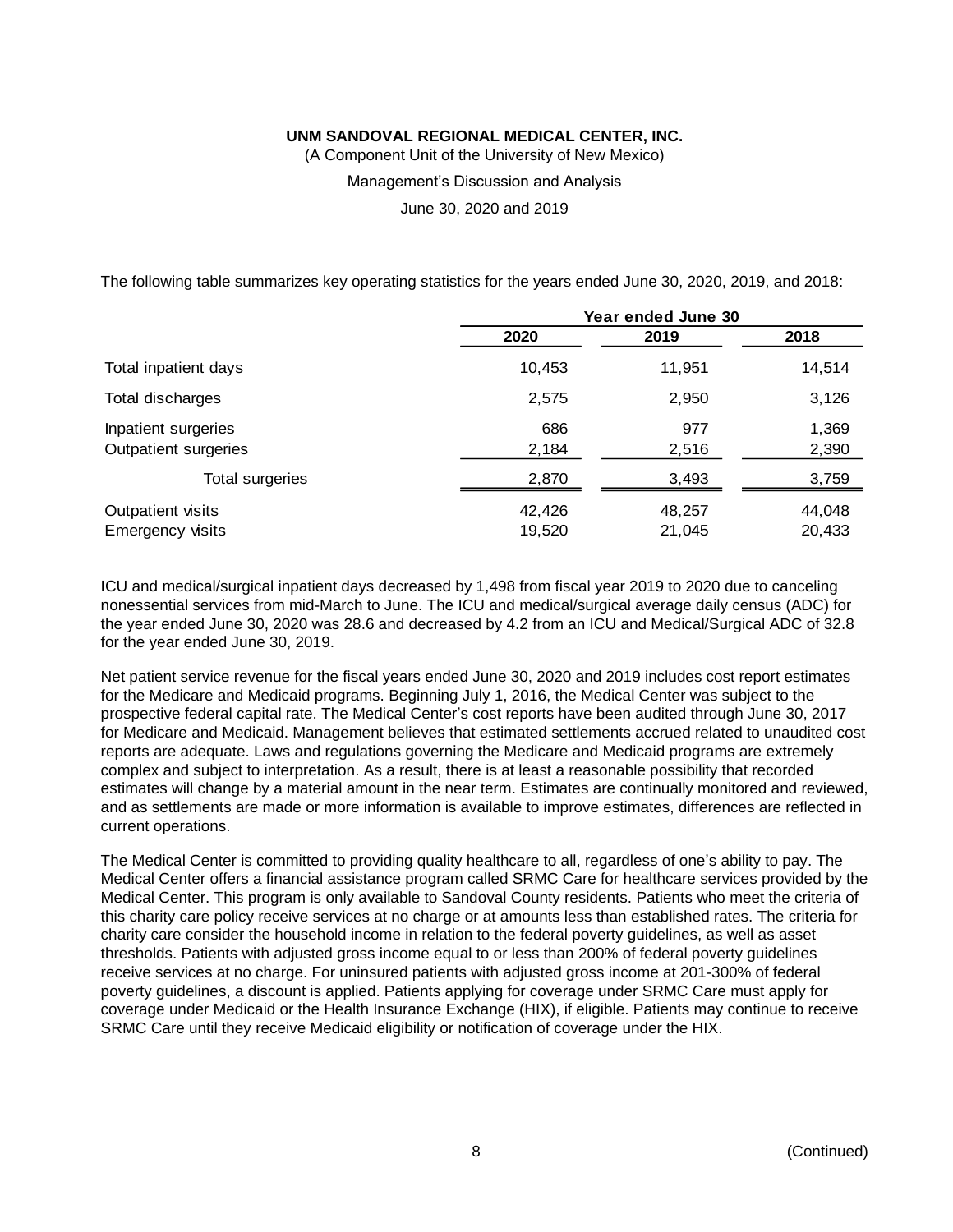(A Component Unit of the University of New Mexico)

Management's Discussion and Analysis

June 30, 2020 and 2019

The Medical Center does not pursue collection of amounts determined to qualify as charity care. The costs of charity care provided under this program for the years ended June 30, 2020, 2019, and 2018 approximated \$0.9 million, \$1.8 million, and \$1.5 million, respectively. The costs incurred are estimated based on the cost-to-charge ratio for the Medical Center as applied to the charity care charges.

Bad debt accounts are fully reserved and recorded as provision for uncollectible accounts. Provision expense recorded for fiscal years 2020, 2019, and 2018 was \$3.9 million, \$5.4 million, and \$7.3 million, respectively. The cost of care provided to patients who are either uninsured or underinsured and who do not meet the criteria for financial assistance for years ended June 30, 2020, 2019, and 2018 was \$1.7 million, \$2.0 million, and \$2.9 million, respectively.

## **Operating Expenses**

The following pie charts depict the distribution of the operating expenses for the Medical Center for the years ended June 30, 2020, 2019, and 2018:



Operating expenses for the Medical Center include items such as employee compensation and contract labor and benefits, medical services, medical supplies, purchased services, depreciation, equipment, and occupancy.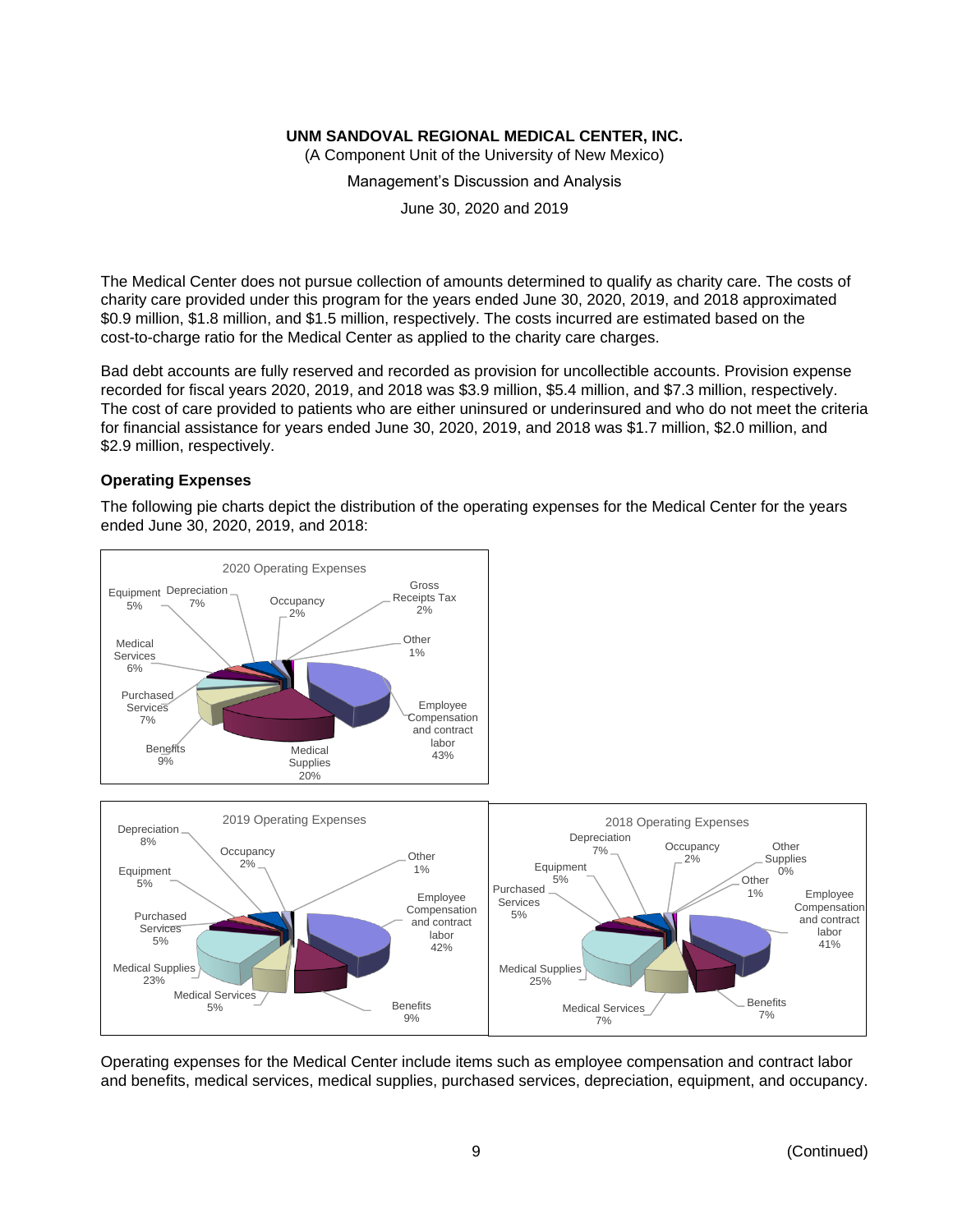(A Component Unit of the University of New Mexico)

Management's Discussion and Analysis

June 30, 2020 and 2019

For the year ended June 30, 2020, total operating expenses were \$82.8 million and represent an increase of \$2.8 million from the year ended June 30, 2019. The most significant changes were an increase of \$1.9 million in employee compensation and contract labor primarily due to COVID-19, annual wage increase and mill levy program ramp up, a \$1.3 million increase in purchased services primarily for operational improvement consulting fees, and a \$1.5 million increase in gross receipts tax, which was a new tax on nonprofit hospitals beginning in fiscal year 2020. These increases were partially offset by a \$2.4 million decrease in medical and other supplies as a result of cancelling nonessential services from mid-March to early June.

#### **Nonoperating Revenues and Expenses**

For the year ended June 30, 2020, nonoperating revenues net of nonoperating expenses was \$4.9 million. For the years ended June 30, 2019 and 2018, the Medical Center recorded net nonoperating expense of \$4.0 million and net nonoperating revenues of \$4.4 million, respectively.

The largest source of nonoperating revenues for the year ended June 30, 2020 was the Sandoval County mill levy tax subsidy totaling \$6.5 million. The second largest source of nonoperating revenues for the year ended June 30, 2020 was \$3.1 million from the CARES Act funding. In 2019, the largest source of nonoperating revenues was the federal bond subsidy in the amount of \$1.8 million. The Medical Center receives subsidy payments related to interest payments under the federal Build America Bond and Taxable Revenue Recovery Zone Economic Development Bond programs.

The most significant nonoperating expense recorded for the years ended June 30, 2020, 2019, and 2018 was bond interest expense in the amount of \$5.2 million, \$5.4 million, and \$5.5 million, respectively.

#### **Capital Assets**

At June 30, 2020, the Medical Center had \$150.7 million invested in capital assets, net of accumulated depreciation of \$55.2 million. Depreciation expense totaled \$5.6 million for the year ended June 30, 2020. Depreciation expense for each of the years ended June 30, 2019 and 2018 was \$6.1 million.

|                                    |                   | Year ended June 30 |                |
|------------------------------------|-------------------|--------------------|----------------|
|                                    | 2020              | 2019               | 2018           |
| Building and building improvements | \$<br>105,650,011 | 105,650,011        | 105,614,225    |
| Building service equipment         | 4,724,428         | 4,302,846          | 3,961,110      |
| Fixed equipment                    | 4,223,199         | 4,094,180          | 4,055,147      |
| Major moveable equipment           | 35,822,042        | 37,504,986         | 37,329,241     |
| Construction in progress           | 300,910           | 362,234            | 616,981        |
|                                    | 150,720,590       | 151,914,257        | 151,576,704    |
| Less accumulated depreciation      | (55,245,574)      | (52,405,616)       | (48, 461, 000) |
| Net property and equipment         | \$<br>95,475,016  | 99,508,641         | 103,115,704    |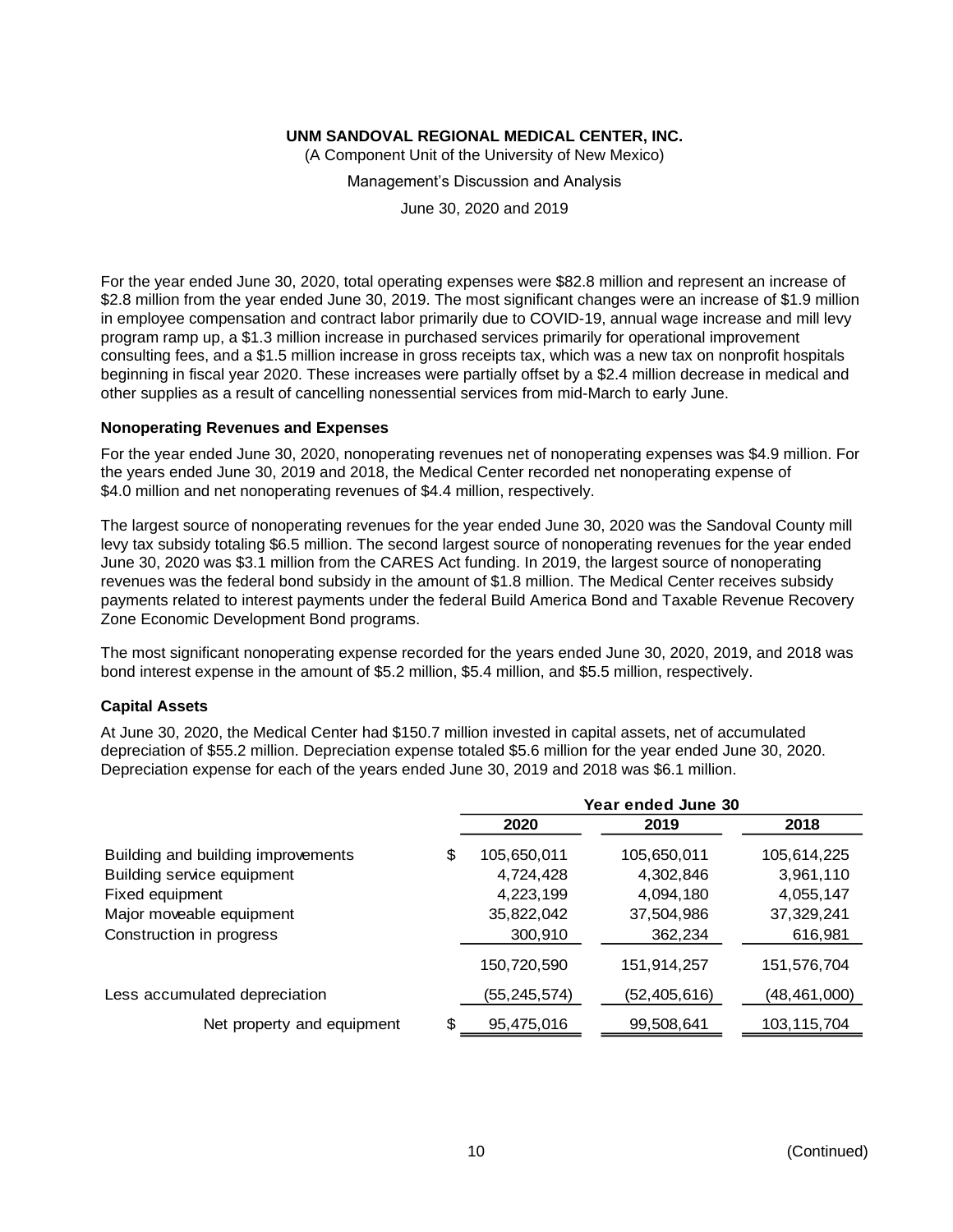(A Component Unit of the University of New Mexico)

Management's Discussion and Analysis

June 30, 2020 and 2019

For the year ended June 30, 2020, total depreciable capital assets decreased by \$1.1 million from June 30, 2019. Major moveable equipment additions were \$1.2 million, with the largest asset addition being \$0.4 million for ICU beds. Major moveable equipment retirements were \$2.8 million, with a net book value of \$29 thousand.

For the year ended June 30, 2019, total depreciable capital assets increased by \$0.6 million from June 30, 2018. Major moveable equipment additions were \$1.5 million, with the largest asset addition being \$0.9 million for information technology equipment. Major moveable equipment retirements were \$2.2 million, with a net book value of \$45 thousand.

## **Debt Activity**

The Medical Center's bonds payable totaled \$113.3 million, \$117.4 million, and \$121.2 million at June 30, 2020, 2019, and 2018, respectively. The current portion of this debt was \$4.3 million, \$4.1 million, and \$3.9 million at June 30, 2020, 2019, and 2018, respectively. This debt is related to the Government National Mortgage Association (GNMA) Collateralized Series 2010A and Series 2010B bonds.

On July 20, 2019 and on January 20, 2020, the Medical Center paid the scheduled mandatory bond redemption payments on the Series 2010A, which consisted of principal payments of \$2.0 million and \$2.1 million, respectively, as well as interest payments of \$2.5 million and \$2.4 million, respectively. On July 20, 2019 and on January 20, 2020, the scheduled interest payments of \$0.2 million were paid on the Series 2010B bonds. No principal payments were scheduled for either period.

There is a loan guarantee that is considered federal assistance subject to the requirements of Office of Management and Budget Uniform Guidance. Accordingly, the loan guarantee is considered a federal award for purposes of UNM's June 30, 2020, 2019, and 2018 Single Audit.

## **Factors Impacting Future Periods**

The Medical Center's future performance may differ depending on economic conditions within the healthcare industry and other factors. Among other factors that might affect future performance are changes to Medicare and Medicaid reimbursement resulting in reductions in payments. Healthcare systems nationwide are being challenged by reductions in Medicare and Medicaid payments, taking on more risk for outcome measures, and uncertainty regarding patient coverage from the Affordable Care Act (ACA).

## *(a) Provider Contracts*

Many of the Medical Center's payor and provider contracts are complex in nature and may be subject to differing interpretations regarding amounts due for the provision of medical services. Such differing interpretations may not become known until a substantial period of time has passed following contract implementation. Liabilities for claims disputes are recorded when the loss is probable and can be estimated. Any adjustments to reserves are reflected in current operations.

On September 2, 2020, CMS released the fiscal year 2021 Inpatient Prospective Payment (IPPS) Final Rule. The Medical Center's IPPS rate is estimated to decrease 4.83% or \$0.5 million as a result of the IPPS final rule. This decrease is primarily due to a 3% decrease in Medicare Fee-for-Service discharges and a finalized wage index decrease of 4.2%, dropping from 0.9051 to 0.8670. The Sandoval County average hourly wage has not kept pace with the national average and as a result has caused the county's wage index to continue to drop.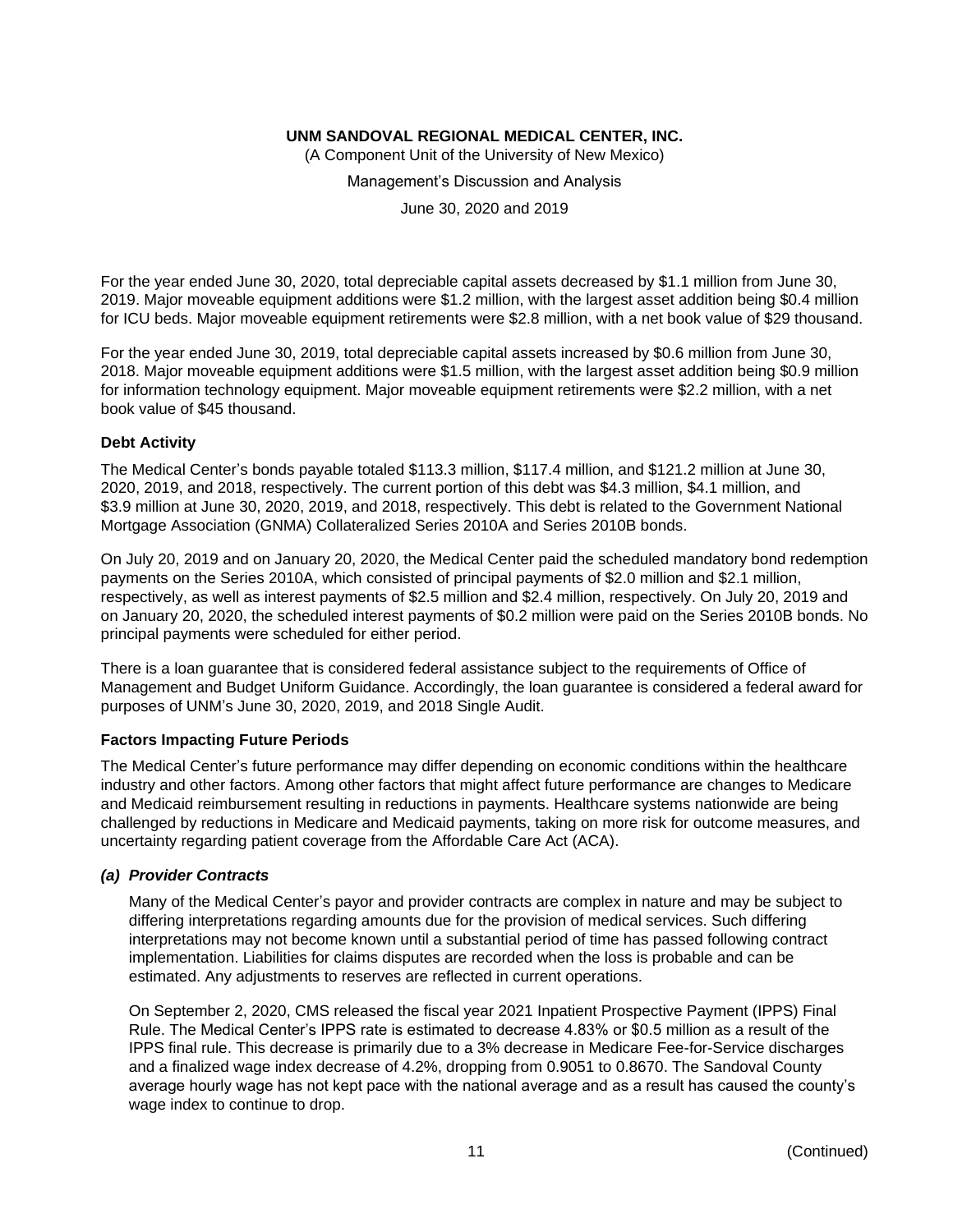(A Component Unit of the University of New Mexico)

Management's Discussion and Analysis

June 30, 2020 and 2019

The 2021 IPPS final rule continued the ACA provision that hospitals scoring in the top quartile of the nation for Hospital-Acquired Conditions (HACs) are subject to a 1.0% penalty reduction in payments. The Medical Center's HAC score has never been in the highest quartile, and thus has never been subject to the 1% decrease. The Medical Center's payment rates are expected to have a 1.97% negative impact under the Hospital Readmission Reduction Program and a 0.24% positive impact under the Value Based Purchasing Program as required by ACA. The negative impact of these three quality pay-for-performance programs is estimated at \$152,000 for federal fiscal year 2021.

CMS proposed to require every hospital to report the median charges that the hospital negotiated with all Medicare Advantage organizations and third-party payers, broken down by MS-DRG. The agency claims that hospitals are already required to report this data as a result of the 2019 final Outpatient Prospective Payment (OPPS) rule and that the reporting burden would be minimal. However, a number of hospitals have filed suit in the United States District Court for the District of Columbia challenging the relevant portion of that 2019 rule. The rule was upheld by a federal judge in June 2020, and any decision on a pending appeal may not be issued before the requirements take effect January 1, 2021. The agency has finalized use of the Medicare Advantage negotiated rates to recalibrate the MS-DRG weights beginning in 2024 in the final 2021 IPPS rule.

On August 4, 2020, CMS issued the proposed calendar year 2021 OPPS rule. CMS proposes to raise the base OPPS payment rate by 2.6%, which is a market basket increase of 3.0%, less a multifactor productivity adjustment of 0.4%. However, due to a proposed 3.9% decrease in the wage index and a 6.2% proposed decrease to average sales price (ASP) of 340B drugs, the overall impact of the proposed OPPS to the Medical Center's reimbursement is estimated to be a reduction of 1.56% or \$126,100.

In January 2018, CMS reset Medicare payments for drugs obtained under the 340B program from the ASP plus 6% to ASP minus 22.5%. The proposed 2021 OPPS rule increased the Medicare Part B drug payment cuts to hospitals in the 340B program starting January 1, 2021. Specifically, CMS proposes to reimburse 340B hospitals at ASP minus 28.7% based on the results of the Hospital Acquisition Cost Survey for 340B Acquired Specified Covered Drugs. This is proposed as an alternative to continuing the current policy of paying ASP minus 22.5% for 340B Acquired Specific Covered Drugs.

## *(b) Medicare Disproportionate Share Hospital (DSH)*

The Medical Center's Uncompensated Care (UC) DSH payments are estimated to decrease \$0.1 million in fiscal year 2021. Under the 2021 Proposed IPPS Rule, CMS proposed to continue using one year of UC data from worksheet S-10 of the Medicare cost report to calculate each hospital's share of UC in the DSH calculation. For fiscal year 2021 UC-based DSH payments, CMS proposed to use federal fiscal year 2017 cost report data, which is the Medical Center's fiscal year ending June 30, 2018, which CMS has audited. In subsequent years, CMS proposes to continue using one year of S-10 data from the most recent audited cost reports.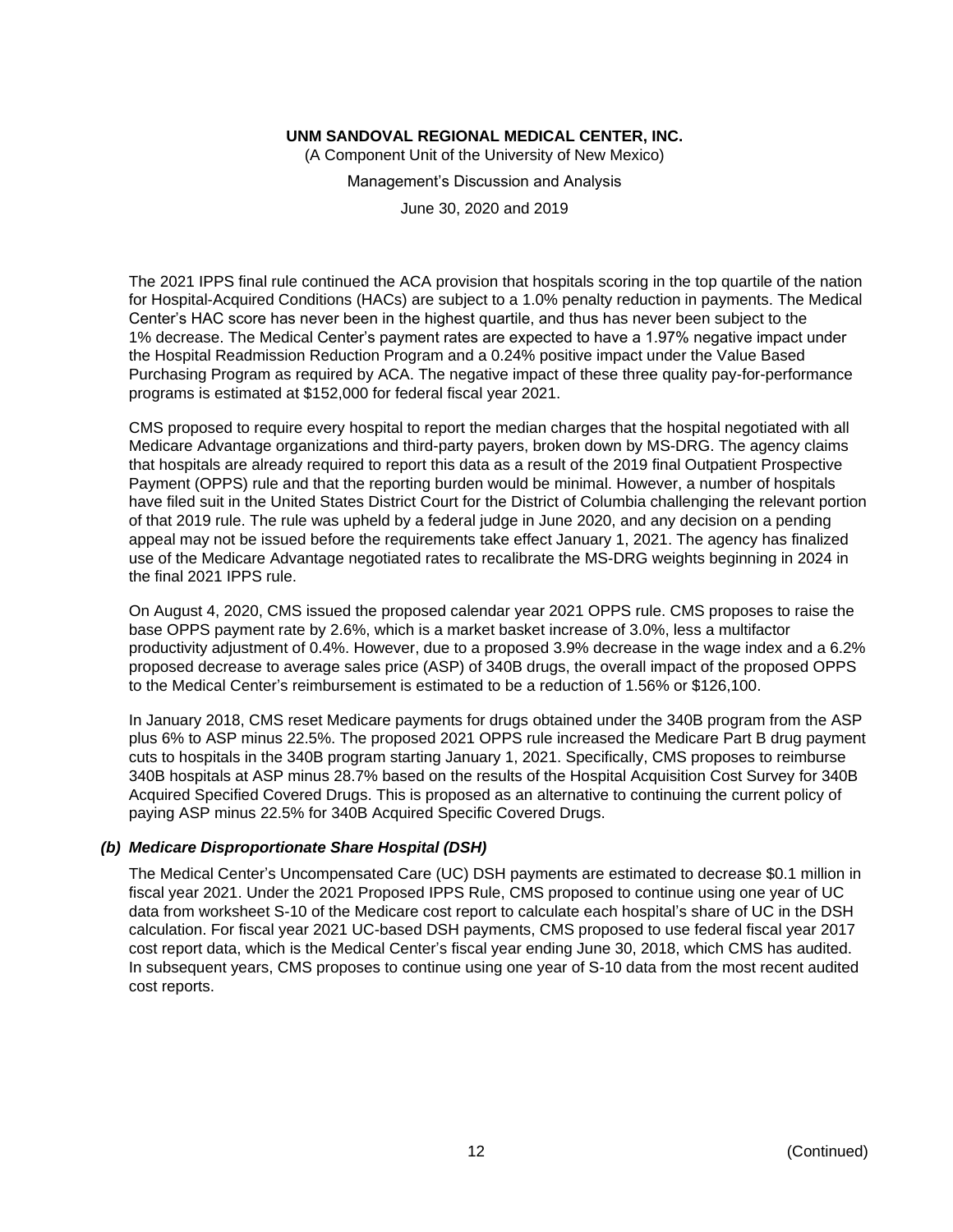(A Component Unit of the University of New Mexico) Management's Discussion and Analysis June 30, 2020 and 2019

## *(c) COVID-19 Pandemic*

Coronavirus disease 2019 (COVID-19) is an infectious disease caused by severe acute respiratory syndrome coronavirus 2 (SARS-CoV-2). It was first identified in December 2019 in Wuhan, Hubei, China, and has resulted in an ongoing pandemic. On January 31, 2020, Health and Human Services Secretary Alex Azar II declared a Public Health Emergency (PHE) for the United States to help the healthcare community respond to COVID-19. On March 13, 2020, the American College of Surgeons issued Recommendations for Management of Elective Surgical Procedures, which included recommendations on minimizing, postponing, or cancelling elective surgeries, endoscopies, or other invasive procedures. They also recommended immediately minimizing items needed to care for patients, such as ICU beds, personal protective equipment, cleaning supplies, and ventilators. On March 24, 2020, the New Mexico Department of Health issued a Public Health Order prohibiting hospitals and other healthcare facilities from providing nonessential healthcare services, procedures, and surgeries. The Medical Center resumed nonessential healthcare services, procedures, and surgeries in early June 2020, shortly after the New Mexico Public Health Order for nonessential healthcare services was lifted. The COVID-19 pandemic is ongoing and the national PHE order is still in place.

The Coronavirus Aid, Relief, and Economic Security (CARES) Act was enacted on March 27, 2020. The CARES Act authorizes \$100 billion in funding to hospitals and other healthcare providers to be distributed through the Public Health and Social Services Emergency Fund (PHSSEF). Payments from the PHSSEF are intended to compensate healthcare providers for lost revenues and incremental expenses incurred in response to the COVID-19 pandemic and are not required to be repaid provided the recipients attest to and comply with certain terms and conditions, including limitations on balance billing and not using PHSSEF funds to reimburse expenses or losses that other sources are obligated to reimburse. On April 10, 2020, the U.S. Department of Health and Human Services (HHS) distributed \$30 billion of this funding in a general distribution based on each provider's share of total Medicare fee-for-service reimbursement in 2019. On April 24, 2020, HHS distributed a further \$20 billion of this funding in a second general distribution based on eligible providers' revenues from CMS cost report data and revenue submissions to the provider portal. Additional targeted distributions were later made, primarily to hospitals in COVID-19 high-impact areas, to rural providers, and to reimburse providers for COVID-19-related treatment of uninsured patients. The Medical Center received approximately \$6.7 million in payments from the initial PHSSEF general distribution payments, of which \$3.1 million was recognized as revenue for the year ended June 30, 2020.

To increase cash flow to Medicare providers impacted by the COVID-19 pandemic, the CARES Act expanded the Medicare Accelerated and Advance Payment Program. Inpatient acute care hospitals could request accelerated payments of up to 100% of the Medicare payment amount for a 6-month period (not including Medicare Advantage payments). CMS-based payment amounts for inpatient acute care hospitals on the provider's Medicare fee-for-service reimbursements in the last 6 months of 2019. Such accelerated payments are interest free for inpatient acute care hospitals for 12 months, and the program currently requires CMS to recoup the payments beginning 120 days after receipt by the provider, by withholding future Medicare fee-for-service payments for claims until the full accelerated payment has been recouped. The program currently requires any outstanding balance remaining after 12 months to be repaid by the provider or be subject to an interest rate currently set at 10.25%. The payments are made for services a healthcare entity has provided or will provide to its Medicare patients and are therefore considered exchange transactions that will be recognized in patient service revenue, net, once services have been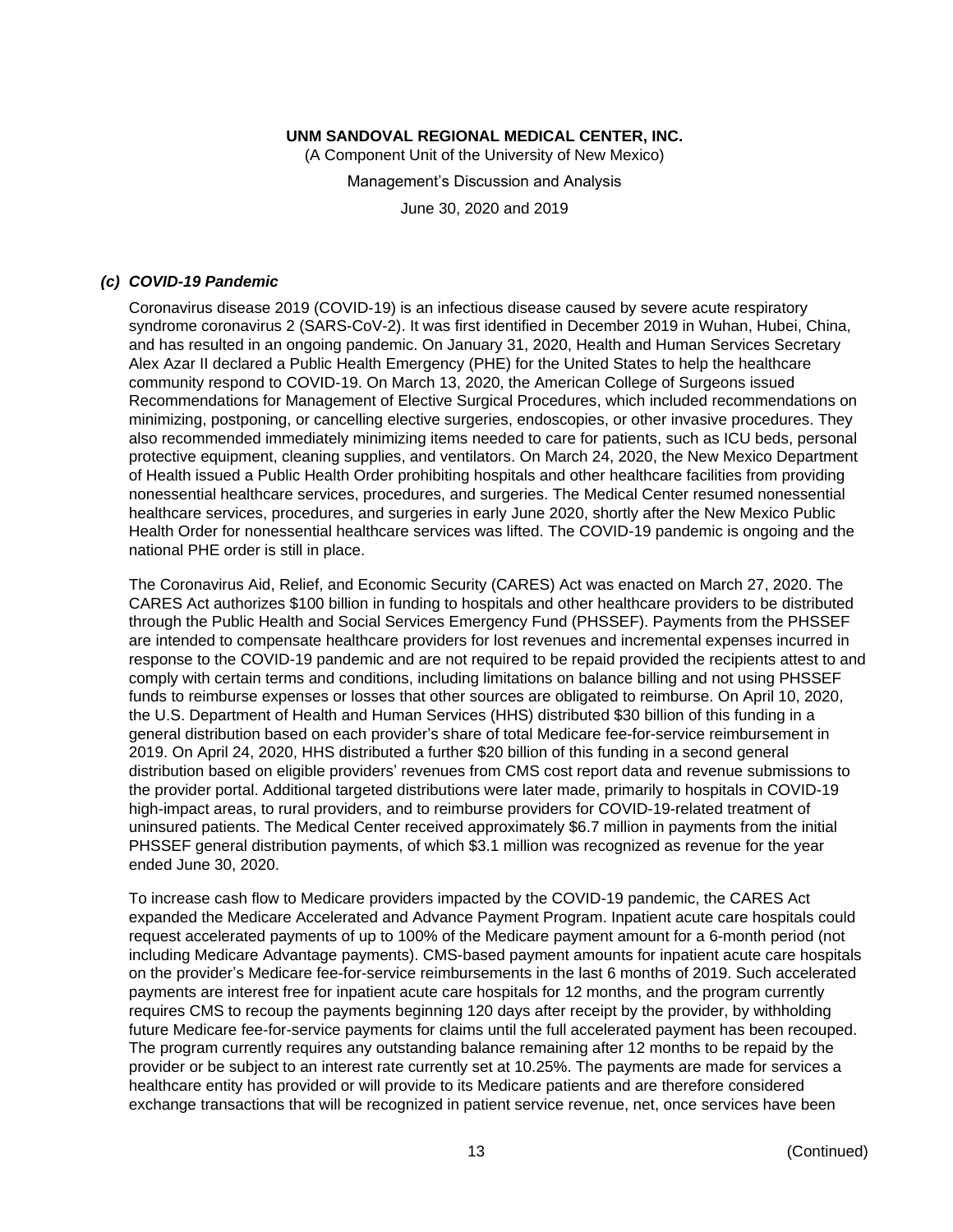(A Component Unit of the University of New Mexico)

Management's Discussion and Analysis

June 30, 2020 and 2019

provided. In April 2020, the Medical Center received \$7.3 million of accelerated payments, which have been accrued as a liability on the statement of net position as of June 30, 2020.

Lastly, the CARES Act provides for deferred payment of the employer portion of social security taxes between March 27, 2020 and December 31, 2020, with 50% of the deferred amount due December 31, 2021 and the remaining 50% due December 31, 2022. The Medical Center began deferring the employer portion of social security taxes in mid-April 2020. As of June 30, 2020, the Medical Center deferred \$0.5 million in social security taxes.

CMS has issued multiple 1135 waivers since the PHE was declared. The waivers help ensure that sufficient healthcare items and services are available to meet the needs of individuals enrolled in the Medicare, Medicaid, and Children's Health Insurance Program programs. The waivers also ensure that healthcare providers that furnish these items and services in good faith but are unable to comply with one or more of these requirements as a result of the consequences of the COVID-19 pandemic may be paid for these items and services and exempted from sanctions for noncompliance, absent any determination of fraud or abuse. One of the waivers expanded the use of telehealth and telephone visits. The waiver implemented payment for telephone visits under the physician fee schedule, which previously were not payable on the fee schedule. The telehealth visits for professional fees are paid at the same rate as an in-person visit under the physician fee schedule. The Medical Center is only able to bill and be paid for one code on telehealth and telephone visits. The payment for this code is significantly less than what the payment would be for an in-person visit. There is support to make the expanded telehealth and telephone services permanent. CMS has increased payment rates for patients that are hospitalized due to COVID-19. It is unknown how long these increased payments will be in effect. The New Mexico Human Services Department (HSD) increased payment rates for inpatients diagnosed with COVID-19 beginning April 1, 2020. HSD has issued proposed State Plan Amendment (SPA) 20-0017, which would discontinue this temporary rate increase effective September 30, 2020.

Due to the recent enactment of the CARES Act and the Paycheck Protection Program and Health Care Enhancement (PPPHCE) Act, there is still a high degree of uncertainty surrounding their implementation, and the public health emergency continues to evolve. The Medical Center continues to assess the potential impact of the CARES Act, the PPPHCE Act, the potential impact of future stimulus measures, if any, and the impact of other laws, regulations, and guidance related to COVID-19 on our business, results of operations, financial condition, and cash flows. The long-term financial impact of COVID-19 is not known at this time as there are multiple factors, which may influence the outcome, including whether there will be additional federal funding (grants or loans), the impact of an additional surge if any, the impact of telehealth on a historical business model or whether there will be another total shutdown of nonessential healthcare services. Timing of the development of antiviral treatments or a potential vaccine is also unknown. The Medical Center continues to monitor developments and the directives of federal, state, and local officials to determine what precautions and procedures may need to be implemented by the Medical Center in the event of the continued spread of COVID-19. COVID-19's continued impact on social interaction, travel, economies, and financial markets has affected and may continue to affect the Medical Center's operations and finances. Due to these uncertainties, the full impact of COVID-19 and the scope of any cumulative adverse impact on the Medical Center's finances and operations cannot be fully determined at this time and largely depends on the ongoing severity, duration, and spread of COVID-19. Management continues to monitor key factors such as the impact within the Medical Center's service area, extent of the recovery of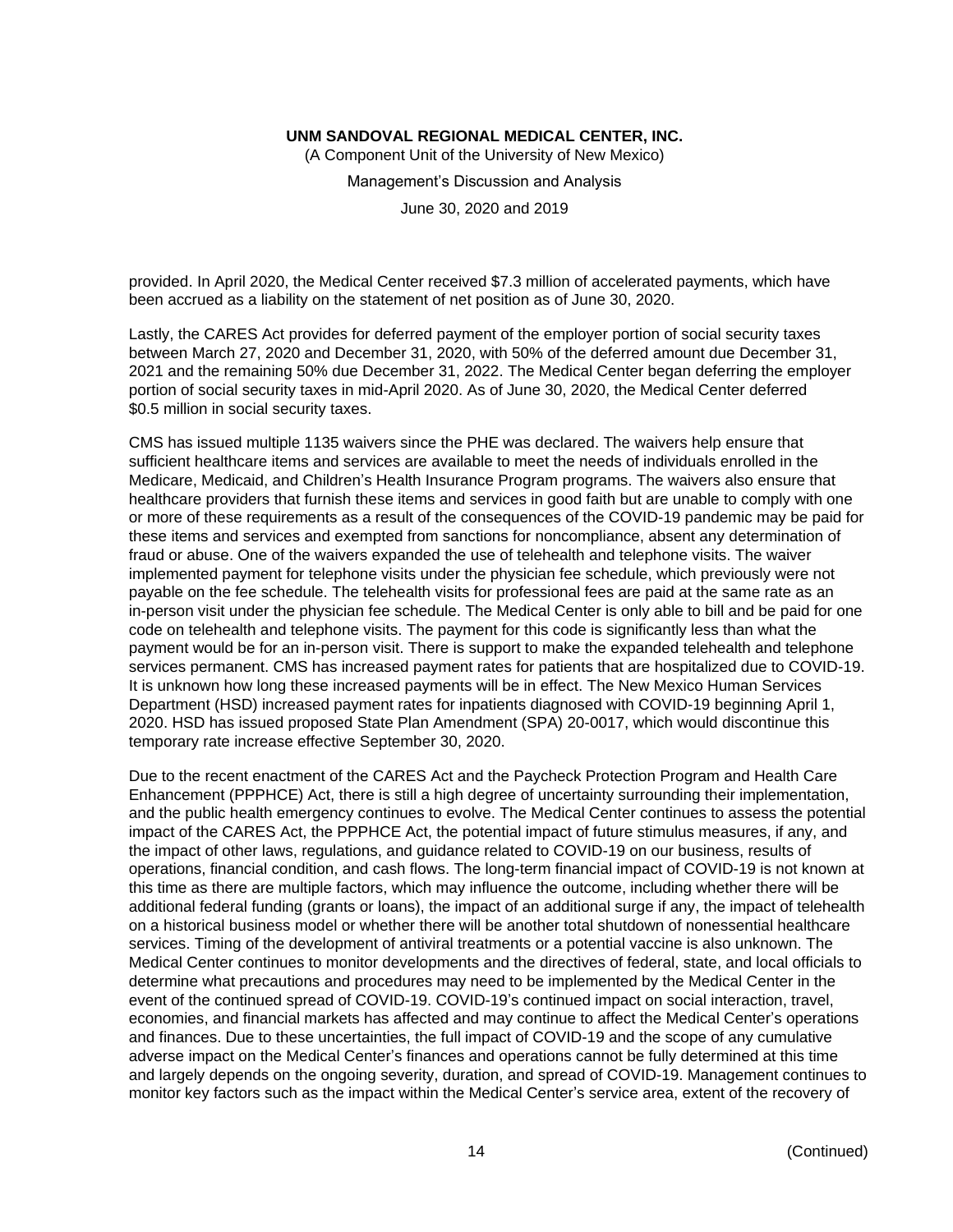(A Component Unit of the University of New Mexico)

Management's Discussion and Analysis

June 30, 2020 and 2019

ramping up nonessential services in the near term, and the impact of federal and state legislation, emergency measures, and funding within healthcare and the economy as a whole. The Medical Center has developed forecasting models for both cash flows and operations and continues to monitor these regularly. The Medical Center believes it will maintain compliance with debt covenants and meet its obligations as they become due as a result of the initiatives implemented and the current strong cash position.

#### *(d) Sandoval County Mill Levy*

On November 6, 2018, voters approved a new eight-year tax levy at 1.9 mill on property owned within Sandoval County. The mill levy funds expansion of outpatient behavioral health services and an increase in staffing to achieve a level III trauma center designation at the Medical Center. The mill levy contract with Sandoval County was effective July 1, 2019. Due to the impact of COVID-19 pandemic, effective March 2020, Sandoval County and the Medical Center agrees that, for all mill levy proceeds not allotted toward provision of behavioral health and substance abuse services, the Medical Center may use any or all of such mill levy proceeds for general hospital operations for so long as the Medical Center and the County agree. Both parties will meet at least monthly to evaluate the COVID-19 impact on the Medical Center and the Medical Center will submit a monthly report to the County Commission documenting the need for continued operating funding. Mill levy proceeds from fiscal year 2020 in the amount of \$2.8 million were redirected for operations per the amendment. The Medical Center patient volumes began to drop in March due to COVID-19 stay at home orders and limitations on elective visits and procedures in healthcare services were implemented by the Governor of New Mexico in March. The New Mexico State Public Health Order issued on March 24, 2020; indicated "all hospitals and other healthcare facilities, ambulatory surgical facilities are prohibited from providing nonessential healthcare services, procedures, and surgeries." All ambulatory/ancillary/surgical service volumes were impacted. Very similar to other hospitals around the world, the Medical Center experienced a significant loss of revenue as nonessential services have been reduced to free up resources to treat COVID-19 patients. At the same time, the Medical Center incurred costs to fight the virus such as buying personal protective equipment supplies, transforming units to alternative care sites, and operating various check-in stations for staff and visitors. The hospital did receive some federal stimulus payments and Medicare advance payments, but these emergency relief funds were not enough to keep up with the continued downward revenue trend. Once the Executive Order was lifted for nonessential healthcare services, the Medical Center began to reschedule canceled visits and procedures. However, hospitals were required to follow the State Gating Criteria. The Medical Center continues to experience impacted volumes due to social distancing requirements in common areas. In the Medical Center's navigation of the COVID-19 public health crisis, primarily patients from Sandoval County are being served. Eighty percent of the Medical Center's COVID-19 patients being cared for are from Sandoval County. The Medical Center is honored that patients and families have chosen the facility during this public health crisis as their community hospital. The Medical Center is following all CDC guidelines and direction of local health officials in caring for patients and protecting our healthcare providers.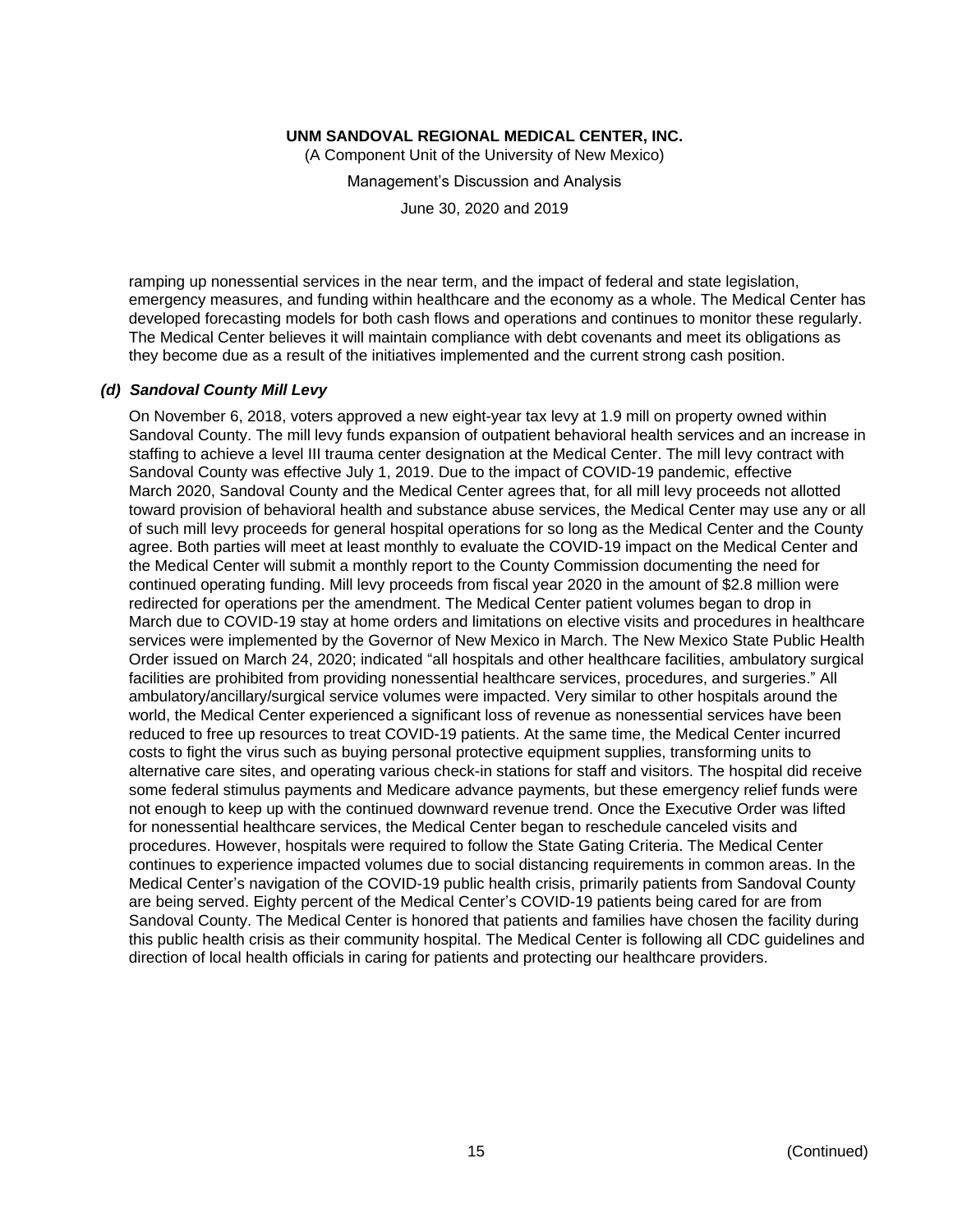(A Component Unit of the University of New Mexico)

Management's Discussion and Analysis

June 30, 2020 and 2019

## **Contacting the Medical Center's Financial Management**

This financial report is designed to provide the public with a general overview of the Medical Center's finances and to show the Medical Center's accountability for the money it receives. If you have questions about this report or need additional financial information, contact the Medical Center's Controller's office at 3001 Broadmoor Blvd., NE, Rio Rancho, NM 87144.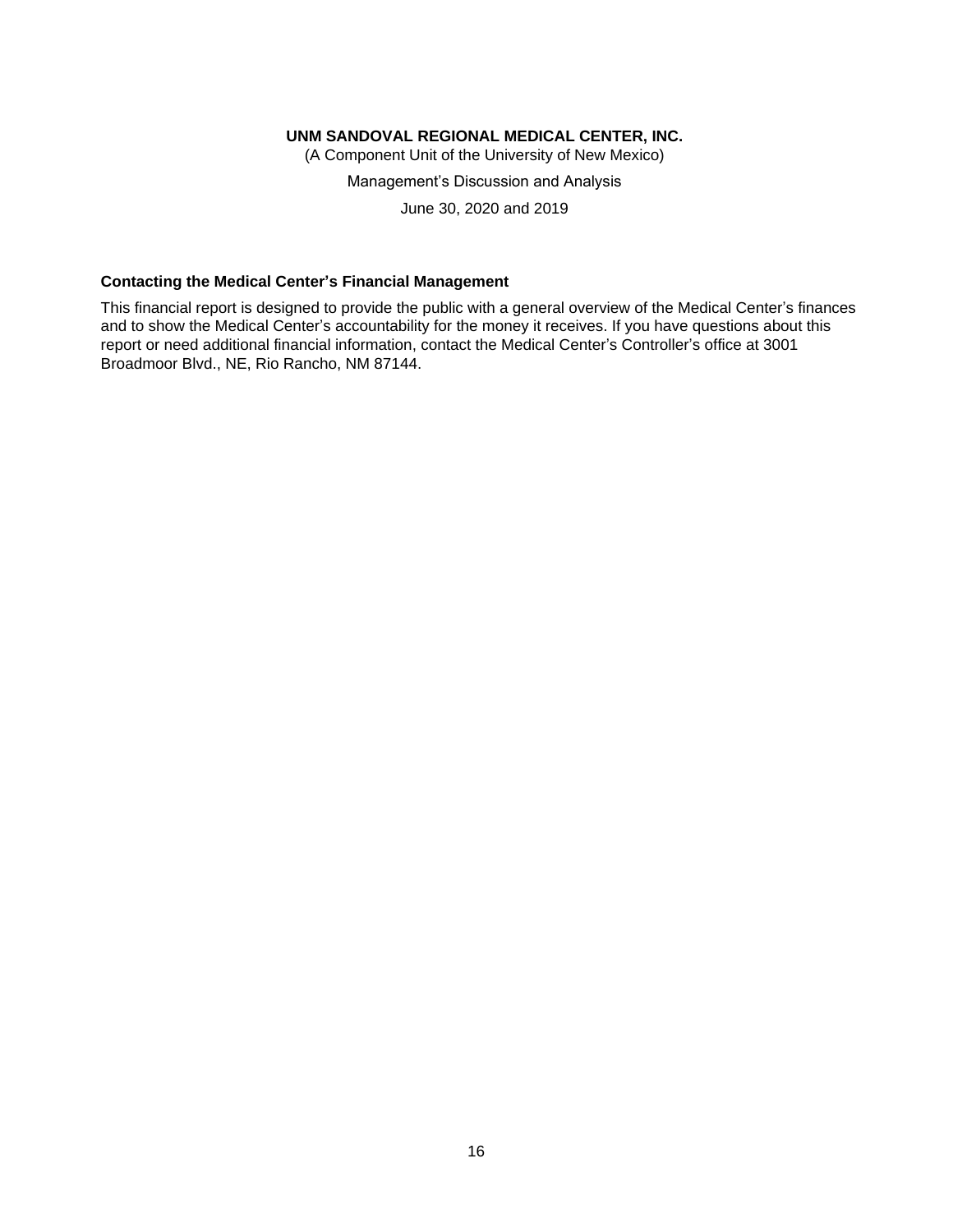(A Component Unit of University of New Mexico)

Statements of Net Position

June 30, 2020 and 2019

| <b>Assets</b>                                                                                                                                         | 2020                          | 2019                     |
|-------------------------------------------------------------------------------------------------------------------------------------------------------|-------------------------------|--------------------------|
| Current assets:<br>Cash and cash equivalents<br>Restricted cash and cash equivalents:                                                                 | \$<br>32,069,503              | 21,942,347               |
| Held by trustee for debt service                                                                                                                      | 6,313,272                     | 7,124,841                |
| Total cash and cash equivalents                                                                                                                       | 38, 382, 775                  | 29,067,188               |
| Receivables:<br>Patient (net of allowance for uncollectible accounts and contractual adjustments of<br>\$15,787,220 in 2020 and \$21,892,758 in 2019) | 6,940,108                     | 8,800,479                |
| Due from related parties<br>Estimated third-party settlements<br>Interest receivable - bond subsidy proceeds                                          | 405,437<br>427,806<br>870,380 | 90,530<br>396,286        |
| Other                                                                                                                                                 | 339,177                       | 128,956                  |
| Total net receivables                                                                                                                                 | 8,982,908                     | 9,416,251                |
| Prepaid expenses<br>Inventories                                                                                                                       | 1,021,035<br>2,265,744        | 585,139<br>2,088,272     |
| Total current assets                                                                                                                                  | 50,652,462                    | 41,156,850               |
| Noncurrent assets:<br><b>Restricted investments:</b>                                                                                                  |                               |                          |
| Held by trustee for mortgage reserve fund<br>Capital assets, net                                                                                      | 15,083,228<br>95,475,016      | 13,206,575<br>99,508,641 |
| <b>Total noncurrent assets</b>                                                                                                                        | 110,558,244                   | 112,715,216              |
| <b>Total assets</b>                                                                                                                                   | \$<br>161,210,706             | 153,872,066              |
| <b>Liabilities</b>                                                                                                                                    |                               |                          |
| <b>Current liabilities:</b>                                                                                                                           |                               |                          |
| Accounts payable                                                                                                                                      | \$<br>6,016,483               | 6,051,656                |
| Accrued payroll                                                                                                                                       | 3,186,216                     | 1,814,559                |
| Due to related parties                                                                                                                                | 1,574,965                     | 677,314                  |
| Estimated third-party settlements                                                                                                                     | 1,001,630                     | 3,190,535                |
| Bonds payable - current                                                                                                                               | 4,275,000                     | 4,075,000                |
| Interest payable bonds                                                                                                                                | 2,573,150                     | 2,664,837                |
| Medicare Accelerated and Advance Payment Program                                                                                                      | 7,330,765                     |                          |
| <b>CARES Act funding</b>                                                                                                                              | 3,617,914                     |                          |
| Accrued compensated absences                                                                                                                          | 2,018,148                     | 1,804,378                |
| <b>Total current liabilities</b>                                                                                                                      | 31,594,271                    | 20,278,279               |
| Noncurrent liabilities:<br>Bonds payable                                                                                                              | 109,005,000                   | 113,280,000              |
| Total noncurrent liabilities                                                                                                                          | 109,005,000                   | 113,280,000              |
| <b>Total liabilities</b>                                                                                                                              | 140,599,271                   | 133,558,279              |
| <b>Net Position</b>                                                                                                                                   |                               |                          |
| Net deficiency in capital assets<br>Restricted, expendable:                                                                                           | (17,804,984)                  | (17, 846, 359)           |
| Expendable bequests and contributions                                                                                                                 | 101,155                       | 89,548                   |
| In accordance with the trust indenture and debt agreement                                                                                             | 21,396,500                    | 20,331,416               |
| Unrestricted                                                                                                                                          | 16,918,764                    | 17,739,182               |
| Total net position                                                                                                                                    | 20,611,435                    | 20,313,787               |
| Total liabilities and net position                                                                                                                    | \$<br>161,210,706             | 153,872,066              |

See accompanying notes to financial statements.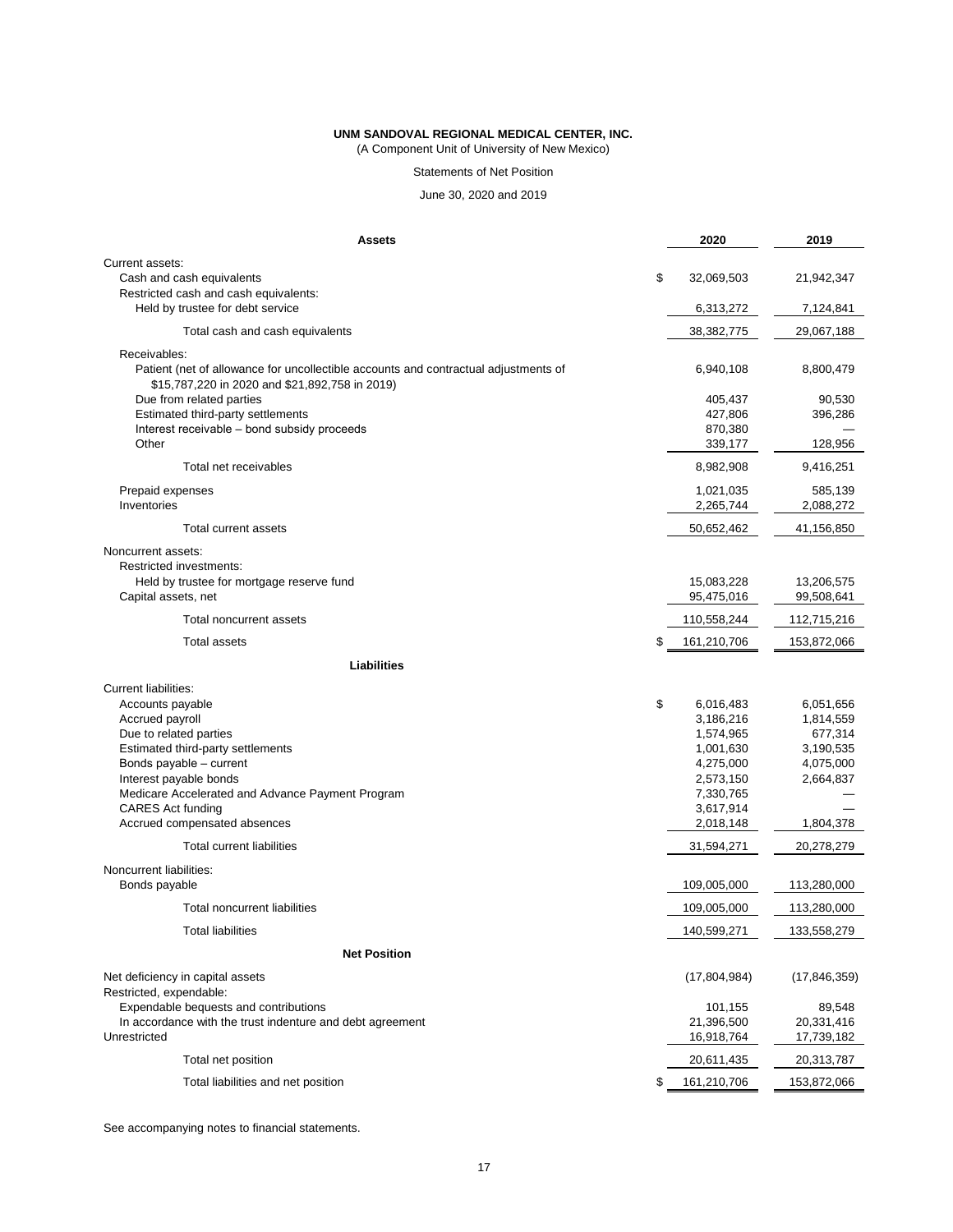(A Component Unit of University of New Mexico)

## Statements of Revenues, Expenses, and Changes in Net Position

Years ended June 30, 2020 and 2019

|                                          | 2020             | 2019        |
|------------------------------------------|------------------|-------------|
| Operating revenues:                      |                  |             |
| Net patient service revenues             | \$<br>76,453,989 | 82,965,371  |
| Other operating revenues                 | 1,749,999        | 1,214,790   |
| Total operating revenues                 | 78,203,988       | 84,180,161  |
| Operating expenses:                      |                  |             |
| Employee compensation and contract labor | 35,326,209       | 33,389,483  |
| Medical and other supplies               | 16,206,936       | 18,624,932  |
| <b>Benefits</b>                          | 7,399,946        | 6,956,753   |
| Depreciation                             | 5,629,891        | 6,084,684   |
| <b>Purchased services</b>                | 5,655,568        | 4,306,451   |
| <b>Medical services</b>                  | 4,787,950        | 4,339,535   |
| Equipment                                | 3,754,606        | 3,714,891   |
| Occupancy                                | 1,942,541        | 2,021,825   |
| Gross receipts tax                       | 1,463,415        |             |
| Other                                    | 638,957          | 598,851     |
| Total operating expenses                 | 82,806,019       | 80,037,405  |
| Operating (loss) income                  | (4,602,031)      | 4,142,756   |
| Nonoperating revenues (expenses):        |                  |             |
| Sandoval County mill levy                | 6,465,723        | 84,996      |
| Federal bond subsidy                     | 1,756,026        | 1,810,878   |
| Interest income, net                     | 219,797          | 295,048     |
| Interest on bonds                        | (5, 192, 650)    | (5,374,000) |
| Bequests and contributions               | 19,676           | 20,626      |
| <b>CARES Act funding</b>                 | 3,065,689        |             |
| Other nonoperating expense               | (1,434,582)      | (812, 845)  |
| Net nonoperating revenues (expenses)     | 4,899,679        | (3,975,297) |
| Increase in net position                 | 297,648          | 167,459     |
| Net position, beginning of year          | 20,313,787       | 20,146,328  |
| Net position, end of year                | \$<br>20,611,435 | 20,313,787  |

See accompanying notes to financial statements.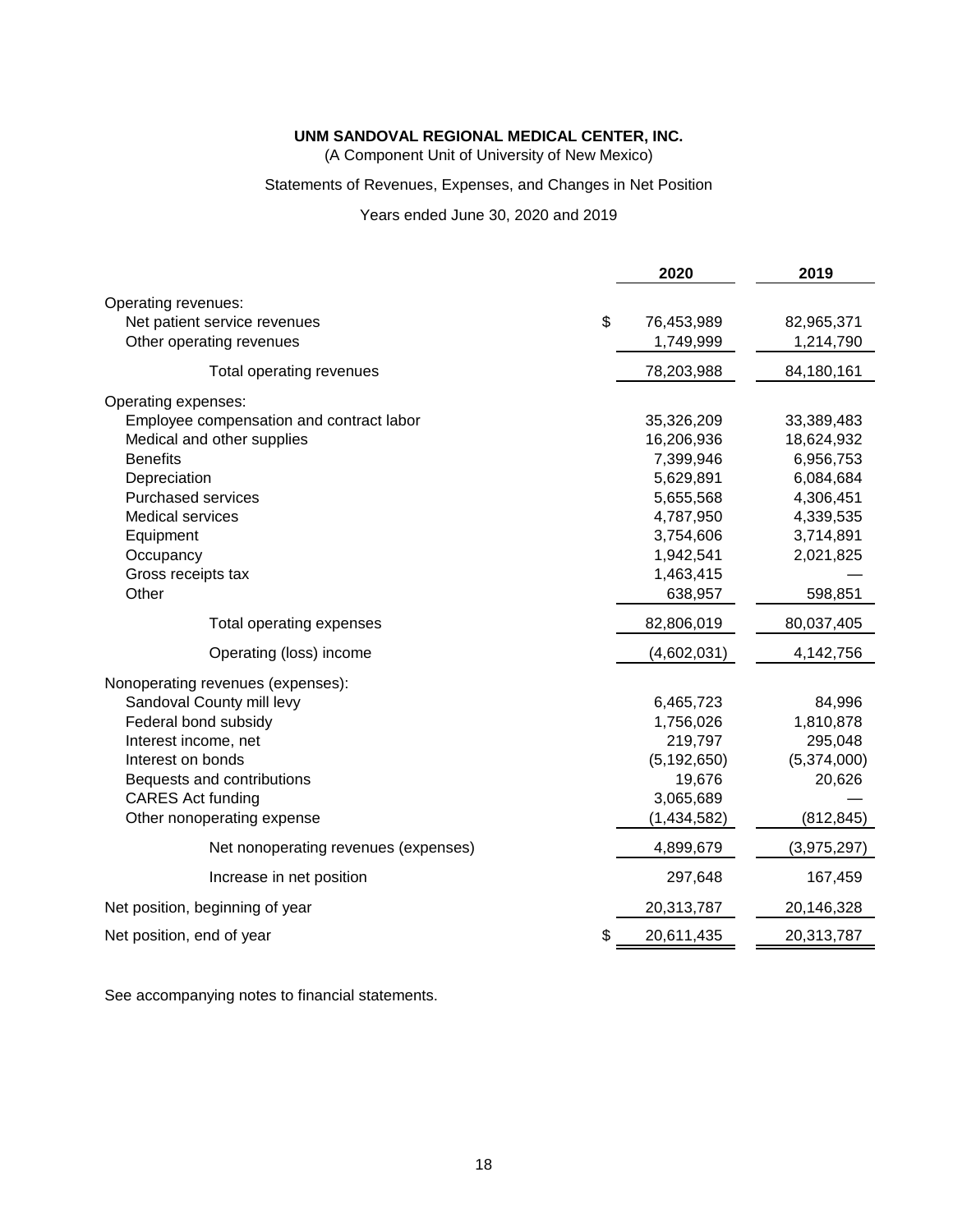(A Component Unit of University of New Mexico)

Statements of Cash Flows

## Years ended June 30, 2020 and 2019

|                                                         | 2020               | 2019           |
|---------------------------------------------------------|--------------------|----------------|
| Cash flows from operating activities:                   |                    |                |
| Cash received from patient services                     | \$<br>75,806,628   | 79,677,551     |
| Cash received from CMS Advance                          | 7,330,765          |                |
| Cash payments to employees                              | (31, 369, 119)     | (30, 147, 563) |
| Cash payments to suppliers and contractors              | (40, 304, 445)     | (38, 793, 493) |
| Cash payments to related parties                        | (2,809,663)        | (4, 111, 938)  |
| Cash payments to Department of Revenue                  | (710, 126)         |                |
| Other receipts                                          | 1,139,582          | 852,118        |
| Net cash provided by operating activities               | 9,083,622          | 7,476,675      |
| Cash flows from noncapital financing activities:        |                    |                |
| Cash received from Sandoval County mill levy            | 6,690,081          | 84,996         |
| Cash received from CARES Funding                        | 6,683,603          |                |
| Cash received from contributions                        | 19,676             | 20,626         |
| Net cash provided by noncapital financing activities    | 13,393,360         | 105,622        |
| Cash flows from capital financing activities:           |                    |                |
| Purchases of capital assets                             | (1,624,881)        | (2,508,835)    |
| Cash received from federal bond subsidy                 | 885,646            | 2,631,025      |
| Interest payments on bonds                              | (5, 284, 337)      | (5,461,525)    |
| Cash payments into mortgage reserve fund                | (1,876,653)        | (1,876,920)    |
| Principal payments on bonds                             | (4,075,000)        | (3,890,000)    |
| Cash payments for mortgage-related activities (Mortgage |                    |                |
| servicing, MIP, GNMA guaranty)                          | (1,405,967)        | (969, 965)     |
| Other receipts                                          |                    | 188,334        |
| Net cash used in capital financing activities           | (13, 381, 192)     | (11, 887, 886) |
| Cash flows from investing activities:                   |                    |                |
| Interest on investments                                 | 219,797            | 295,048        |
| Net cash provided by investing activities               | 219,797            | 295,048        |
| Net increase (decrease) in cash and cash equivalents    | 9,315,587          | (4,010,541)    |
| Cash and cash equivalents, beginning of year            | 29,067,188         | 33,077,729     |
| Cash and cash equivalents, end of year                  | \$<br>38, 382, 775 | 29,067,188     |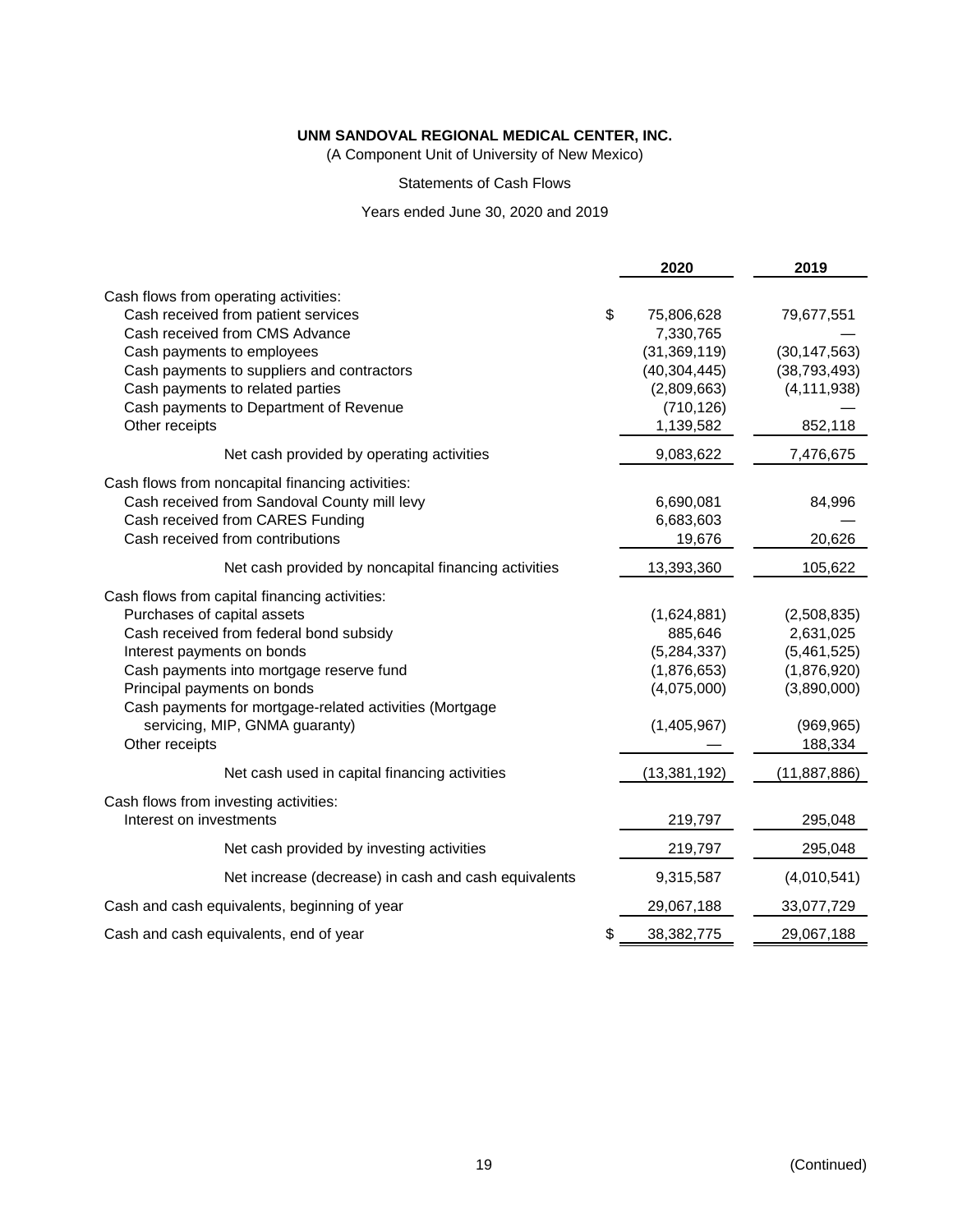(A Component Unit of University of New Mexico)

Statements of Cash Flows

Years ended June 30, 2020 and 2019

|                                                                                     | 2020        | 2019        |
|-------------------------------------------------------------------------------------|-------------|-------------|
| Reconciliation of operating income to net cash provided by operating<br>activities: |             |             |
| \$<br>Operating (loss) income                                                       | (4,602,031) | 4,142,756   |
| Adjustments to reconcile operating income to net cash                               |             |             |
| provided by (used in) operating activities:                                         |             |             |
| Depreciation expense                                                                | 5,629,891   | 6,084,684   |
| Provision for doubtful accounts                                                     | 3,894,191   | 5,404,257   |
| Change in assets and liabilities:                                                   |             |             |
| Patient receivables                                                                 | (2,033,820) | (5,370,584) |
| Due from related parties                                                            | (314, 907)  | 100,420     |
| Estimated third-party settlements                                                   | (2,507,732) | (3,321,493) |
| Other receivables and prepaid expenses                                              | (583, 168)  | (150, 278)  |
| Inventories                                                                         | (177, 472)  | (4, 147)    |
| Accounts payable                                                                    | (35, 173)   | 2,047,166   |
| <b>CMS Advance</b>                                                                  | 7,330,765   |             |
| Due to related parties                                                              | 897,651     | (1,477,907) |
| Accrued payroll                                                                     | 1,371,657   | 220,252     |
| Accrued compensated absences                                                        | 213,770     | (198, 451)  |
| Net cash provided by operating activities<br>\$                                     | 9,083,622   | 7,476,675   |

See accompanying notes to financial statements.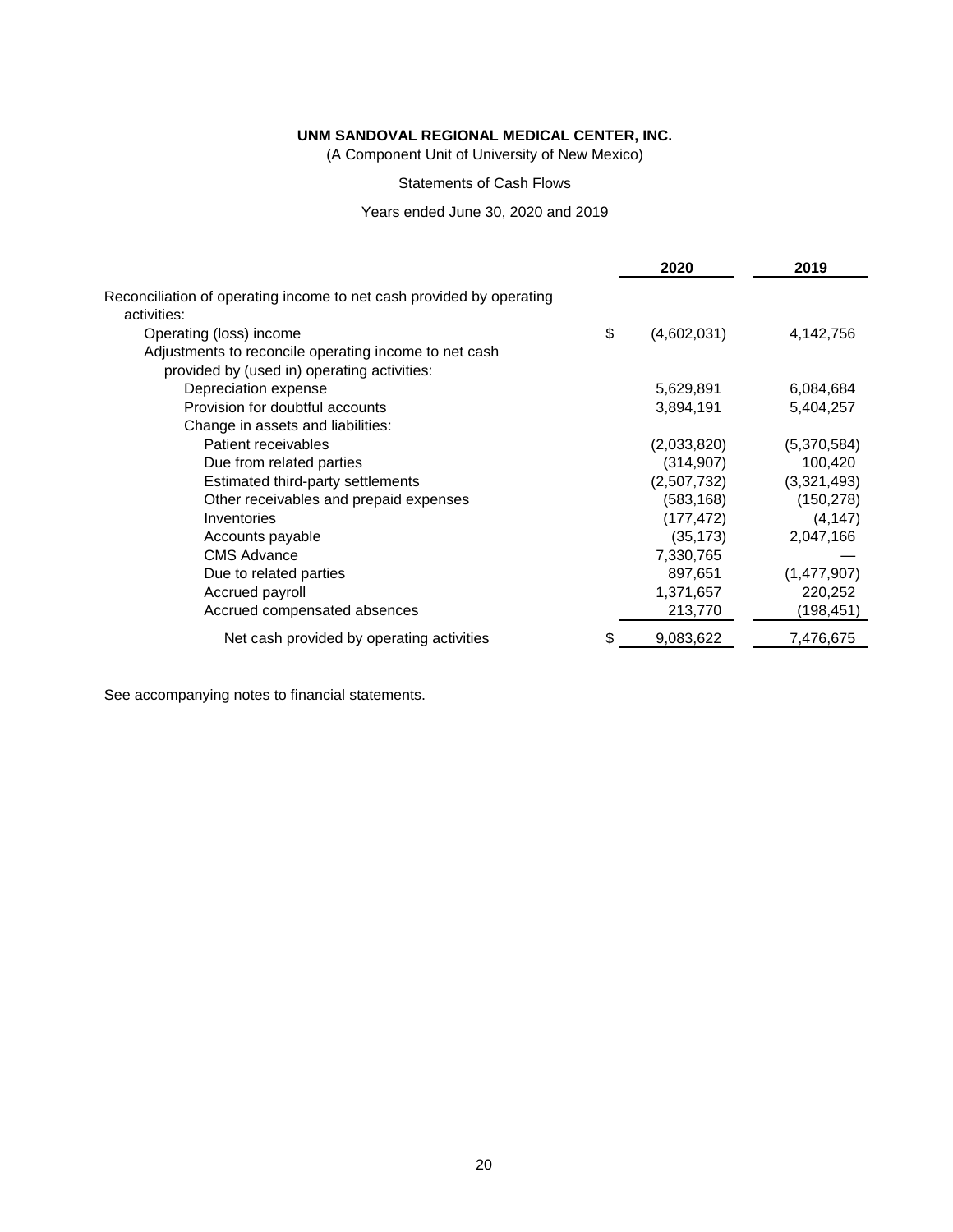(A Component Unit of the University of New Mexico)

Notes to the Financial Statements

June 30, 2020 and 2019

### **(1) Description of Business**

UNM Sandoval Regional Medical Center Inc. (SRMC or the Medical Center) is a corporation organized by the Regents of the University of New Mexico (UNM) and exists as a New Mexico government nonprofit and University Research Park and Economic Development Act (URPEDA) corporation. The Medical Center is governed by its Board of Directors (the Board), which is empowered to do all things necessary for the proper operation of the Medical Center. UNM, by and through its Board of Regents, is the sole member of the Medical Center.

The healthcare-related education, research, and clinical programs and services offered by UNM and/or provided in UNM's facilities and those of certain of its URPEDA subsidiaries are designated as the UNM Health Sciences Center (UNM HSC), which is a component unit of UNM. The clinical elements of UNM HSC are intended to be a fully integrated academic health center and healthcare delivery system and are collectively administered as the UNM Health System. As part of ongoing operations, the Medical Center engages in certain related-party transactions as described further in note 13.

SRMC operates as a licensed acute care hospital along with numerous onsite clinics located in Rio Rancho, New Mexico. The Medical Center is a community-teaching component unit of UNM HSC and provides primary and specialty health services in Sandoval County, New Mexico. SRMC, together with UNM Hospital (UNMH), operates the clinical settings through which the UNM School of Medicine (SOM) educates medical and graduate students, trains residents and clinical fellows, and supports faculty and community clinicians.

SRMC consists of an approximately 200,000 square foot community-teaching Medical Center, with 48 acute medical/surgical beds and 12 intensive care unit beds. There is also an onsite 40,000 square foot medical office building. The Medical Center is adjacent to the City Center in Rio Rancho, New Mexico. The Medical Center is located on land owned by UNM and is next to the UNM Health Sciences Rio Rancho campus. The Medical Center is a blended component unit of UNM and is reported as such in the basic financial statements of UNM. The Medical Center has no component units.

## **(2) Summary of Significant Accounting Policies**

## *(a) Basis of Presentation*

The accompanying financial statements have been prepared using the economic resource measurement focus and the accrual basis of accounting in accordance with U.S. generally accepted accounting principles for healthcare organizations, and are presented in accordance with the reporting model as prescribed in Governmental Accounting Standards Board (GASB) Statement No. 34, *Basic Financial Statements – and Management's Discussion and Analysis – for State and Local Governments*, as amended by GASB Statement No. 37, *Basic Financial Statements – and Management's Discussion and Analysis – for State and Local Governments: Omnibus*, and GASB Statement No. 38, *Certain Financial Statement Note Disclosures*. The Medical Center follows the business-type activities requirements of GASB Statement No. 34. This approach requires the following components of the Medical Center's financial statements:

• Management's discussion and analysis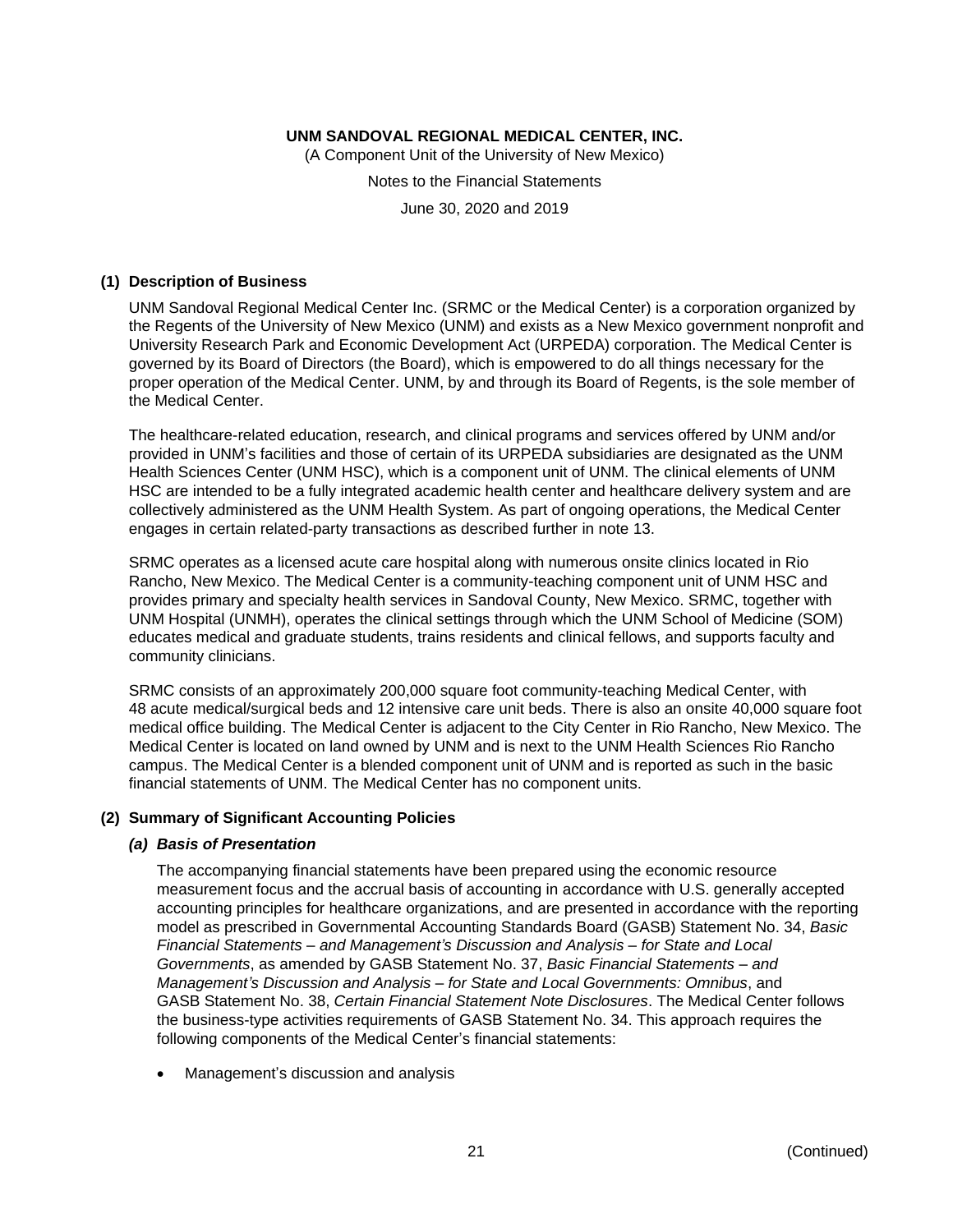(A Component Unit of the University of New Mexico)

Notes to the Financial Statements

June 30, 2020 and 2019

- Basic financial statements, including statements of net position, statements of revenues, expenses, and changes in net position, and statements of cash flows using the direct method for the Medical Center as a whole
- Notes to financial statements

GASB Statement No. 34, as amended by GASB Statement No. 63, *Financial Reporting of Deferred Outflows of Resources, Deferred Inflows of Resources, and Net Position*, established standards for external financial reporting and requires that resources be classified for accounting and reporting purposes into the following three net position categories:

- *Net Deficiency in Capital Assets* Capital assets, net of accumulated depreciation and outstanding principal balances of debt attributable to the acquisition, construction, or improvement of those assets.
- *Restricted Net Position – Expendable* Assets whose use by the Medical Center is subject to externally imposed constraints that can be fulfilled by actions of the Medical Center pursuant to those constraints or that expire by the passage of time.
- *Unrestricted Net Position* Assets that are not subject to externally imposed constraints. Unrestricted net position may be designated for specific purposes by action of the Board.

#### *(b) Recent Accounting Pronouncements*

In June 2017, GASB issued Statement No. 87, *Leases*. Statement No. 87 addresses the accounting and financial reporting for leases, establishing a single model for lease accounting based on the foundational principle that leases are financings of the right to use an underlying asset. This Statement requires recognition of certain lease assets and liabilities for leases that previously were classified as operating leases and recognized as inflows of resources or outflows of resources based on the payment provisions of the contract. In May 2020, GASB issued Statement No. 95, *Postponement of the Effective Dates of Certain Authoritative Guidance*, which postponed the effective date of Statement No. 87 to fiscal years beginning after June 15, 2021. The Medical Center is evaluating the impact the standard will have on its financial statements.

#### *(c) Use of Estimates*

The preparation of financial statements in accordance with U.S. generally accepted accounting principles requires management to make estimates and assumptions that affect the reported amounts of assets and liabilities and the disclosure of contingent assets and liabilities at the financial statement dates, and the reported amount of revenues and expenses during the reporting periods. Due to uncertainties inherent in the estimation process, actual results could differ from those estimates.

#### *(d) Operating Revenues and Expenses*

The Medical Center's statements of revenues, expenses, and changes in net position distinguish between operating and nonoperating revenues and expenses. Operating revenues, such as patient service revenue, result from exchange transactions associated with providing healthcare services, the Medical Center's principal activity. Exchange transactions are those in which each party to the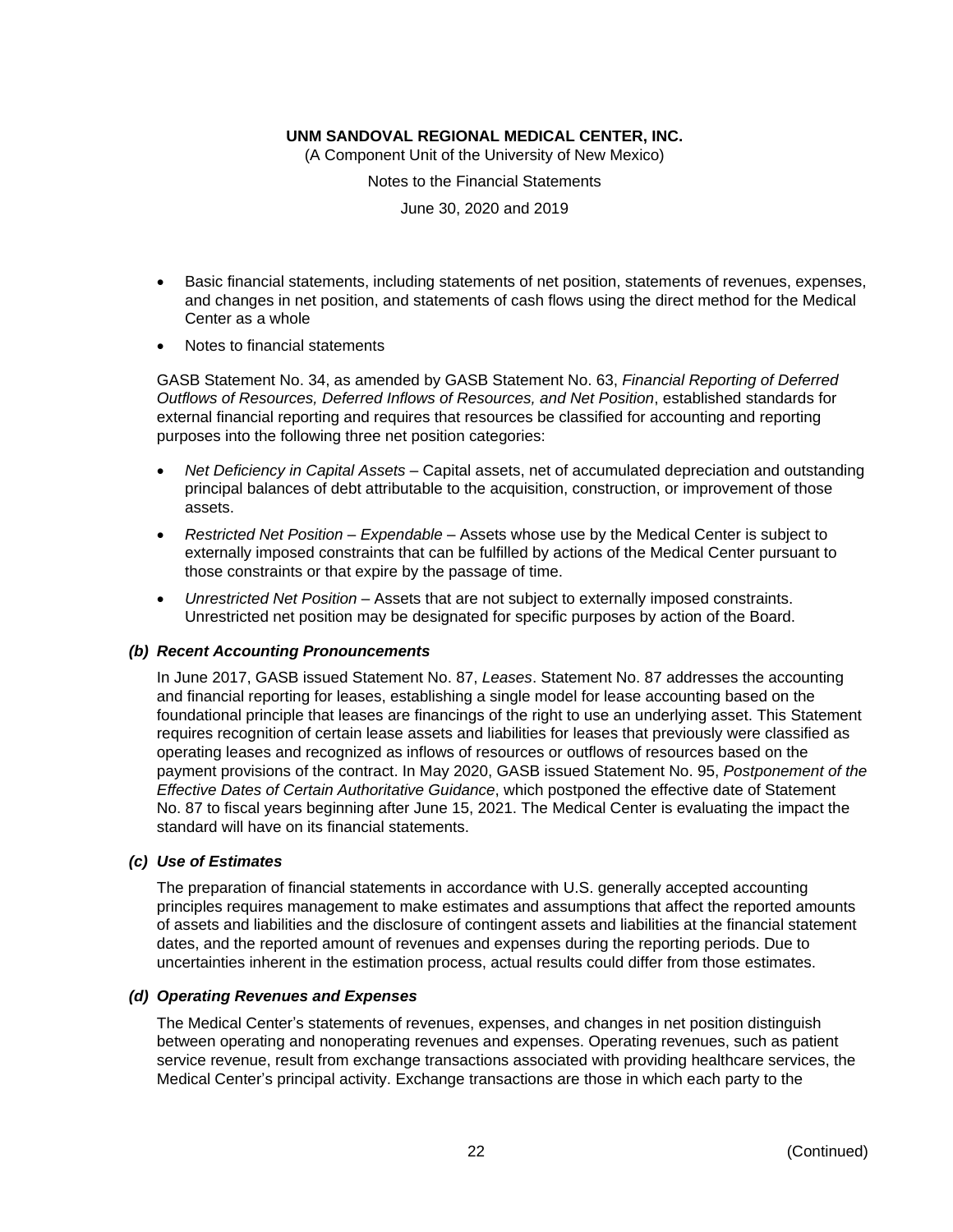(A Component Unit of the University of New Mexico)

Notes to the Financial Statements

June 30, 2020 and 2019

transaction receives and gives up essentially equal values. Operating expenses are all expenses incurred to provide healthcare services.

#### *(e) Nonoperating Revenues and Expenses*

Nonoperating revenues include activities that have the characteristics of nonexchange transactions, such as government levies and subsidies, and gifts or income not directly related to the provision of patient care, such as investment income. These revenue streams are recognized in accordance with GASB Statement No. 33, *Accounting and Financial Reporting for Nonexchange Transactions*. Investment income is recognized in the period when it is earned. The mill levy is recognized in the period it is collected by the Sandoval County. Bequests and contributions are recognized when all applicable eligibility or contingent requirements have been met. Nonoperating expenses include interest expense on bonds, mortgage servicing fees, mortgage insurance premium, GNMA guaranty fees, and other.

#### *(f) Cash and Cash Equivalents*

The Medical Center considers all highly liquid investments purchased with an original maturity of three months or less to be cash equivalents.

The Medical Center follows GASB Statement No. 40, *Deposit and Investment Risk Disclosures – an amendment of GASB Statement No. 3*. This statement addresses common deposit and investment risks related to credit risk, concentration of risk, interest rate risk, and foreign currency risk, and also requires certain disclosures of investments at fair values that are highly sensitive to changes in interest rates, as well as deposit and investment policies related to the risks identified in the statement.

#### *(g) Restricted Cash and Cash Equivalents*

The balance of restricted cash and cash equivalents is cash held by trustee for debt service and is used for the principal and interest components of debt service.

#### *(h) Net Patient Accounts Receivables*

The Medical Center records patient receivables at the estimated net realizable value after deducting contractual discounts and allowances, free service, and allowances for uncollectible accounts. In evaluating the collectibility of accounts receivable, the Medical Center analyzes historical trends for each of the major payor sources of revenue to estimate the appropriate allowance for doubtful accounts. Management regularly reviews data for each of the major payor sources of revenue in evaluating the sufficiency of the allowance for doubtful accounts.

#### *(i) Inventories*

Inventories consisting of medical, surgical, and maintenance supplies, and pharmaceuticals are stated at the lower of cost or market. Cost is determined using the first-in, first-out valuation method.

#### *(j) Restricted Investments Noncurrent*

The Medical Center has established a mortgage reserve fund in accordance with the requirements and conditions of the Federal Housing Administration (FHA) Regulatory Agreement. Notwithstanding any other provision in the Regulatory Agreement, the mortgage reserve fund may be used by Housing and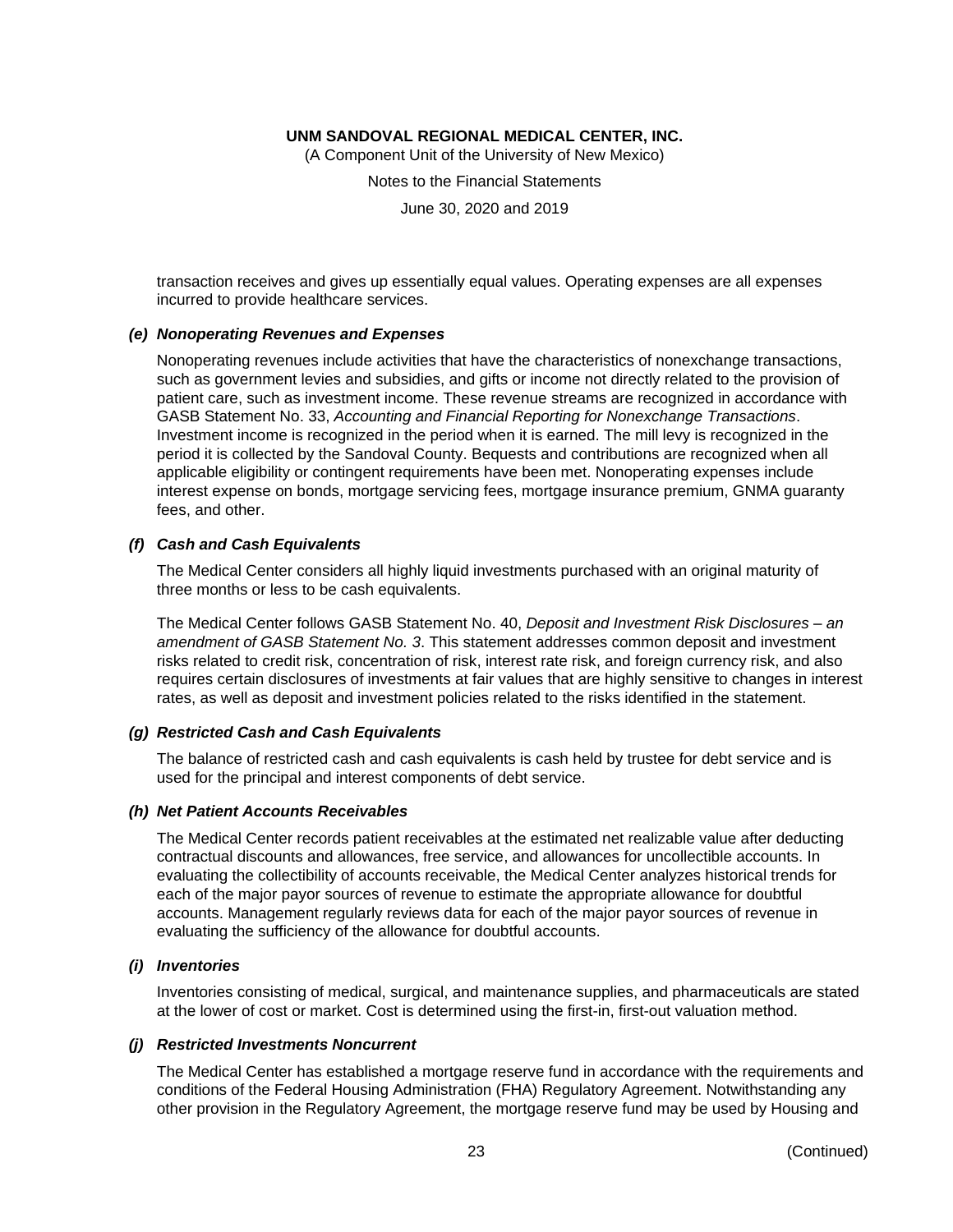(A Component Unit of the University of New Mexico)

Notes to the Financial Statements

June 30, 2020 and 2019

Urban Development if the Medical Center is unable to make a mortgage note payment on the due date. The Medical Center is required to make contributions to the fund based on the mortgage reserve fund schedule.

#### *(k) Capital Assets*

Capital assets are stated at cost or at estimated fair value on date of acquisition. The Medical Center's capitalization policy for assets includes all items with a unit cost of more than \$5,000, as well as items in the aggregate whose total cost is more than \$5,000. Depreciation on capital assets is calculated using the straight-line method over the estimated useful lives of the assets as indicated in the *Estimated Useful Lives of Depreciable Medical Center Assets*, Revised 2018 Edition published by the American Medical Center Association. Repairs and maintenance costs are charged to expense as incurred. On an annual basis, the Medical Center assesses long-lived assets in order to determine whether it is necessary to retire, replace, or impair based on condition of the assets and their intended use.

#### *(l) Net Deficiency in Capital Assets*

Net deficiency in capital assets represents the Medical Center's total investment in capital assets, net of outstanding debt related to those capital assets. Since the outstanding debt at June 30, 2020 and 2019 is greater than the investment in capital assets, this category of net position is reported as a negative amount in the statements of net position.

#### *(m) Net Patient Service Revenues*

Net patient service revenues are recorded at the estimated net realizable amount due from patients, third-party payors, and others for services rendered. Retroactive adjustments under reimbursement agreements with third-party payors are accrued on an estimated basis in the period the related services are rendered and are adjusted in future periods as final settlements are determined.

Contractual adjustments resulting from agreements with various organizations to provide services for amounts that differ from billed charges, including services under Medicare, Medicaid, and certain managed care programs, are recorded as deductions from patient revenues.

#### *(n) Charity Care*

The Medical Center provides care to all patients, regardless of ability to pay for needed services. A patient classified as a charity care patient in accordance with the Medical Center's charity care policy is provided care without charge or at amounts less than established rates. The Medical Center does not pursue collection of amounts determined to qualify as charity care; therefore, they are deducted from gross revenue, with the exception of co-payments.

#### *(o) Sandoval County Mill Levy Taxes*

The amount of the property tax levy is assessed annually on January 1 on the valuation of property as determined by the County Assessor and is due in equal semiannual installments on November 10 and April 10 of the next year. Taxes become delinquent 30 days after the due date unless the original levy date has been formally extended. Taxes are collected on behalf of the Medical Center by the County Treasurer and are remitted to the Medical Center in the month following collection.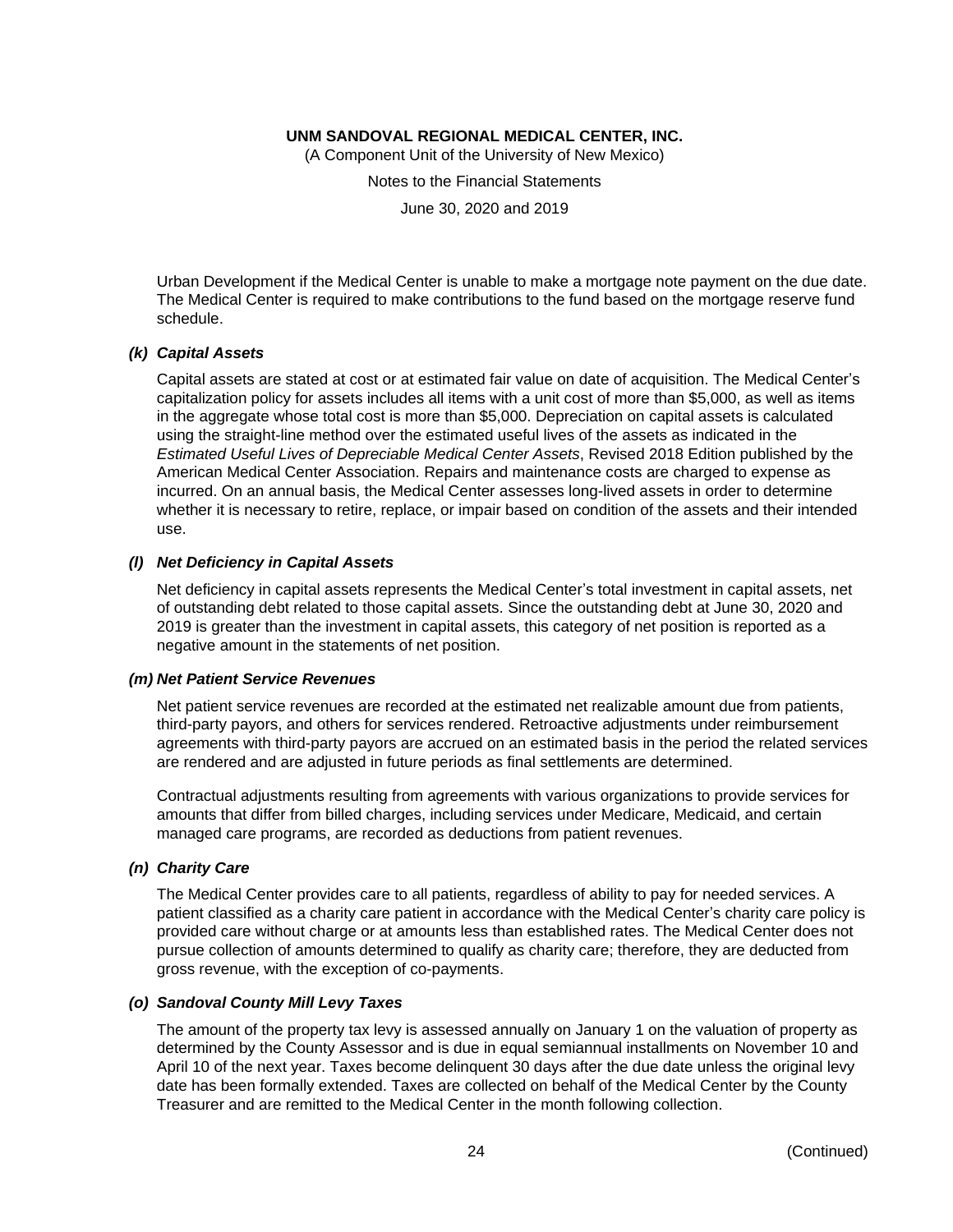(A Component Unit of the University of New Mexico)

Notes to the Financial Statements

June 30, 2020 and 2019

On November 6, 2018, voters approved a new eight-year, 1.9 mill tax levy on property owned within Sandoval County. The mill levy is intended to fund expansion of outpatient behavioral health services and an increase in staffing to achieve a level III trauma center designation at the Medical Center. The mill levy contract with Sandoval County was effective July 1, 2019. Due to the impact of COVID-19 pandemic, effective March 2020 Sandoval County and the Medical Center amended the original mill levy agreement such that all mill levy proceeds not allotted toward provision of behavioral health and substance abuse services may be used by the Medical Center for general hospital operations, so long as the Medical Center and the County agree upon such usage. Sandoval County and the Medical Center will meet at least monthly to evaluate the COVID-19 impact on the Medical Center. The Medical Center shall submit a monthly report to the County Commission documenting the need for continued operating funding. Mill levy revenues recognized in fiscal years 2020 and 2019 were \$6.5 million and \$0.08 million, respectively. The 2019 mill levy represents late collections related to the previous mill levy agreement.

Any taxes remitted to the Medical Center by the County Treasurer are paid after any potential impacts related to GASB Statement No. 77, Tax Abatement Disclosures. Foregone mill levy proceeds resulting from Sandoval County tax abatements are not included in any mill levy proceeds received by the Medical Center, and the financial impacts are the responsibility of the taxing agency to disclose. The proceeds of the levy were reduced by approximately \$41 thousand during the year ended June 30, 2020 as a result of the exemptions and abatements granted. Throughout the course of the mill levy period, distribution of mill levy proceeds by the County Treasurer is contingent on existence of a Health Facilities Contract between the County and the Medical Center.

#### *(p) Federal Bond Subsidy*

The Medical Center receives subsidy payments related to interest payments under the federal Build America Bond and Taxable Revenue Recovery Zone Economic Development Bond programs. These sources of funds are accounted for as nonoperating revenues and recorded as they are earned. Under the program, the Medical Center applies for subsidy funds commensurate with each bond payment, so the application for the subsidy is made semiannually. The Medical Center recognized \$1.8 million in federal bond subsidy revenue in each of the years ended June 30, 2020 and 2019.

#### *(q) Income Taxes*

The Medical Center received a determination letter from the Internal Revenue Service (IRS) in April 2010 that it is an organization described in Internal Revenue Code (IRC) Section 501(c)(3) and further classified as an organization described in IRC Section 509(a)(c). As such, it would be exempt from federal income tax on income generated from activities related to its exempt function. However, the Medical Center is subject to income taxes on any net income that is derived from a trade or business regularly carried on and not in furtherance of the purposes for which it was granted exemption. No income tax provision has been recorded as the net income, if any, from any unrelated trade or business, in the opinion of management, is not material to the consolidated financial statements taken as a whole.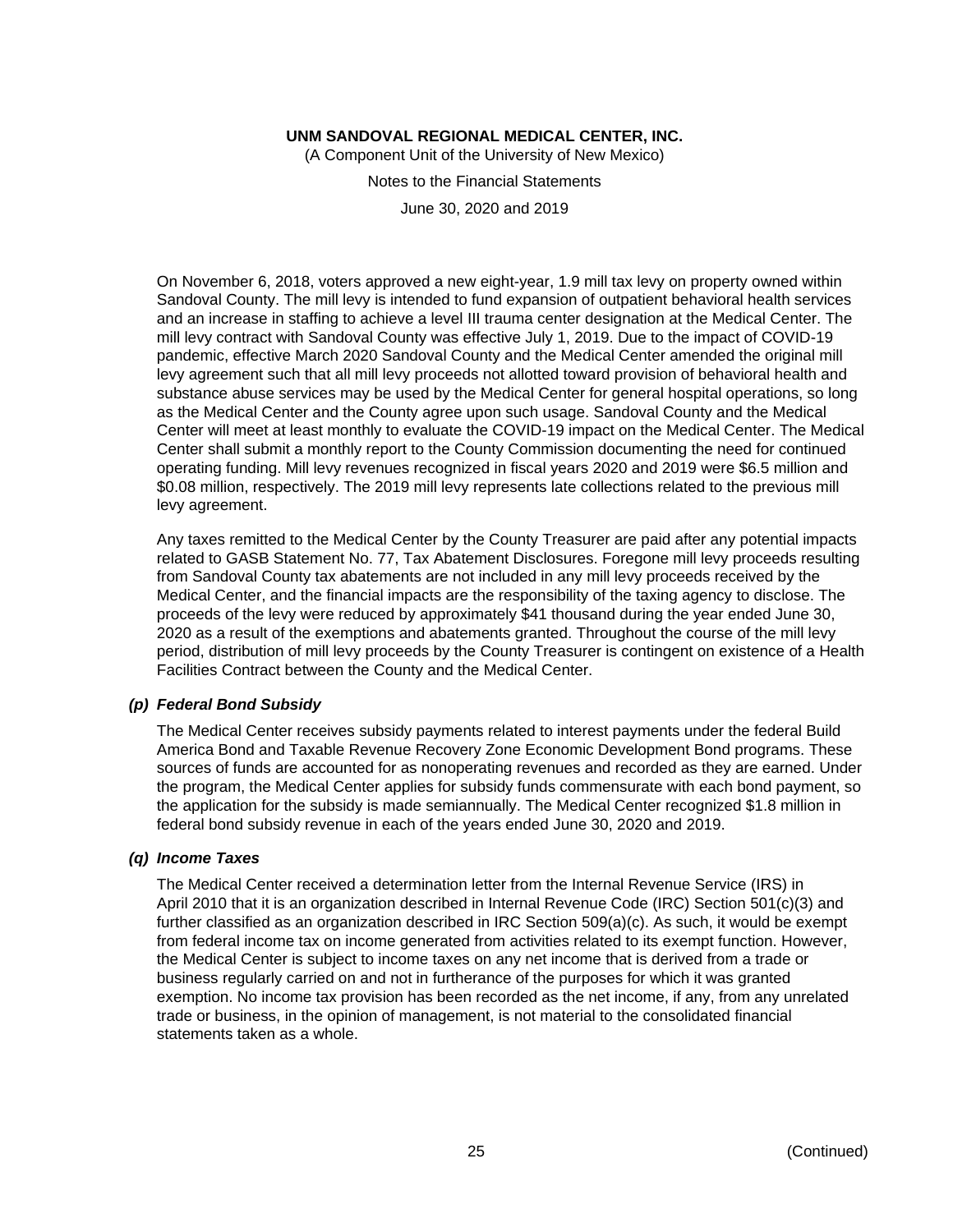(A Component Unit of the University of New Mexico)

Notes to the Financial Statements

June 30, 2020 and 2019

#### *(r) Risk Management*

The Medical Center sponsors a self-insured health plan for employees. Blue Cross and Blue Shield of New Mexico (BCBS NM) and HMO New Mexico provide administrative claim payment services for the Medical Center's plan. Liabilities are based on an estimate of claims that have been incurred but not reported (IBNR) and claims received but not yet paid. At June 30, 2020 and 2019, the estimated amount of the Medical Center's IBNR and accrued claims are \$0.4 million and \$0.3 million, respectively, which are included in accrued payroll. The liability for IBNR is based on actuarial analysis calculated using information provided by BCBS NM and management estimates.

|           |   | <b>Balance at</b><br>beginning of<br>fiscal year | <b>Claims and</b><br>changes in<br>estimates | Claim<br>payments | <b>Balance at</b><br>fiscal year-end |  |
|-----------|---|--------------------------------------------------|----------------------------------------------|-------------------|--------------------------------------|--|
| 2019-2020 | S | 349,682                                          | 3,725,392                                    | (3,683,440)       | 391,634                              |  |
| 2018-2019 |   | 200,000                                          | 3.547.070                                    | (3,397,388)       | 349,682                              |  |

#### **(3) Cash and Cash Equivalents, and Investments**

#### *(a) Cash and Cash Equivalents*

*(i) Deposits*

The Medical Center's deposits are held in demand accounts with a financial institution.

The carrying amounts of the Medical Center's deposits with financial institutions at June 30, 2020 and 2019 are \$32.1 million and \$21.9 million, respectively.

Bank balances are categorized at June 30 as follows:

|                                                 | 2020 |            | 2019       |
|-------------------------------------------------|------|------------|------------|
| Amount insured by the Federal Deposit Insurance |      |            |            |
| Corporation (FDIC)                              | S    | 250,000    | 250,000    |
| Other cash                                      |      | 31,772,284 | 23,389,932 |
| Total                                           |      | 32,022,284 | 23,639,932 |

Interest-bearing deposit accounts are subject to FDIC's standard deposit insurance amount of \$250,000 per depositor.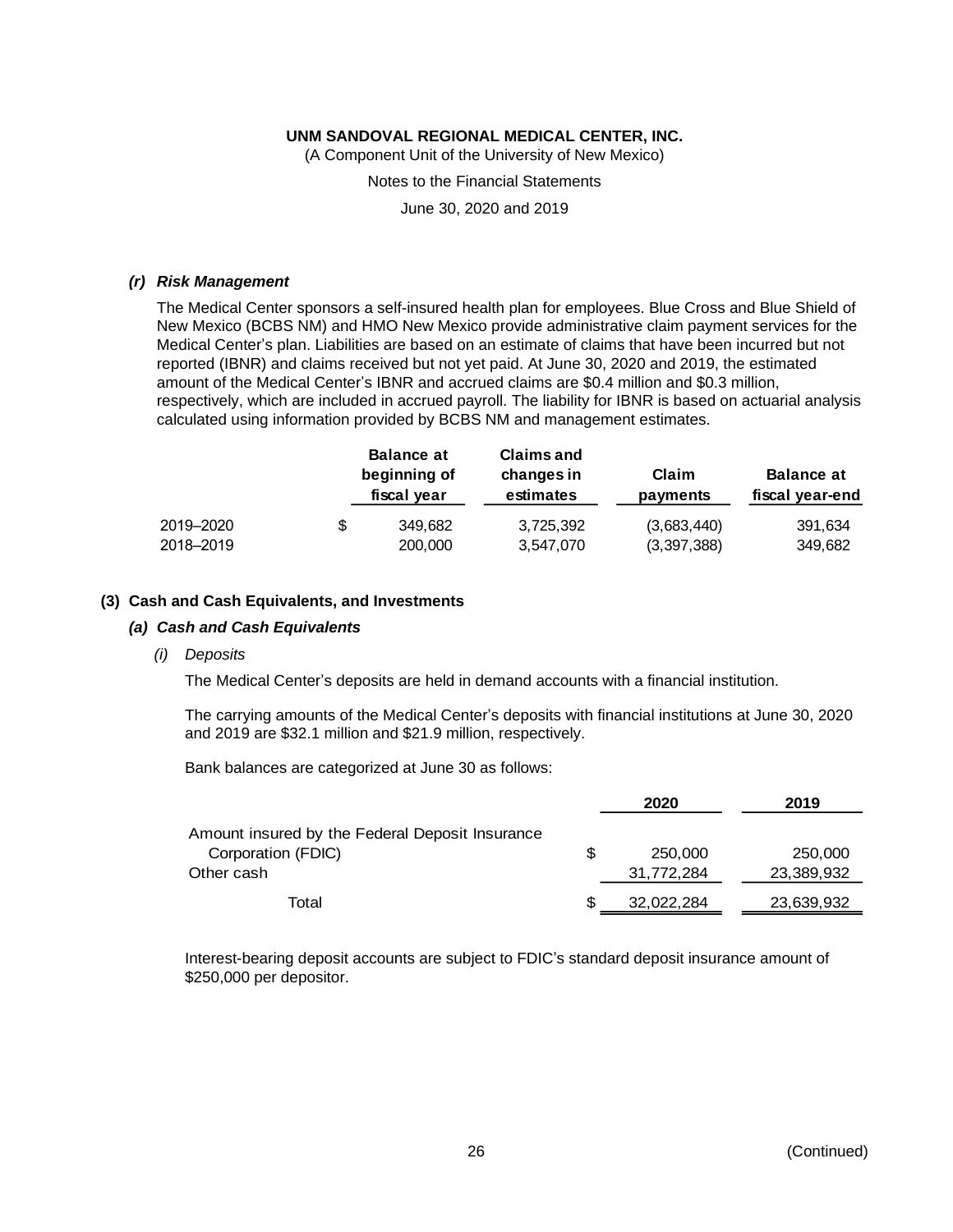(A Component Unit of the University of New Mexico)

Notes to the Financial Statements

June 30, 2020 and 2019

#### *(b) Restricted Cash and Cash Equivalents*

In connection with the 2010 Financing Transaction, as a requirement of the trust indenture and the Financing Agreement, the Medical Center was required to establish trust funds for debt service. The Debt Service Fund collects the interest income and necessary funds to make the semiannual coupon payments for the bonds. This fund also includes a depository account for the proceeds received from the Build America Bond and Taxable Revenue Recovery Zone Economic Development Bond payments.

*(i) Interest Rate Risk – Debt Investments – Cash and Cash Equivalents*

Interest rate risk is the risk that changes in interest rates will adversely affect the fair value of an investment. Currently, the Medical Center does not have a specific policy to limit its exposure to interest rate risk. The Medical Center holds no investments that are subject to interest rate risk.

#### *(ii) Custodial Credit Risk – Debt Investments – Cash and Cash Equivalents*

For an investment, custodial credit risk is the risk that, in the event of the failure of the counterparty, the Medical Center will not be able to recover the value of its investments or collateral that is in the possession of an outside party. As of June 30, 2020 and 2019, there are no investments or cash and cash equivalents subject to custodial credit risk.

The Medical Center's custodial risk policy for the bond proceeds conforms to the trust indenture, and the trustee holds the investments in safekeeping.

#### *(iii) Credit Risk – Debt Investments – Cash and Cash Equivalents*

The Medical Center is required to disclose credit ratings of its debt investments in order to assess credit risk. U.S. obligations, investments explicitly guaranteed by the U.S. government, and nondebt investments are excluded from this requirement. Currently, the Medical Center does not have a specific policy to limit its exposure to credit risk.

A summary of the debt investments – cash and cash equivalents at June 30, 2020 and 2019 and their exposure to credit risk is as follows:

|                                           | June 30, 2020 |    | June 30, 2019     |           |  |                   |
|-------------------------------------------|---------------|----|-------------------|-----------|--|-------------------|
|                                           | Rating        |    | <b>Fair value</b> | Rating    |  | <b>Fair value</b> |
| ltems subject to credit risk:             |               |    |                   |           |  |                   |
| Money market fund                         | Not rated     | \$ | 6,313,272         | Not rated |  | 7,124,841         |
| Total items subject<br>to credit risk     |               |    | 6,313,272         |           |  | 7,124,841         |
| Total debt investments -<br>cash and cash |               |    |                   |           |  |                   |
| equivalents                               |               | \$ | 6,313,272         |           |  | 7,124,841         |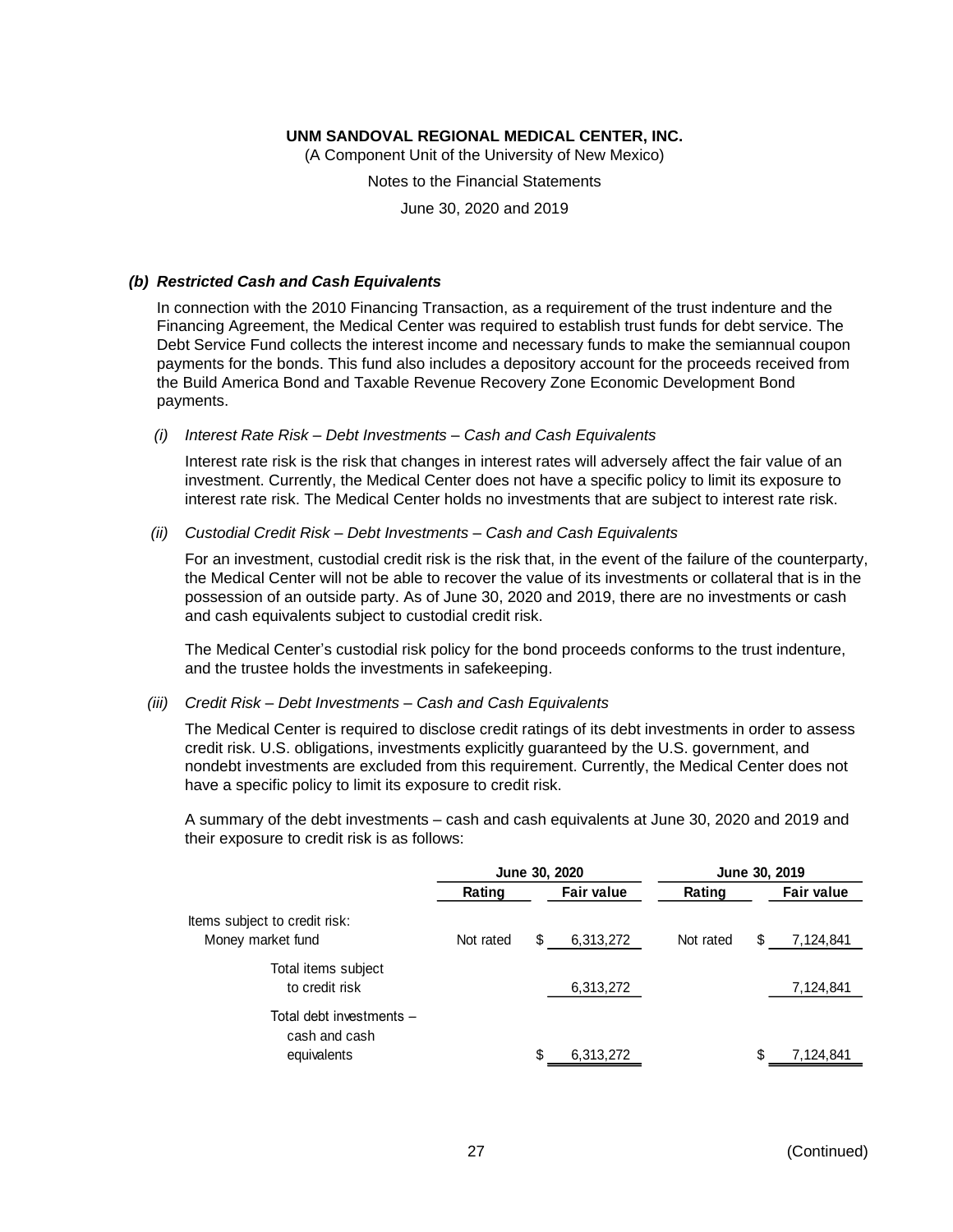(A Component Unit of the University of New Mexico)

Notes to the Financial Statements

June 30, 2020 and 2019

#### *(c) Long-Term Investments*

*(i) Interest Rate Risk – Debt Investments – Long-Term Investments*

Currently, the Medical Center does not have a specific policy to limit its exposure to interest rate risk. The Medical Center holds no investments that are subject to interest rate risk.

*(ii) Custodial Credit Risk – Debt Investments – Long-Term Investments*

As of June 30, 2020 and 2019, there are no investments subject to custodial credit risk.

The Medical Center's custodial risk policy for the bond proceeds conforms to the trust indenture, and the trustee holds the investments in safekeeping.

*(iii) Credit Risk – Debt Investments – Long-Term Investments*

The Medical Center is required to disclose credit ratings of its debt investments in order to assess credit risk. U.S. obligations, investments explicitly guaranteed by the U.S. government, and nondebt investments are excluded from this requirement. Currently, the Medical Center does not have a specific policy to limit its exposure to credit risk.

A summary of the long-term investments at June 30, 2020 and 2019 and their exposure to credit risk is as follows:

|                                       | June 30, 2020 |  |                   | June 30, 2019 |   |                   |
|---------------------------------------|---------------|--|-------------------|---------------|---|-------------------|
|                                       | Rating        |  | <b>Fair value</b> | Rating        |   | <b>Fair value</b> |
| Items subject to credit risk:         |               |  |                   |               |   |                   |
| Money market fund                     | Not rated     |  | 15,083,228        | Not rated     | S | 13,206,575        |
| Total items subject<br>to credit risk |               |  | 15,083,228        |               |   | 13,206,575        |
| Total long-term<br>investments        |               |  | 15,083,228        |               | S | 13,206,575        |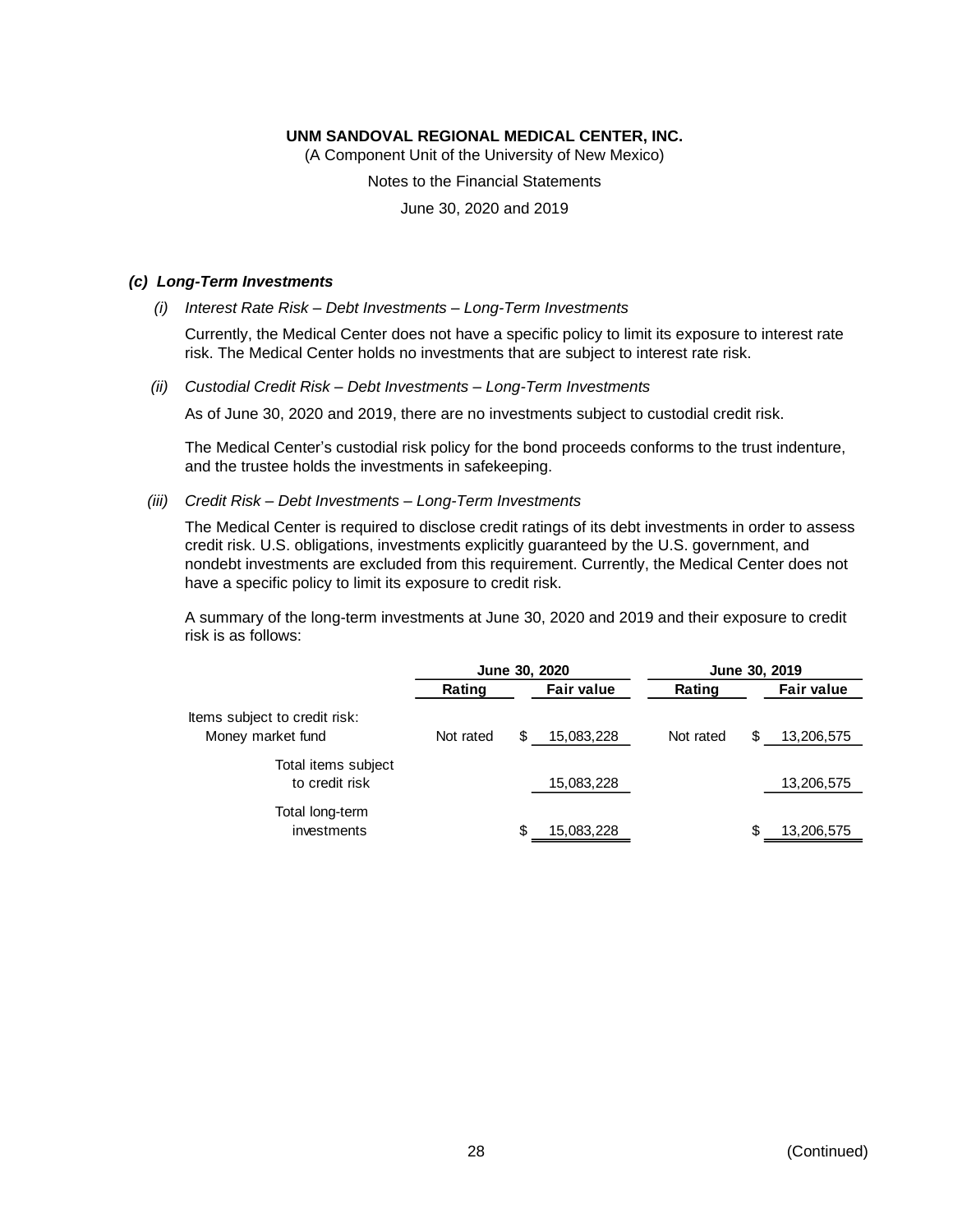(A Component Unit of the University of New Mexico)

Notes to the Financial Statements

June 30, 2020 and 2019

#### **(4) Concentration of Risk**

The Medical Center receives payment for services rendered to patients under payment arrangements with payors, which include: (i) Medicare and Medicaid; (ii) other third-party payors, including commercial carriers and health maintenance organizations; and (iii) others. The following summarizes patient accounts receivable and the percentage of gross accounts receivable from all payors as of June 30:

|                                                              | 2020            |            |                | 2019  |
|--------------------------------------------------------------|-----------------|------------|----------------|-------|
| Medicare                                                     | \$<br>7,546,482 | $33 \%$ \$ | 9,828,919      | 32%   |
| Medicaid                                                     | 3,530,532       | 15         | 4,062,739      | 13    |
| Other third-party payors                                     | 7,417,950       | 33         | 10,565,748     | 35    |
| <b>Others</b>                                                | 4,232,364       | 19         | 6,235,831      | 20    |
| Total patient accounts<br>receivable                         | 22,727,328      | 100 %      | 30,693,237     | 100 % |
| Less allowance for uncollectible<br>accounts and contractual |                 |            |                |       |
| adjustments                                                  | (15,787,220)    |            | (21, 892, 758) |       |
| Patient accounts<br>receivable, net                          | \$<br>6,940,108 | \$         | 8,800,479      |       |

#### **(5) Federal Legislative Relief Funds**

Congress appropriated funds to reimburse eligible healthcare providers for healthcare expenses incurred and/or loss in revenue due to the COVID-19 pandemic. The Health Resources and Services Administration is administering the distribution of the payments, which are funded through the Coronavirus Aid, Relief and Economic Security (CARES) Act (P.L. 116-136). These distributions are not subject to repayment, provided management is able to attest to and comply with the terms and conditions of the funding, including demonstrating that the distributions received have been used for healthcare-related expenses or lost revenue attributable to COVID-19. As of June 30, 2020, the Medical Center received CARES Act relief funding in the amount of \$6.7 million as follows:

| <b>Description</b>                           |     |           |
|----------------------------------------------|-----|-----------|
| CARES Act Provider Relief Fund (\$30B funds) | \$  | 1,058,039 |
| CARES Act Provider Relief Fund (\$20B funds) |     | 601.292   |
| <b>CARES Act Safety Net Hospital</b>         |     | 5,000,000 |
| <b>CARES Act General Distribution</b>        |     | 24.272    |
|                                              | \$. | 6.683,603 |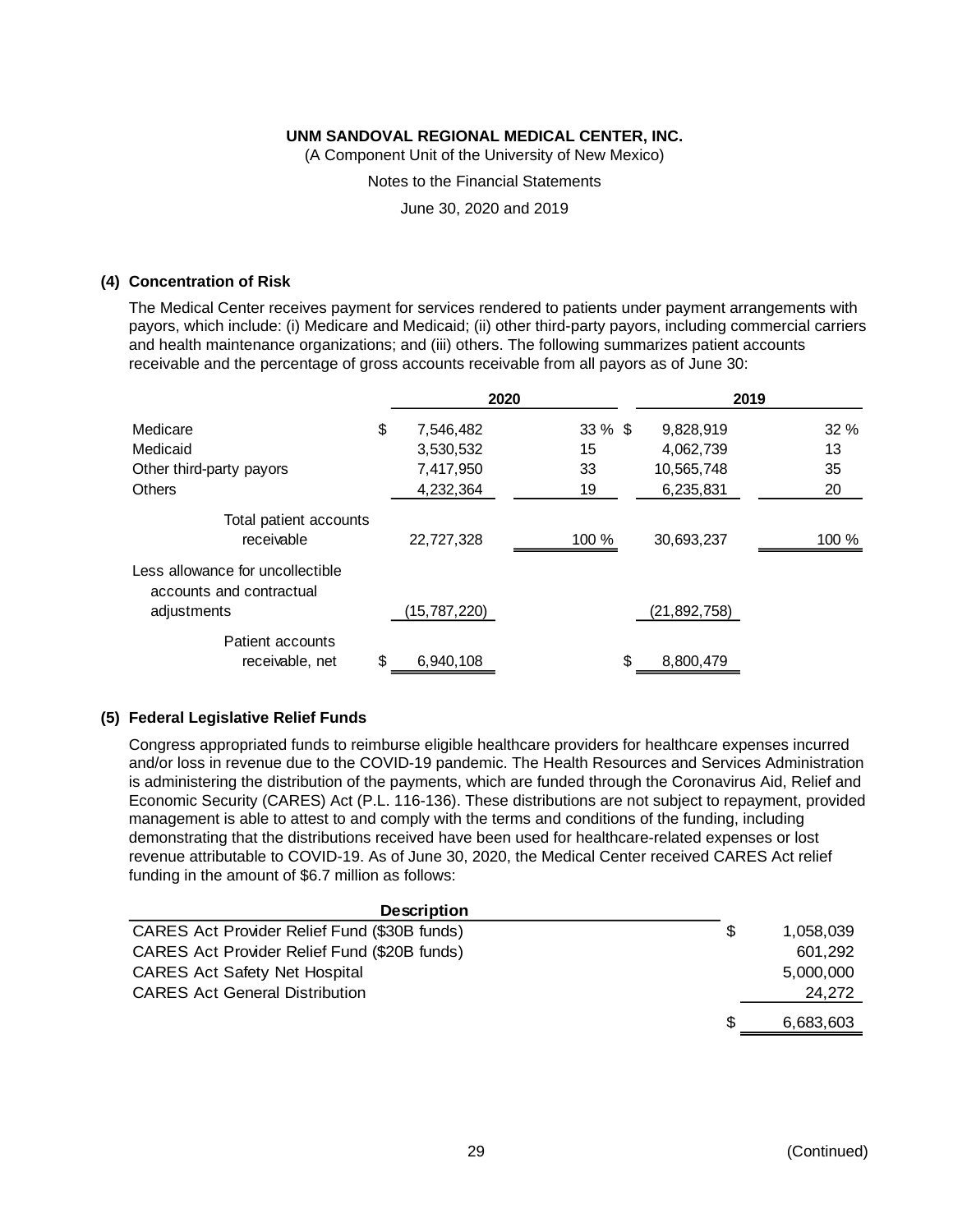(A Component Unit of the University of New Mexico)

Notes to the Financial Statements

June 30, 2020 and 2019

The Medical Center recognized \$3.1 million in nonoperating revenue as of June 30, 2020, consisting of the General Distribution receipts (including the Provider Relief Fund amounts), and a portion of the Safety Net Hospital receipts. The methodology used to recognize CARES Act relief funding is based on lost net patient revenue from March through June 2020. The remaining \$3.6 million of Safety Net Hospital funds is recorded as unearned revenue as of June 30, 2020. The Safety Net Hospital funds balance will be recognized as income in future periods to offset additional losses incurred due to COVID-19. The Health and Human Services Department (HHS) can and does retrospectively adjust grant distribution formulas and may adjust funding already received, which may have subsequent impacts on the amount the Medical Center has recorded as of June 30, 2020 or on future financial statement periods.

In April 2020, the Medical Center also received \$7.3 million in accelerated Medicare payments as provided for in legislation passed by Congress and the Center for Medicare and Medicaid Services (CMS), which allows eligible healthcare facilities to request up to six months of advance Medicare payments for acute care hospitals or up to three months of advance Medicare payments for other healthcare providers. Under the Continuing Appropriations Act, 2021 and Other Extensions Act, providers will have one year from the issuance date of their accelerated or advanced payment before they have to begin to repay their loans. Originally, providers were required to start making payments in August 2020, however these new terms will delay repayment for one year. The advances are recorded as a liability on the statement of net position and are required to be paid back to CMS in full within one year of receipt.

#### **(6) Estimated Third-Party Payor Settlements**

The Medical Center is reimbursed by the Medicare and Medicaid programs on a prospective payment basis for hospital services, with certain items reimbursed at an interim rate with final settlement determined after submission of annual cost reports by the Medical Center. The annual cost reports are subject to audit by the Medicare Administrative Contractor and the Medicaid audit agent. The Medical Center is subject to the prospective federal capital rate. Retroactively calculated contractual adjustments arising under reimbursement agreements with third-party payors are accrued on an estimated basis in the period the related services are rendered and adjusted in future periods as final settlements are determined. In fiscal years 2020 and 2019, the Medical Center recognized \$1.5 million and \$3.2 million of net patient service revenue, respectively, related to prior year settlements.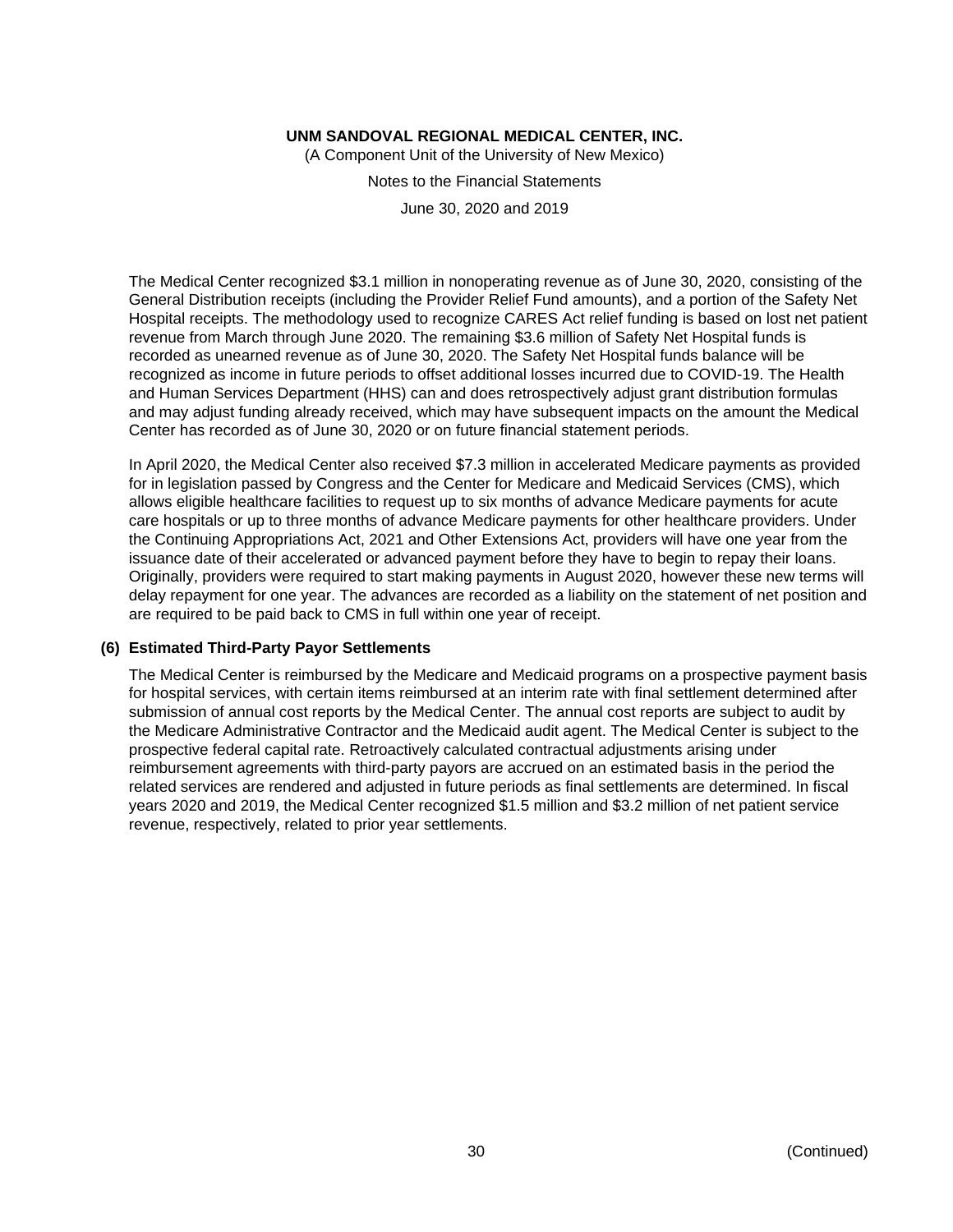(A Component Unit of the University of New Mexico)

Notes to the Financial Statements

June 30, 2020 and 2019

## **(7) Capital Assets**

The major classes of capital assets at June 30, and related activity for the year then ended are as follows:

|                                                                                  |    | Year ended June 30, 2020    |                  |                  |                    |                          |  |
|----------------------------------------------------------------------------------|----|-----------------------------|------------------|------------------|--------------------|--------------------------|--|
|                                                                                  |    | <b>Beginning</b><br>balance | <b>Additions</b> | <b>Transfers</b> | <b>Retirements</b> | <b>Ending</b><br>balance |  |
| <b>SRMC</b> capital assets<br>not being depreciated:<br>Construction in progress | \$ | 362,234                     | 464,542          | (525, 866)       |                    | 300,910                  |  |
| SRMC depreciable<br>capital assets:<br>Building and building                     |    |                             |                  |                  |                    |                          |  |
| improvements                                                                     |    | 105,650,011                 |                  |                  |                    | 105,650,011              |  |
| Building service equipment                                                       |    | 4,302,846                   | 10,003           | 411,579          |                    | 4,724,428                |  |
| Fixed equipment                                                                  |    | 4,094,180                   | 14,732           | 114,287          |                    | 4,223,199                |  |
| Major moveable equipment                                                         |    | 37,504,986                  | 1,135,604        |                  | (2,818,548)        | 35,822,042               |  |
| Total depreciable<br>capital assets                                              |    | 151,552,023                 | 1,160,339        | 525,866          | (2,818,548)        | 150,419,680              |  |
| Less accumulated depreciation for:<br>Building and building                      |    |                             |                  |                  |                    |                          |  |
| improvements                                                                     |    | (18, 545, 844)              | (2,672,857)      |                  |                    | (21, 218, 701)           |  |
| Building service equipment                                                       |    | (2,071,186)                 | (311, 859)       |                  |                    | (2,383,045)              |  |
| Fixed equipment                                                                  |    | (2,204,097)                 | (310, 222)       |                  |                    | (2,514,319)              |  |
| Major moveable equipment                                                         |    | (29,584,489)                | (2, 334, 953)    |                  | 2,789,933          | (29, 129, 509)           |  |
| Total accumulated                                                                |    |                             |                  |                  |                    |                          |  |
| depreciation                                                                     |    | (52, 405, 616)              | (5,629,891)      |                  | 2,789,933          | (55, 245, 574)           |  |
| SRMC depreciable<br>capital assets,<br>net                                       |    | 99,146,407                  | (4,469,552)      | 525,866          | (28, 615)          | 95,174,106               |  |
| SRMC capital<br>assets, net                                                      | S  | 99,508,641                  | (4,005,010)      |                  | (28, 615)          | 95,475,016               |  |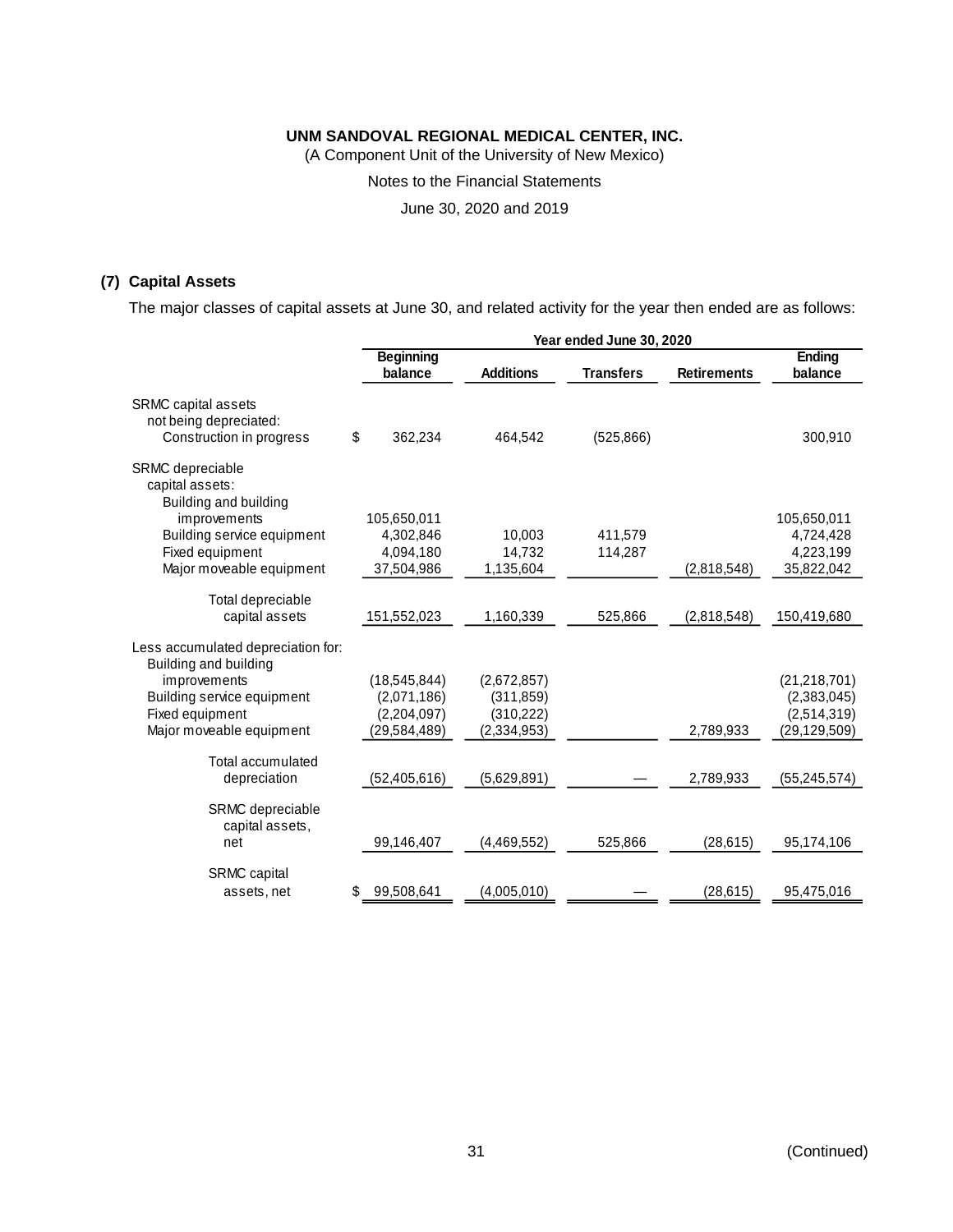(A Component Unit of the University of New Mexico)

#### Notes to the Financial Statements

June 30, 2020 and 2019

|                                                                           |                             | Year ended June 30, 2019 |                  |                    |                   |  |  |
|---------------------------------------------------------------------------|-----------------------------|--------------------------|------------------|--------------------|-------------------|--|--|
|                                                                           | <b>Beginning</b><br>balance | <b>Additions</b>         | <b>Transfers</b> | <b>Retirements</b> | Ending<br>balance |  |  |
|                                                                           |                             |                          |                  |                    |                   |  |  |
| SRMC capital assets<br>not being depreciated:<br>Construction in progress | \$<br>616,981               | 952,284                  | (1,207,031)      |                    | 362,234           |  |  |
| SRMC depreciable<br>capital assets:<br>Building and building              |                             |                          |                  |                    |                   |  |  |
| improvements                                                              | 105,614,225                 |                          | 35,786           |                    | 105,650,011       |  |  |
| Building service equipment                                                | 3,961,110                   | 35,814                   | 305,922          |                    | 4,302,846         |  |  |
| Fixed equipment                                                           | 4,055,147                   | 39,033                   |                  |                    | 4,094,180         |  |  |
| Major moveable equipment                                                  | 37,329,241                  | 1,495,118                | 865,323          | (2, 184, 696)      | 37,504,986        |  |  |
| Total depreciable                                                         |                             |                          |                  |                    |                   |  |  |
| capital assets                                                            | 150,959,723                 | 1,569,965                | 1,207,031        | (2, 184, 696)      | 151,552,023       |  |  |
| Less accumulated depreciation for:<br>Building and building               |                             |                          |                  |                    |                   |  |  |
| improvements                                                              | (15,872,118)                | (2,673,726)              |                  |                    | (18, 545, 844)    |  |  |
| Building service equipment                                                | (1,770,266)                 | (300, 920)               |                  |                    | (2,071,186)       |  |  |
| Fixed equipment                                                           | (1,903,628)                 | (300, 469)               |                  |                    | (2,204,097)       |  |  |
| Major moveable equipment                                                  | (28,914,988)                | (2,809,569)              |                  | 2,140,068          | (29, 584, 489)    |  |  |
| Total accumulated<br>depreciation                                         | (48, 461, 000)              | (6,084,684)              |                  | 2,140,068          | (52, 405, 616)    |  |  |
|                                                                           |                             |                          |                  |                    |                   |  |  |
| SRMC depreciable<br>capital assets,<br>net                                | 102,498,723                 | (4,514,719)              | 1,207,031        | (44, 628)          | 99,146,407        |  |  |
| <b>SRMC</b> capital<br>assets, net                                        | \$103,115,704               | (3, 562, 435)            |                  | (44, 628)          | 99,508,641        |  |  |

#### **(8) Compensated Absences**

Qualified Medical Center employees are entitled to accrue sick, holiday, and annual leaves as one inclusive paid time off (PTO) bank based on their full-time equivalent status.

Full-time employees with 0 to 7 years of service accrue 11.08 hours of PTO each pay period (36 days per annum), up to a maximum of 500 hours to be used for sick, holiday, and personal leaves. Full-time employees with years of service in excess of 7 years accrue 12.62 hours of PTO each pay period (41 days per annum), up to a maximum of 500 hours to be used for sick, holiday, and personal leaves. Part-time employees earn PTO leave on a prorated basis each pay period. When publicized by the Medical Center each year, employees have the opportunity to exchange PTO for cash at 80% of their hourly rate. At termination, employees are eligible for payment of unused accumulated hours at 100% of their regular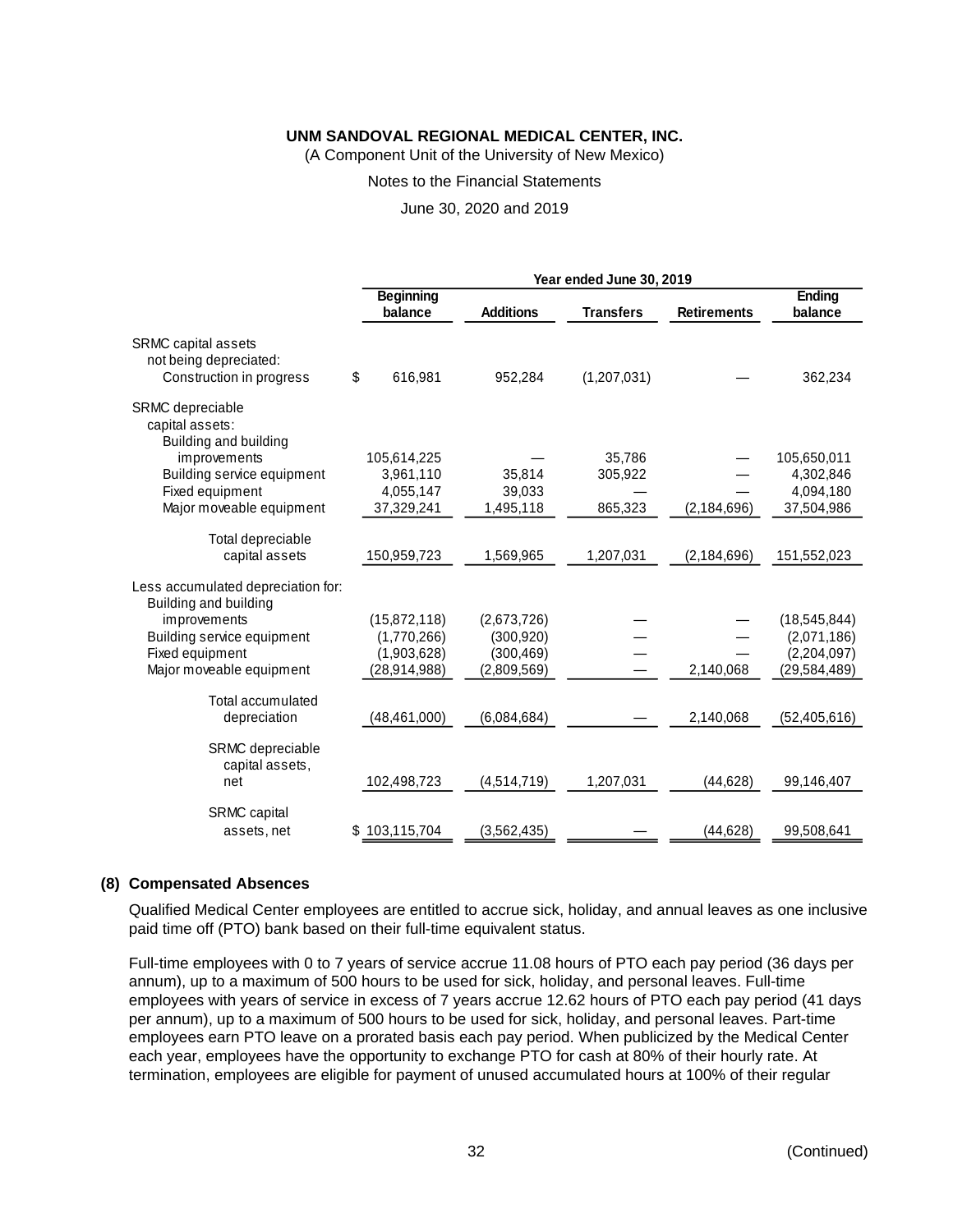(A Component Unit of the University of New Mexico)

Notes to the Financial Statements

June 30, 2020 and 2019

hourly rate. Accrued PTO as of June 30, 2020 and 2019 of \$2.0 million and \$1.8 million, respectively, is computed by multiplying each employee's current hourly rate by the number of hours accrued.

For the years ended June 30, 2020 and 2019, the following changes occurred in accrued compensated absences, which includes annual leave, sick leave, and holiday.

| <b>Balance</b><br>June 30, 2020 | <b>Balance</b><br>June 30, 2019 | <b>Increase</b> |
|---------------------------------|---------------------------------|-----------------|
| \$<br>2,018,148                 | \$<br>1,804,378                 | 213,770         |
| <b>Balance</b><br>June 30, 2019 | <b>Balance</b><br>June 30, 2018 | <b>Decrease</b> |
| \$<br>1,804,378                 | \$<br>2,002,829                 | 198,451         |

The portion of accrued compensated absences due after one year is not material and, therefore, is not presented separately.

#### **(9) Bonds Payable**

In November 2010, the Medical Center issued \$133,425,000 in aggregate principal amount of its Taxable Revenue Build America Bonds (Direct Pay) (GNMA Collateralized – UNM Sandoval Regional Medical Center Project) Series 2010A with a maturity date of July 20, 2036 and \$10,000,000 in aggregate principal amount of its Taxable Revenue Recovery Zone Economic Development Bonds (Direct Pay) (GNMA Collateralized – UNM Sandoval Regional Medical Center Project) Series 2010B with a maturity date of July 20, 2037. The bonds were issued pursuant to a trust indenture, dated October 1, 2010, by and between the Medical Center and Wells Fargo Bank, National Association, the Trustee for the purpose of financing the Medical Center facility and to pay certain costs associated with the issuance of the bonds.

The bonds were issued as special limited obligations of the Medical Center and are secured primarily by fully modified mortgage-backed securities in the aggregate principal amount of \$143,425,000 (the GNMA Securities), issued by Prudential Huntoon Paige Associates, Ltd. (the Lender), guaranteed as to principal and interest by GNMA, with respect to the mortgage note.

Under the GNMA Mortgage-Backed Securities Program, the GNMA Securities are a "fully modified pass-through" mortgage-backed security issued and serviced by the Lender. The face amount of the GNMA Securities is to be the same amount as the outstanding principal balance of the mortgage note. The Lender is required to pass through to the Trustee, as the holder of the GNMA Securities, by the 15th day of each month, the monthly scheduled installments of principal and interest on the mortgage note (less the GNMA guarantee fee and the Lender's servicing fee), whether or not the Lender receives such payment from the Medical Center under the mortgage note, plus any unscheduled prepayments of principal of the mortgage note received by the Lender. The GNMA Securities are issued solely for the benefit of the Trustee on behalf of the bondholders and any and all payments received with respect to the GNMA Securities are solely for the benefit of the bondholders.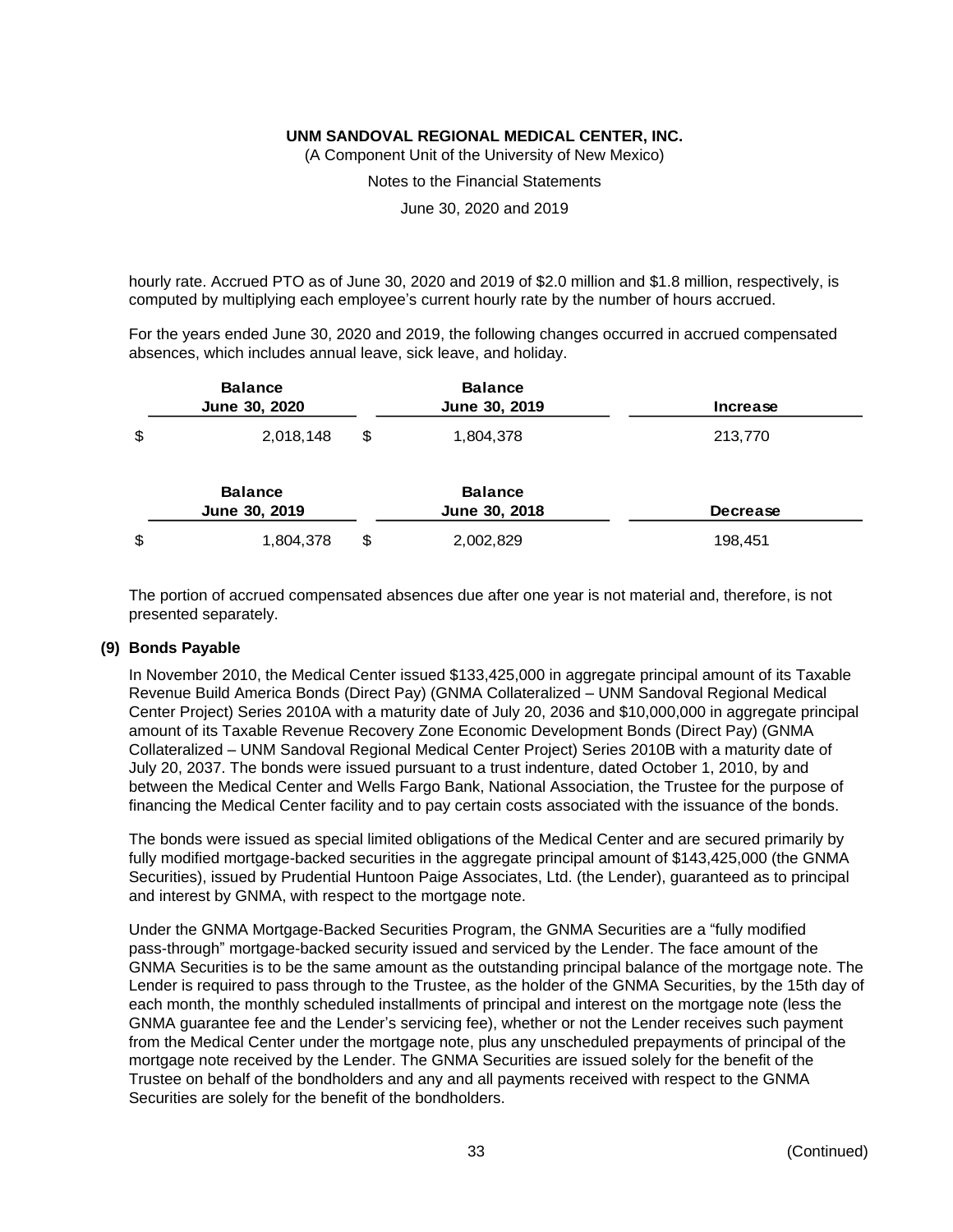(A Component Unit of the University of New Mexico)

Notes to the Financial Statements

June 30, 2020 and 2019

The Medical Center entered into a Financing Agreement with the Lender and the Trustee effective October 1, 2010, under which the Lender agreed to originate a mortgage note in favor of the Lender and secured by a leasehold mortgage on the Medical Center facility. The mortgage note is insured by the FHA pursuant to Section 242 of the National Housing Act of 1934 and to provide security for the bonds, the Trustee used the proceeds of the bonds to purchase from the Lender GNMA Securities. The Medical Center used the proceeds of the mortgage note to acquire, construct, and equip the Medical Center facility.

Under the terms of the trust indenture, the Medical Center has granted to the Trustee all rights, title, and interests to all revenues, receipts, interest, income, investment earnings, and other monies received or to be received by the Trustee, including monies received or to be received from the GNMA Securities and all investment earnings from the GNMA Securities. Upon issuance of the bonds, the proceeds were placed in trust with the Trustee, and the proceeds are to be used to purchase from the Lender the GNMA Securities, or to redeem the bonds according to the various early, optional, and mandatory redemption provisions of the bonds.

As of June 30, 2020 and 2019, the balance of the mortgage note equaled the balance of the GNMA Securities.

The terms of the bonds issued are as follows:

| Bond         | <b>Maturity</b><br>date | Original<br>principal | Interest<br>rate |
|--------------|-------------------------|-----------------------|------------------|
| Series 2010A | July 20, 2036           | 133.425.000           | 4.50 %           |
| Series 2010B | July 20, 2037           | 10,000,000            | 5.00             |

The Medical Center is eligible to receive subsidy payments from the U.S. Department of Treasury related to these bonds. The amount received is subject to periodic adjustment due to federal budget sequestration.

Bonds payable activity consists of the following:

|                   | Year ended June 30, 2020    |                  |                   |                          |                                          |  |  |
|-------------------|-----------------------------|------------------|-------------------|--------------------------|------------------------------------------|--|--|
|                   | <b>Beginning</b><br>balance | <b>Additions</b> | <b>Deductions</b> | <b>Ending</b><br>balance | <b>Amounts</b><br>due within<br>one year |  |  |
| Bond Series 2010A | \$107,615,000               |                  | (4,075,000)       | 103,540,000              | 4,275,000                                |  |  |
| Bond Series 2010B | 9,740,000                   |                  |                   | 9,740,000                |                                          |  |  |
| Total             | \$117,355,000               |                  | (4,075,000)       | 113,280,000              | 4,275,000                                |  |  |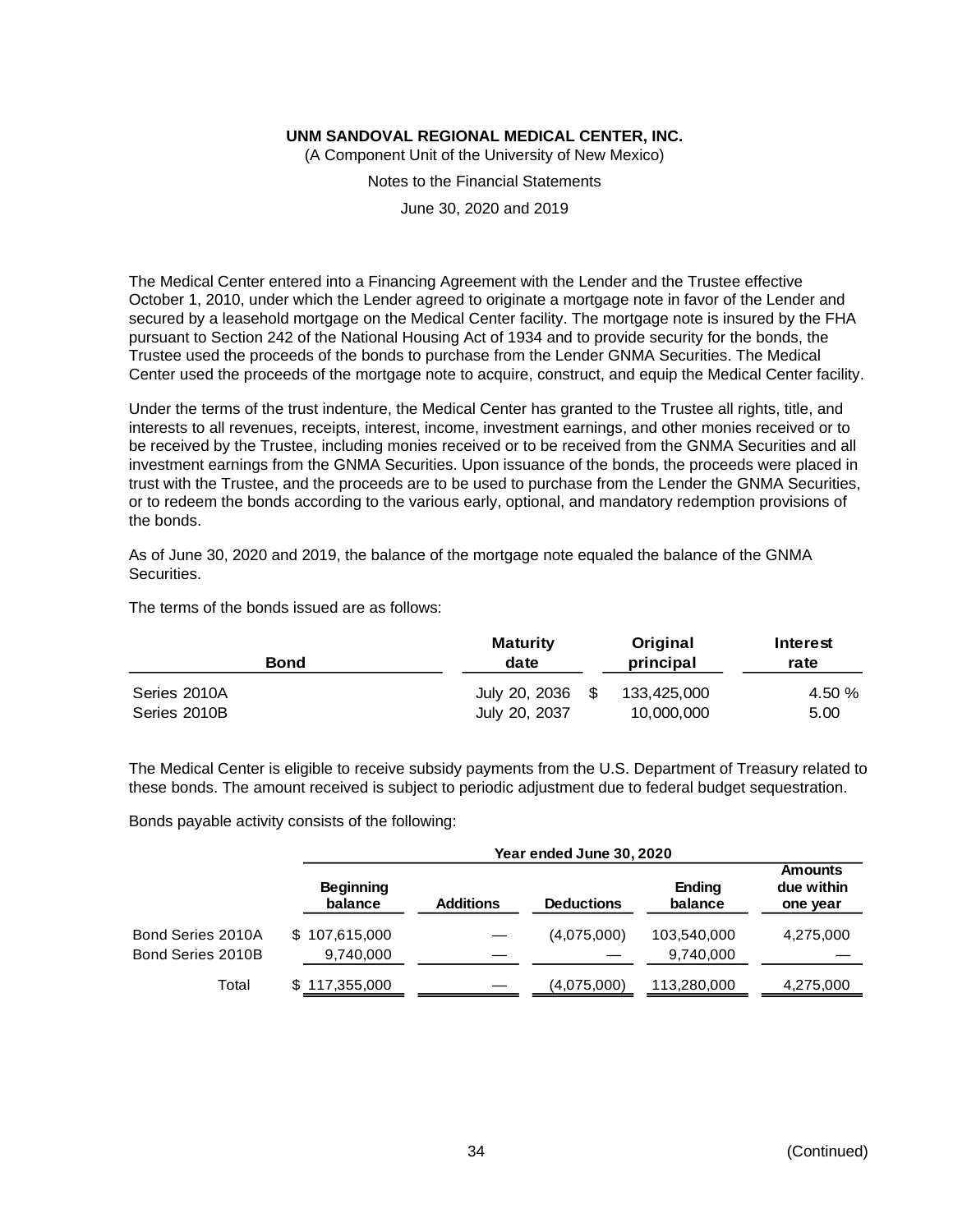(A Component Unit of the University of New Mexico)

Notes to the Financial Statements

June 30, 2020 and 2019

|                   |                             | Year ended June 30, 2019 |                   |                          |                                          |  |  |  |  |
|-------------------|-----------------------------|--------------------------|-------------------|--------------------------|------------------------------------------|--|--|--|--|
|                   | <b>Beginning</b><br>balance | <b>Additions</b>         | <b>Deductions</b> | <b>Ending</b><br>balance | <b>Amounts</b><br>due within<br>one year |  |  |  |  |
| Bond Series 2010A | \$111,505,000               |                          | (3,890,000)       | 107,615,000              | 4,075,000                                |  |  |  |  |
| Bond Series 2010B | 9,740,000                   |                          |                   | 9,740,000                |                                          |  |  |  |  |
| Total             | \$121,245,000               |                          | (3,890,000)       | 117,355,000              | 4,075,000                                |  |  |  |  |

The following schedule summarizes the special and scheduled mandatory redemption requirements of the Series 2010A and Series 2010B bonds as of June 30, 2020:

|                    |                  | Series 2010A bonds | Series 2010B bonds |                 |                  | Total           |
|--------------------|------------------|--------------------|--------------------|-----------------|------------------|-----------------|
| <b>Fiscal year</b> | <b>Principal</b> | <b>Interest</b>    | <b>Principal</b>   | <b>Interest</b> | <b>Principal</b> | <b>Interest</b> |
| 2021               | \$<br>4.275.000  | 4,611,713          |                    | 487.000         | 4,275,000        | 5,098,713       |
| 2022               | 4.475.000        | 4.417.200          |                    | 487,000         | 4,475,000        | 4,904,200       |
| 2023               | 4,695,000        | 4,213,350          |                    | 487.000         | 4,695,000        | 4,700,350       |
| 2024               | 4,920,000        | 3,999,600          |                    | 487,000         | 4,920,000        | 4,486,600       |
| 2025               | 5.155.000        | 3,775,612          |                    | 487.000         | 5.155.000        | 4,262,612       |
| 2026-2030          | 29,740,000       | 15,123,150         |                    | 2,435,000       | 29,740,000       | 17,558,150      |
| 2031-2035          | 37.615.000       | 7,668,675          |                    | 2.435.000       | 37,615,000       | 10,103,675      |
| 2036-2040          | 12,665,000       | 564,300            | 9,740,000          | 1,080,250       | 22,405,000       | 1,644,550       |
|                    | 103,540,000      | 44,373,600         | 9,740,000          | 8,385,250       | 113,280,000      | 52,758,850      |

The bonds are subject to various redemption provisions as set forth in the trust indenture, including Special Mandatory Redemption, Scheduled Mandatory Redemption, and Optional Redemption. The Special Mandatory Redemption provisions are contingent on various events, including but not limited to circumstances that result in the trust estate receiving early payments on the GNMA Securities as a result of mandatory prepayments being made on the mortgage note.

The mortgage note bears interest at 4.61%. The initial mortgage note had a term of 299 months following the commencement of amortization and matures on July 1, 2037. Principal and interest are payable in equal monthly installments. A mortgage-servicing fee of 12 basis points and a GNMA guaranty fee of 13 basis points are also included in the monthly payment, for a total of 4.86%. The mortgage note is subject to optional prepayment beginning on January 20, 2021 or thereafter, and mandatory prepayment at any time based on the occurrence of certain events, including default on scheduled payments or the receipt of any mortgage insurance proceeds.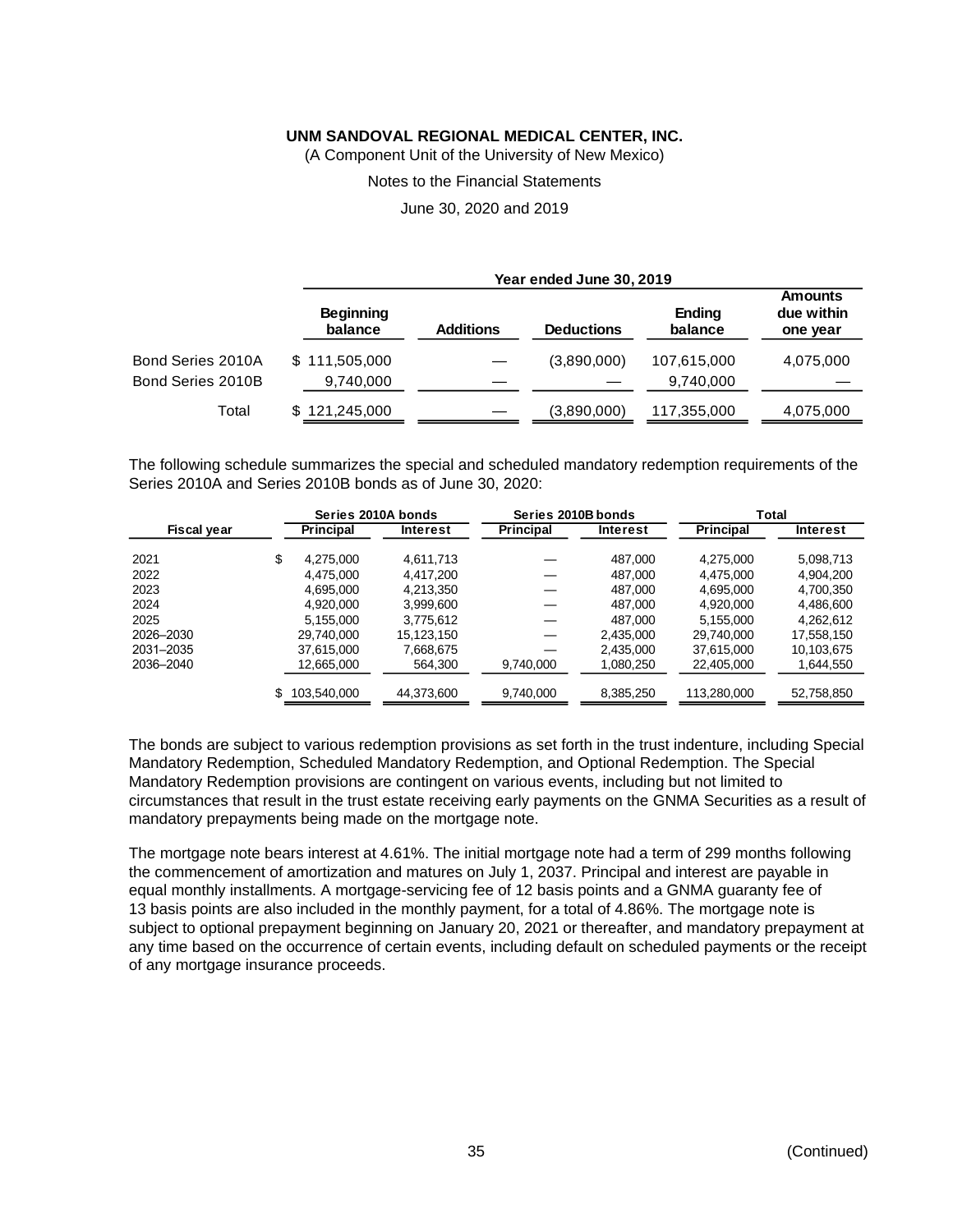(A Component Unit of the University of New Mexico)

Notes to the Financial Statements June 30, 2020 and 2019

#### **(10) Net Patient Service Revenues**

The majority of the Medical Center's revenue is generated through agreements with third-party payors that provide for reimbursement to the Medical Center at amounts different from its established gross charges. Approximately 42% and 24% of the Medical Center's gross patient revenue for the year ended June 30, 2020 was derived from the Medicare and Medicaid programs, respectively, the continuation of which is dependent upon governmental policies and government funding. For the year ended June 30, 2019, the approximate gross patient revenue was 42% and 22% respectively, for income derived from the Medicare and Medicaid programs. Laws and regulations governing the Medicare and Medicaid programs are complex and subject to interpretation. As a result, there is at least a reasonable possibility that recorded revenue estimates could change as a result of regulatory review. Contractual adjustments under third-party reimbursement programs represent the difference between the Medical Center's billings at established charges for services and amounts reimbursed by third-party payors. A summary of payment arrangements with major third-party payors is as follows:

*Medicare* – Inpatient acute care services rendered to Medicare program beneficiaries are paid at prospectively determined rates per discharge. These Medicare Severity Diagnosis Related Group (MS-DRG) rates vary according to a patient classification system that is based on clinical, diagnostic, and other factors. Most Medicare outpatient services are prospectively paid through Medicare's Outpatient Prospective Payment System (OPPS). Services excluded from the OPPS and paid under separate fee schedules include clinical lab, certain rehabilitation services, durable medical equipment, renal dialysis treatments, ambulance services, and professional fees of physicians and nonphysician practitioners.

*Medicaid* – Inpatient acute care services rendered to Medicaid Fee-for-Service (FFS) program beneficiaries are paid at prospectively determined rates per discharge based upon the MS-DRG system. These rates vary according to clinical factors and patient diagnosis. Medicaid outpatient services are paid through Medicaid's OPPS.

In addition, the Medical Center has reimbursement agreements with certain Managed Care Organizations (MCOs) that have contracted with the State of New Mexico Centennial Care programs to administer services to enrolled Medicaid beneficiaries. The basis for reimbursement under these agreements includes prospectively determined MS-DRG rates or per diem for inpatient services, and prospectively determined payments for outpatient services.

*Other* – The Medical Center has also entered into reimbursement agreements with certain commercial insurance carriers, health maintenance organizations, and preferred provider organizations. The basis for reimbursement under these agreements includes prospectively determined rates-per-discharge, discounts from established charges, and prospectively determined per diem rates.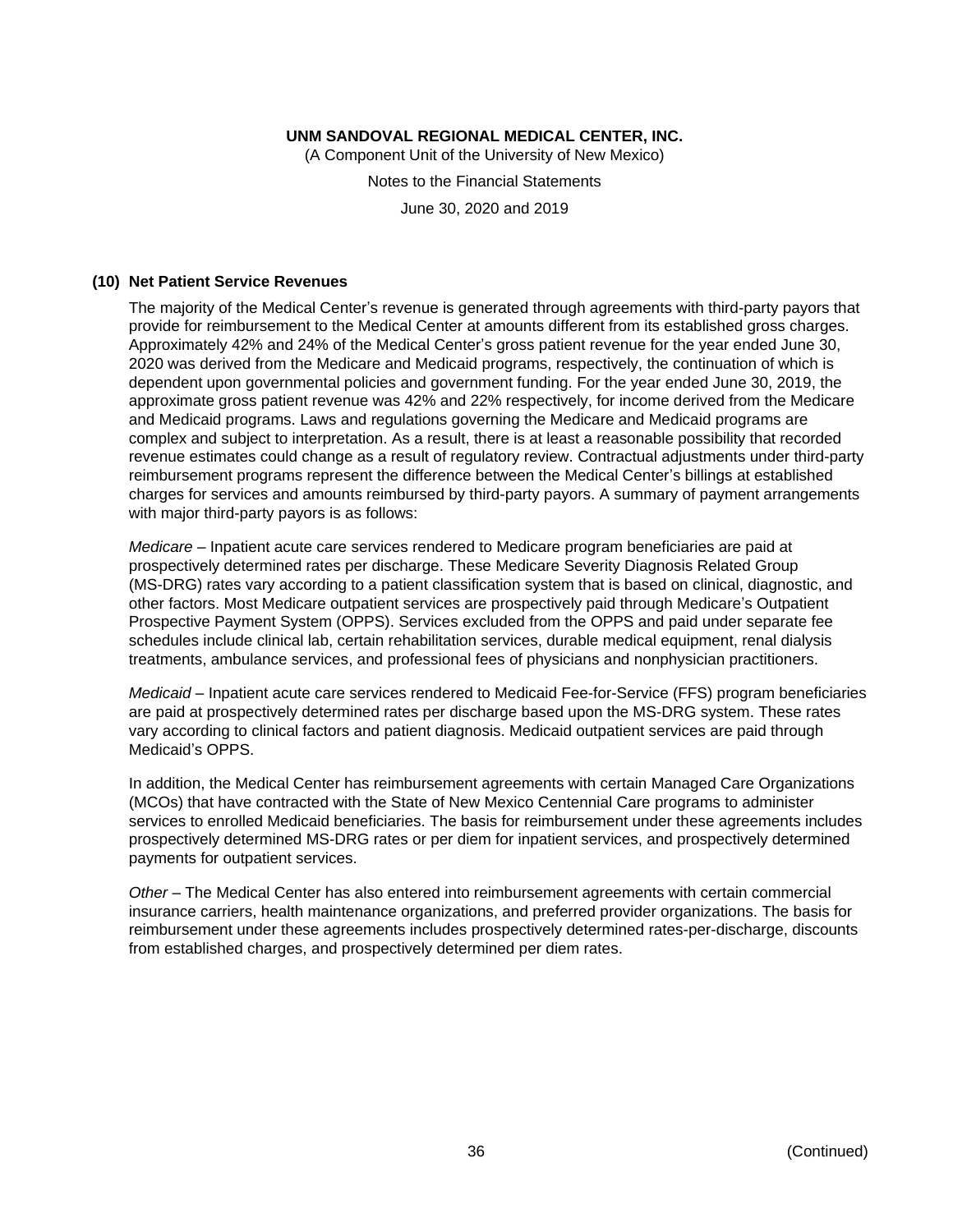(A Component Unit of the University of New Mexico)

Notes to the Financial Statements

June 30, 2020 and 2019

A summary of net patient revenues is as follows for the years ended June 30:

|                                 | 2020            | 2019            |
|---------------------------------|-----------------|-----------------|
| Charges at established rates    | 192,373,856     | 211,605,637     |
| Charity care                    | (2,006,449)     | (4,640,789)     |
| Contractual adjustments         | (110, 019, 227) | (118, 595, 220) |
| Provision for doubtful accounts | (3,894,191)     | (5,404,257)     |
| Net patient service revenues    | 76,453,989      | 82,965,371      |

#### **(11) Charity Care**

The Medical Center maintains records to identify and monitor the level of charity care it provides. These records include the amount of charges foregone for services and supplies furnished under its charity care policy. The following information measures the level of charity care provided during the years ended June 30:

|                                                               | 2020      | 2019      |
|---------------------------------------------------------------|-----------|-----------|
| Charges foregone, based on established rates                  | 2.006.449 | 4.640.789 |
| Estimated costs and expenses incurred to provide charity care | 862.773   | 1.754.218 |
| Equivalent percentage of charity care charges foregone to     |           |           |
| total gross revenue                                           | 1.0 $%$   | $2.2 \%$  |

The estimated cost of providing charity care is based on a calculation, which applies a ratio of costs to charges to the gross uncompensated charges associated with providing care to charity patients. The ratio of cost to charges is calculated based on the Medical Center's total operating expenses divided by gross patient service charges.

#### **(12) Malpractice Insurance**

Under the terms of the URPEDA, the Medical Center has governmental immunity from tort liability except as set forth in the New Mexico Tort Claims Act, Sections 41-4-1 et seq. NMSA 1978, as amended (NMTCA). In this connection, the New Mexico Legislature waived the state's and the Medical Center's immunity for tort claims arising out of negligence of Medical Center employees in the operation of its hospital, the negligent treatment of the Medical Center's patients by Medical Center employees, and the negligence of Medical Center employees in providing healthcare services. Additionally, as described below, consistent with the provisions of URPEDA, the Medical Center elected to purchase its medical malpractice, professional, and general liability coverage from the Risk Management Division of the State of New Mexico General Services Department (RMD), who administers the Public Liability Fund established under the NMTCA.

The NMTCA limits, as an integral part of this waiver of immunity, the amount of damages that can be assessed against the Medical Center on any tort claim, including medical malpractice, professional, or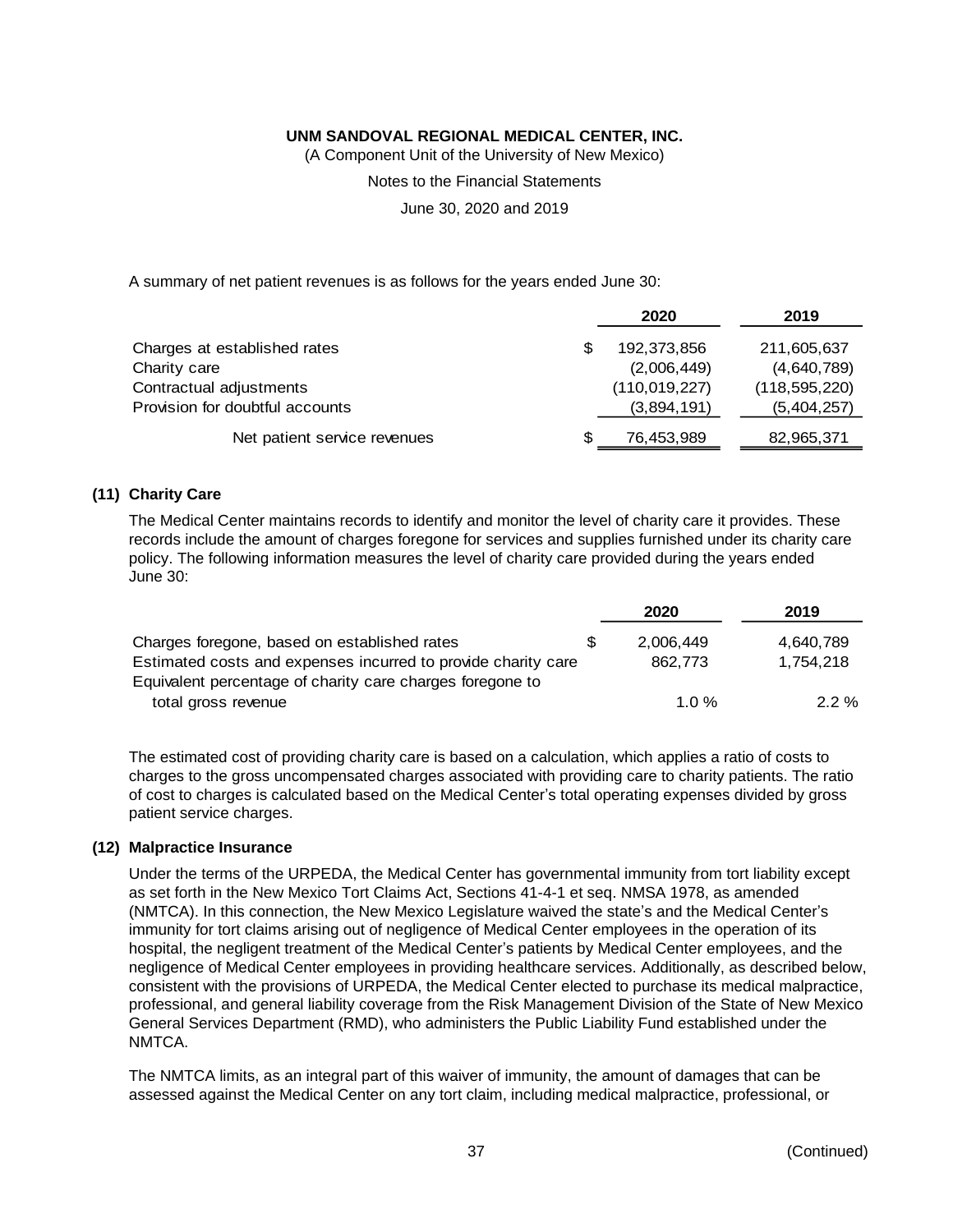(A Component Unit of the University of New Mexico)

Notes to the Financial Statements

June 30, 2020 and 2019

general liability claims. The NMTCA provides that total liability for all claims that arise out of a single occurrence shall not exceed \$750,000 set forth as follows: (a) \$200,000 for real property; (b) up to \$300,000 for past and future medical and medically related expenses; and (c) up to \$400,000 for past and future noneconomic losses (such as pain and suffering) incurred or to be incurred by the claimant. While the language of the NMTCA does not expressly provide for claims of loss of consortium, New Mexico appellate court decisions have allowed claimants to seek loss of consortium. As a result, if loss of consortium claims is presented, those claims cannot exceed \$350,000 in the aggregate. Thus, it appears that if a claim presents both direct claims and third-party claims, the maximum exposure of the Public Liability Fund and, therefore, the Medical Center, cannot exceed \$1,050,000. The NMTCA prohibits the award of punitive or exemplary damages against the Medical Center. These limitations of liability are subject to adjustment by the New Mexico Legislature.

The URPEDA authorizes URPEDA corporations to obtain their liability coverages from RMD for those torts where the legislature has waived the state's immunity up to the damages limits of the NMTCA, as described above, plus the cost incurred in defending any claims and/or lawsuits (including attorney fees and expenses), with no deductible and with no self-insured retention by the Medical Center. As stated previously, the Medical Center did elect to purchase, and did in fact purchase, its coverage-basis medical malpractice, professional, and general liability coverage from RMD. As a result of this, the Medical Center is fully covered up to the maximum liability set forth in the NMTCA for tort claims and/or lawsuits relating to medical malpractice or professional liability occurring at its hospital.

#### **(13) Related-Party Transactions**

The Medical Center is a separately incorporated but UNM-affiliated entity, which is the basis for intercompany or related-party transactions between SRMC and any UNM or UNM-affiliated entity. The clinical elements of UNM HSC are a fully integrated, academic health center and healthcare delivery system and are collectively administered as the UNM Health System. The UNM Health System consists of SRMC, UNM Hospitals, UNM Behavioral Health Operations, UNM Cancer Center, and UNM Medical Group, Inc. (UNMMG).

The Medical Center enters into intercompany transactions with UNM and other entities associated with UNM, which includes UNMH (division of UNM) and UNMMG (separately incorporated but UNM-affiliated entity). These costs include, but are not limited to, medical services, payroll and employee benefits, malpractice insurance, liability insurance, safety and risk services, and physician coverage incurred on behalf of the Medical Center. The Medical Center incurred expenses, included in total expenses in the accompanying statements of revenues, expenses, and changes in net position, related to the following entities during the years ended June 30:

|                              |   | 2020      | 2019      |
|------------------------------|---|-----------|-----------|
| UNM (excluding UNM Hospital) | S | 832.195   | 741,399   |
| <b>UNM Hospital</b>          |   | 3,144,998 | 2,712,841 |
| <b>UNM Medical Group</b>     |   | 690,840   | 399,979   |
|                              | S | 4,668,033 | 3,854,219 |
|                              |   |           |           |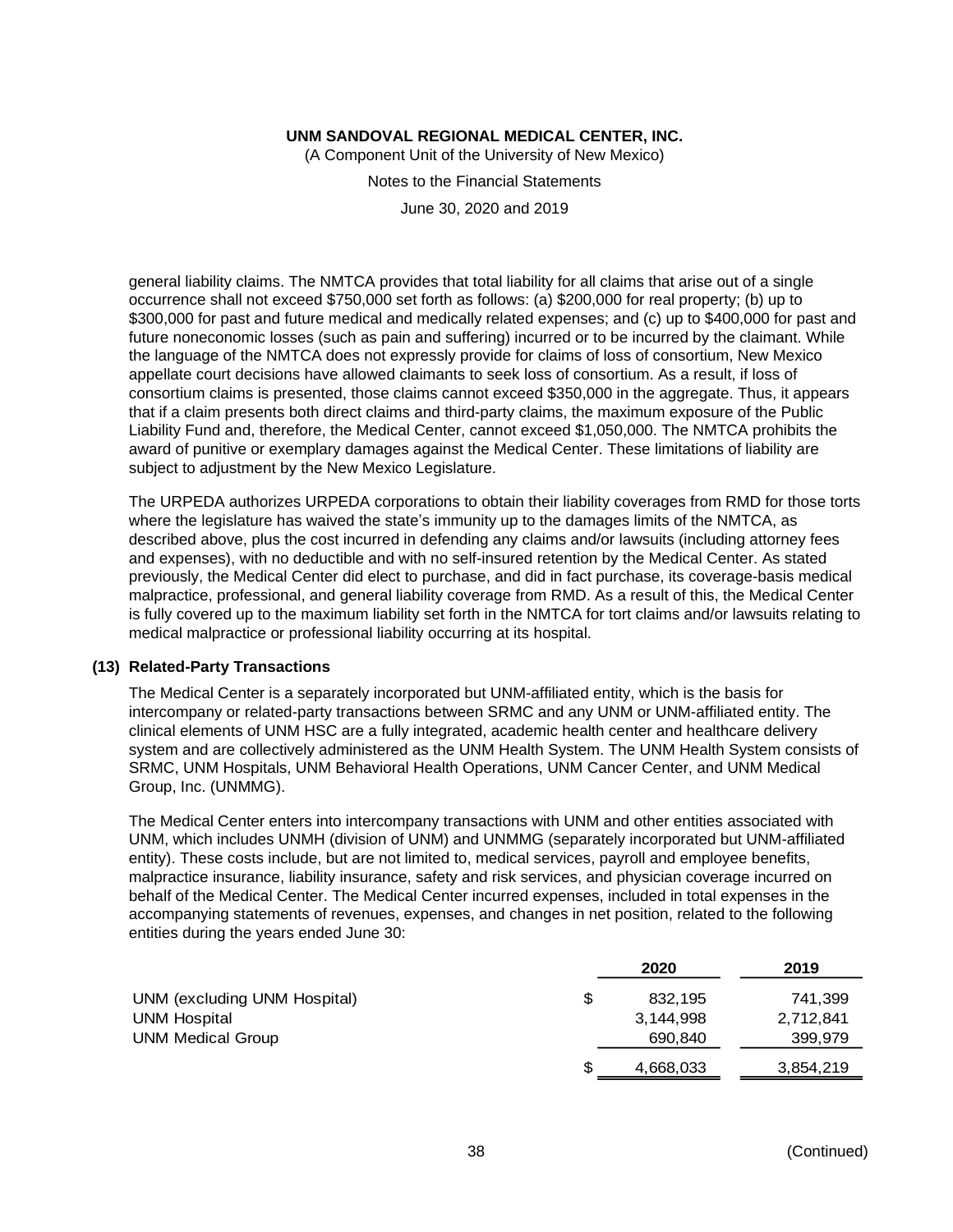(A Component Unit of the University of New Mexico)

Notes to the Financial Statements

June 30, 2020 and 2019

The statements of net position include the following payables to related parties at June 30:

|                              |     | 2020      | 2019    |
|------------------------------|-----|-----------|---------|
| UNM (excluding UNM Hospital) | S   | 246,130   | 368,563 |
| <b>UNM Hospital</b>          |     | 801,629   | 245,084 |
| <b>UNM Medical Group</b>     |     | 527,206   | 63,667  |
|                              | \$. | 1,574,965 | 677,314 |

In addition, UNMH and UNM Health System provide overhead support and some management oversight for centralized administrative personnel and support with analytics, cost reports, and audit. The support is not an incremental cost to UNMH or UNM Health System; therefore, it is not reimbursed by the Medical Center. The estimated value of the support and overhead is \$0.7 million and \$1.4 million for the years ended June 30, 2020 and 2019, respectively. The value of the support is estimated based on various units of measure that are standard to the industry's practice, such as gross revenue, FTEs, purchase orders issued, and AP invoices keyed.

The Medical Center provides medical services and leases equipment to UNM and other entities associated with UNM. SRMC receives payment from UNM HSC for services provided to UNM Health Sciences Rio Rancho campus, including building maintenance, housekeeping, and security. SRMC receives payment from UNMH for data and equipment leases, from UNMMG for collections of physician services, and from UNMH for medical services provided to UNM Care patients. The Medical Center included the following amounts in the accompanying statements of revenues, expenses, and changes in net position for services rendered during the years ended June 30:

|                              |    | 2020    | 2019      |
|------------------------------|----|---------|-----------|
| <b>UNM Hospital</b>          | \$ | 383.027 | 488,965   |
| <b>UNM Medical Group</b>     |    | 171,368 | 187,211   |
| UNM (excluding UNM Hospital) |    | 395,365 | 388,602   |
|                              | S  | 949,760 | 1,064,778 |

The statements of net position include the following receivables from related parties at June 30:

|                                                          |    | 2020             | 2019   |
|----------------------------------------------------------|----|------------------|--------|
| <b>UNM Hospital</b>                                      | \$ | 349.977          | 46,276 |
| <b>UNM Medical Group</b><br>UNM (excluding UNM Hospital) |    | 15.638<br>39,822 | 44,254 |
|                                                          |    |                  |        |
|                                                          | S  | 405,437          | 90,530 |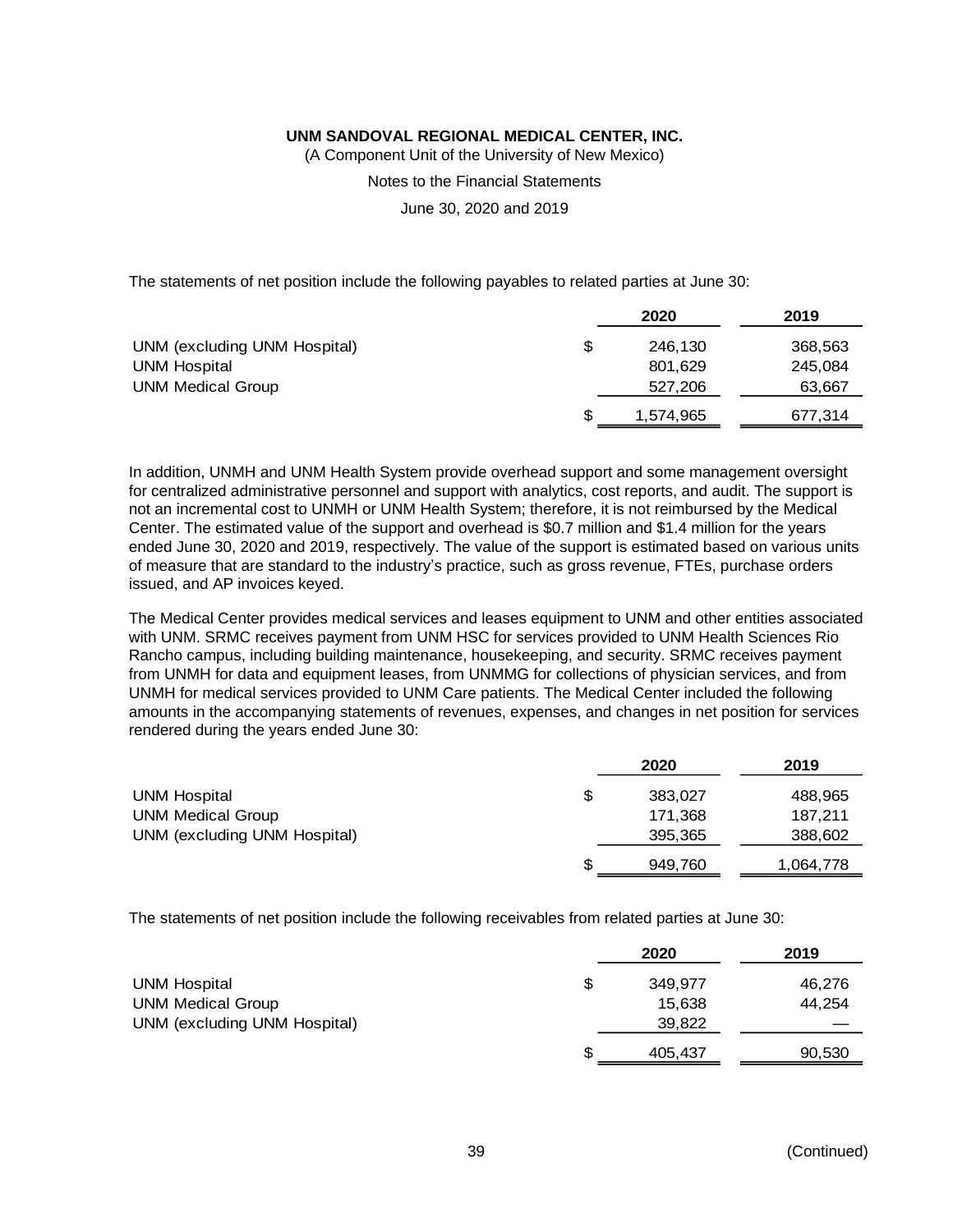(A Component Unit of the University of New Mexico)

Notes to the Financial Statements

June 30, 2020 and 2019

UNM and the Medical Center are parties to a ground lease under which the Medical Center leases approximately 18.4 acres of land from UNM. The ground lease provides for rent of \$1.00 per year for the primary and extended terms of the lease. The ground lease further provides that the primary term of the lease will be for a term of 74 years and grants the Medical Center the option to renew the lease for an extended term of 25 years.

#### **(14) Benefit Plans**

The Medical Center has a defined-contribution plan that provides retirement benefits to eligible employees. The name of the plan is UNM Sandoval Regional Medical Center 403(b) Retirement Plan (the Plan). The Plan was adopted on October 1, 2011. It is a participant-directed defined-contribution plan covering employees of the Medical Center.

Contributions to the Plan are made through employee deferrals on earned compensation. Participants may contribute, on a tax-deferred basis, up to the annual limitations as prescribed by the IRS. Participants may designate all or a portion of 403(b) elective deferral contributions as Roth elective deferral contributions. Participants may also make rollover contributions representing distributions from other qualified plans. Participants direct the investment of their contributions into various investment options offered by the Plan. The Plan currently offers various mutual funds and an insurance investment contract as investment options for participants. The Medical Center may make matching contributions equal to a percentage of participant contributions. If matching contributions are made, the percentage contributed is determined by the Medical Center. The Medical Center may also make a discretionary contribution each plan year. Contributions are subject to regulatory limitations. The expense for the Plan was \$0.9 million for each of the years ended June 30, 2020 and 2019. Total employee contributions under the Plan were \$1.6 million and \$1.5 million for the years ended June 30, 2020 and 2019, respectively.

#### **(15) Contingencies**

The Medical Center is subject to asserted and unasserted legal claims arising during the ordinary course of business. The Medical Center makes provisions for a liability when it is both probable that a liability has been incurred and the amount of the loss of liability can be reasonably estimated. Management and legal counsel periodically assess whether losses have been incurred related to pending or threatened litigation, claims, and assessments. Loss estimates are continually monitored and reviewed. While the outcome of legal claims cannot be determined at this time, management is of opinion that the liability, if any, from these actions will not have a material effect on SRMC's financial position.

#### **(16) Subsequent Events**

In July 2020, the Medical Center entered into an agreement and mortgage with KeyBank National Association to refinance the Medical Center's mortgage from an APR of 4.86**%** (3.33% net of BAB Subsidy) to an APR of 1.98%. In connection with the mortgage refinance, the Series 2010A and Series 2010B bonds will be defeased in January 2021, when they become callable. The proceeds from the Series 2010A and Series 2010B bonds, net of the original issue discount and amounts used to establish required reserve accounts, were placed in an irrevocable trust from which the remaining debt service payments for bond defeasance will be paid. In July 2020, the Medical Center was legally released from any future debt service on the defeased bonds. The Medical Center entered into this transaction to reduce mortgage interest.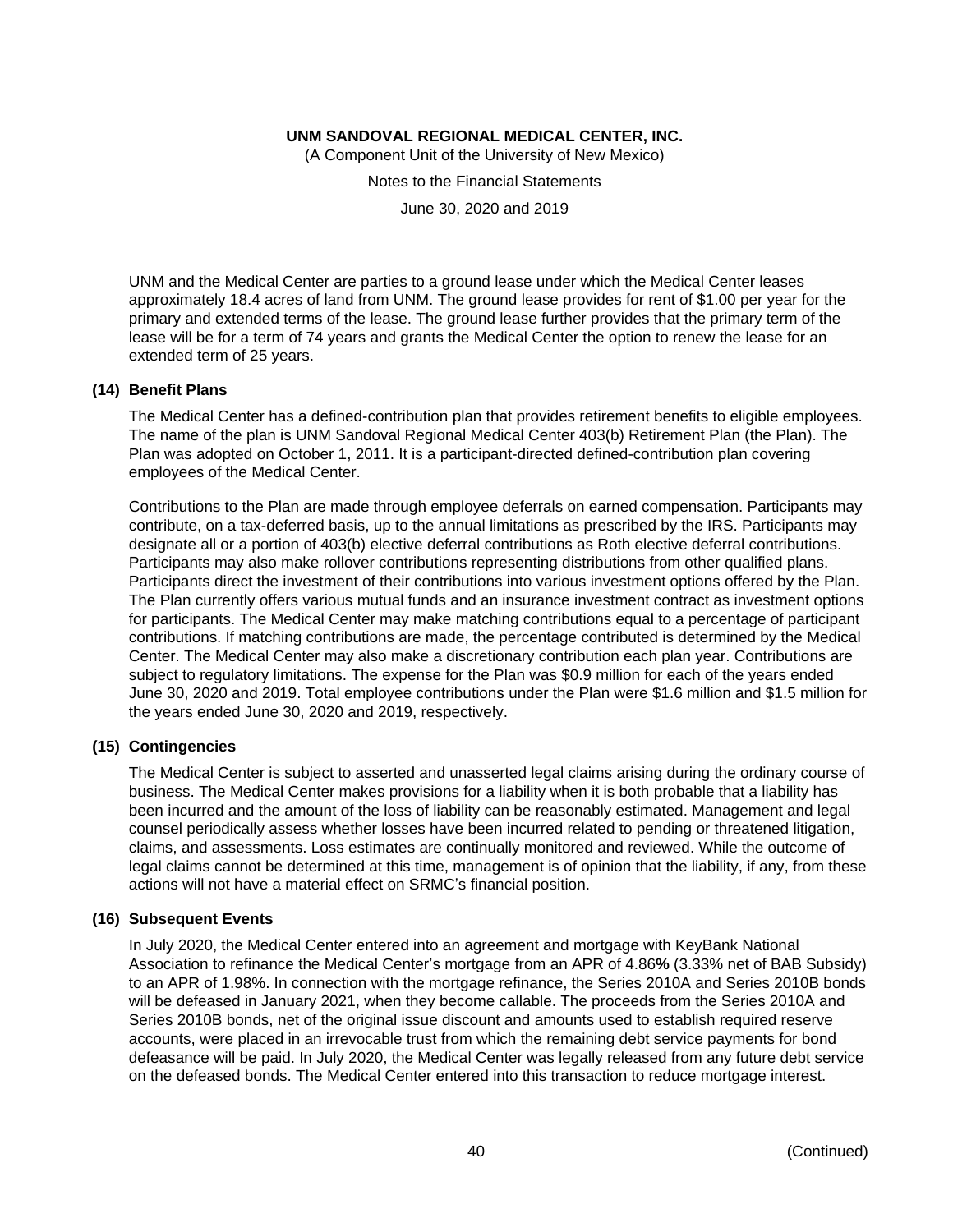(A Component Unit of the University of New Mexico)

Notes to the Financial Statements

June 30, 2020 and 2019

In July 2020, HHS announced a second round of COVID-19 High-Impact Area Targeted Distributions for hospitals that had a high number of confirmed COVID-19 positive inpatient admissions. A hospital was eligible for a distribution under this round of funding if they had a COVID-19 admission count over 160 between January 1 and June 10, 2020, or if the facility experienced an above average intensity of COVID-19 admission per bed (at least 0.54864). Hospitals were paid \$50,000 per eligible admission from January 1 through June 10. HHS also took into account previous High-Impact Area payments for those hospitals that received initial payments from this Targeted Distribution. The Medical Center received \$3.4 million from the second round of COVID-19 High-Impact Area Distributions.

On September 19, 2020, HHS released a notice to Provider Relief Fund recipients regarding post-payment reporting requirements for these grants received under the CARES Act. The notice provided substantive changes to the data elements that recipients must submit as part of the reporting process, including details regarding healthcare related expenses and lost revenues attributed to COVID-19. On October 22, 2020, HHS released further guidance, specifically revising the lost revenue calculation methodology. As of June 30, 2020, the Medical Center recognized amounts received to date and is currently evaluating the impact of the notice on reporting of grant receipts in subsequent periods. Management does not believe the application of the new guidance will have a material adverse effect on the Medical Center's financial statements.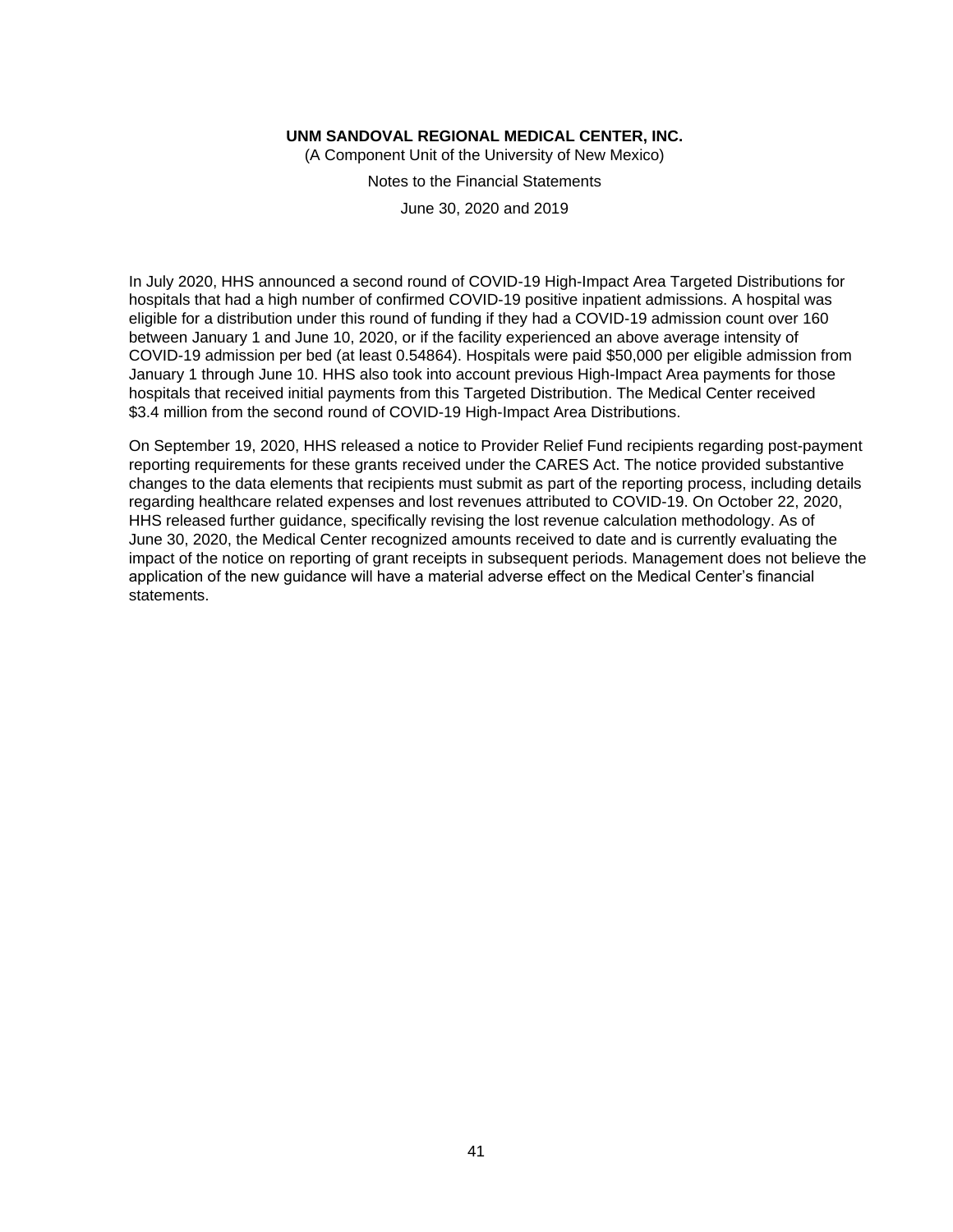

KPMG LLP Two Park Square, Suite 700 6565 Americas Parkway, N.E. Albuquerque, NM 87110-8179

## **Independent Auditors' Report on Internal Control Over Financial Reporting and on Compliance and Other Matters Based on an Audit of Financial Statements Performed in Accordance With** *Government Auditing Standards*

The Board of Directors UNM Sandoval Regional Medical Center, Inc. and Mr. Brian Colón, New Mexico State Auditor:

We have audited, in accordance with the auditing standards generally accepted in the United States of America and the standards applicable to financial audits contained in *Government Auditing Standards*, issued by the Comptroller General of the United States, the financial statements of UNM Sandoval Regional Medical Center, Inc. (the Medical Center), which comprise the statement of net position as of June 30, 2020, and the related statements of revenues, expenses, and changes in net position, and cash flows for the year then ended, and the related notes to the financial statements, and have issued our report thereon dated December 8, 2020.

## *Internal Control Over Financial Reporting*

In planning and performing our audit of the financial statements, we considered the Medical Center's internal control over financial reporting (internal control) to determine the audit procedures that are appropriate in the circumstances for the purpose of expressing our opinion on the financial statements, but not for the purpose of expressing an opinion on the effectiveness of the Medical Center's internal control. Accordingly, we do not express an opinion on the effectiveness of the Medical Center's internal control.

A deficiency in internal control exists when the design or operation of a control does not allow management or employees, in the normal course of performing their assigned functions, to prevent, or detect and correct, misstatements on a timely basis. A material weakness is a deficiency, or a combination of deficiencies, in internal control, such that there is a reasonable possibility that a material misstatement of the entity's financial statements will not be prevented, or detected and corrected on a timely basis. A significant deficiency is a deficiency, or a combination of deficiencies, in internal control that is less severe than a material weakness, yet important enough to merit attention by those charged with governance.

Our consideration of internal control was for the limited purpose described in the first paragraph of this section and was not designed to identify all deficiencies in internal control that might be material weaknesses or significant deficiencies. Given these limitations, during our audit we did not identify any deficiencies in internal control that we consider to be material weaknesses. However, material weaknesses may exist that have not been identified.

#### *Compliance and Other Matters*

As part of obtaining reasonable assurance about whether the Medical Center's financial statements are free from material misstatement, we performed tests of its compliance with certain provisions of laws, regulations, contracts, and grant agreements, noncompliance with which could have a direct and material effect on the determination of financial statement amounts. However, providing an opinion on compliance with those provisions was not an objective of our audit, and accordingly, we do not express such an opinion. The results of our tests disclosed no instances of noncompliance or other matters that are required to be reported under *Government Auditing Standards*. We note a certain matter that is required to be reported per Section 12-6-5 NMSA 1978 that we have described in the accompanying schedule of findings and responses as item 2020-001.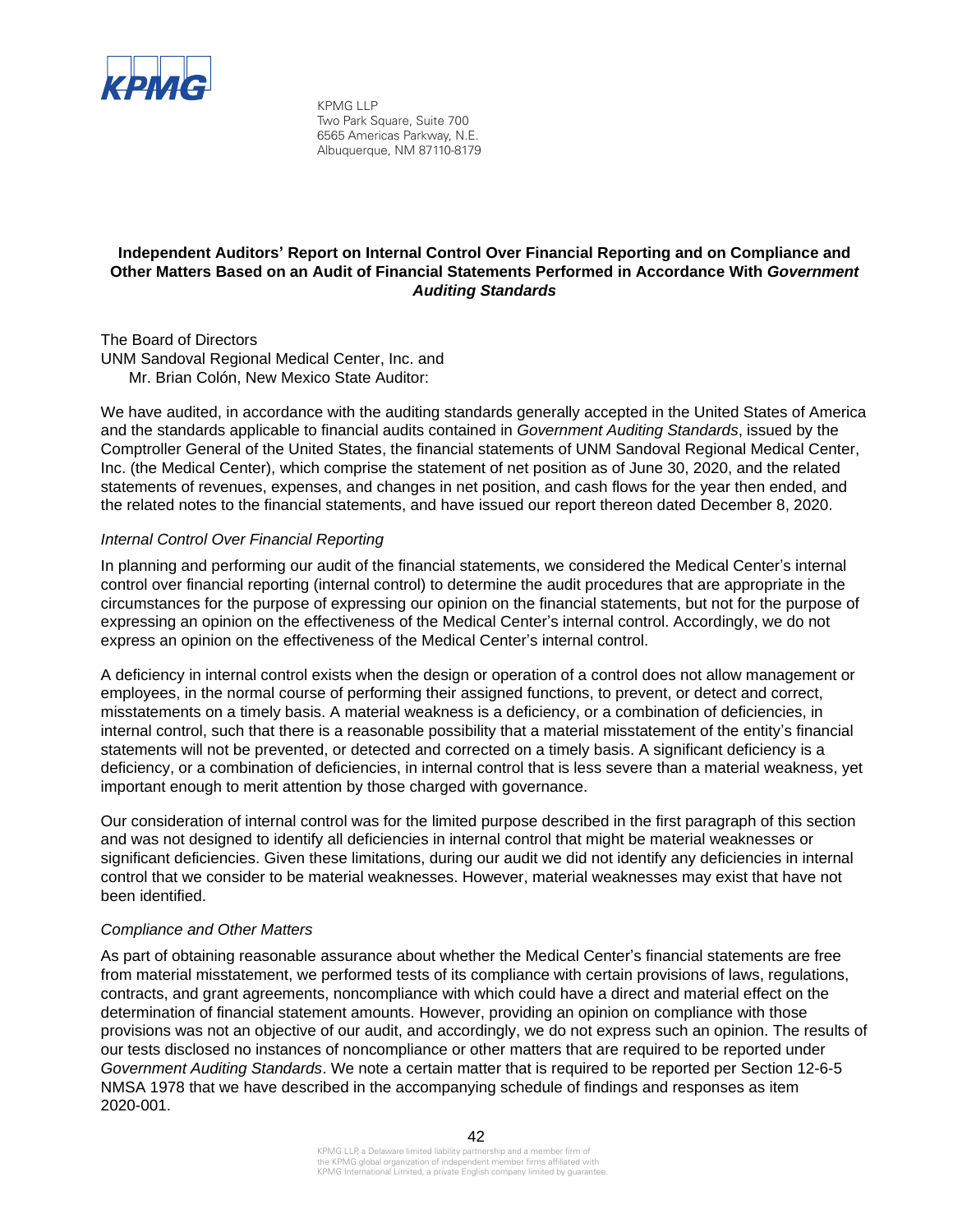

## *The Medical Center's Response to Finding*

The Medical Center's response to the finding identified in our audit is described in the accompanying schedule of findings and responses. The Medical Center's response was not subjected to the auditing procedures applied in the audit of the financial statements and, accordingly, we express no opinion on the response.

#### *Purpose of this Report*

The purpose of this report is solely to describe the scope of our testing of internal control and compliance and the results of that testing, and not to provide an opinion on the effectiveness of the Medical Center's internal control or on compliance. This report is an integral part of an audit performed in accordance with *Government Auditing Standards* in considering the Medical Center's internal control and compliance. Accordingly, this communication is not suitable for any other purpose.



Albuquerque, New Mexico December 8, 2020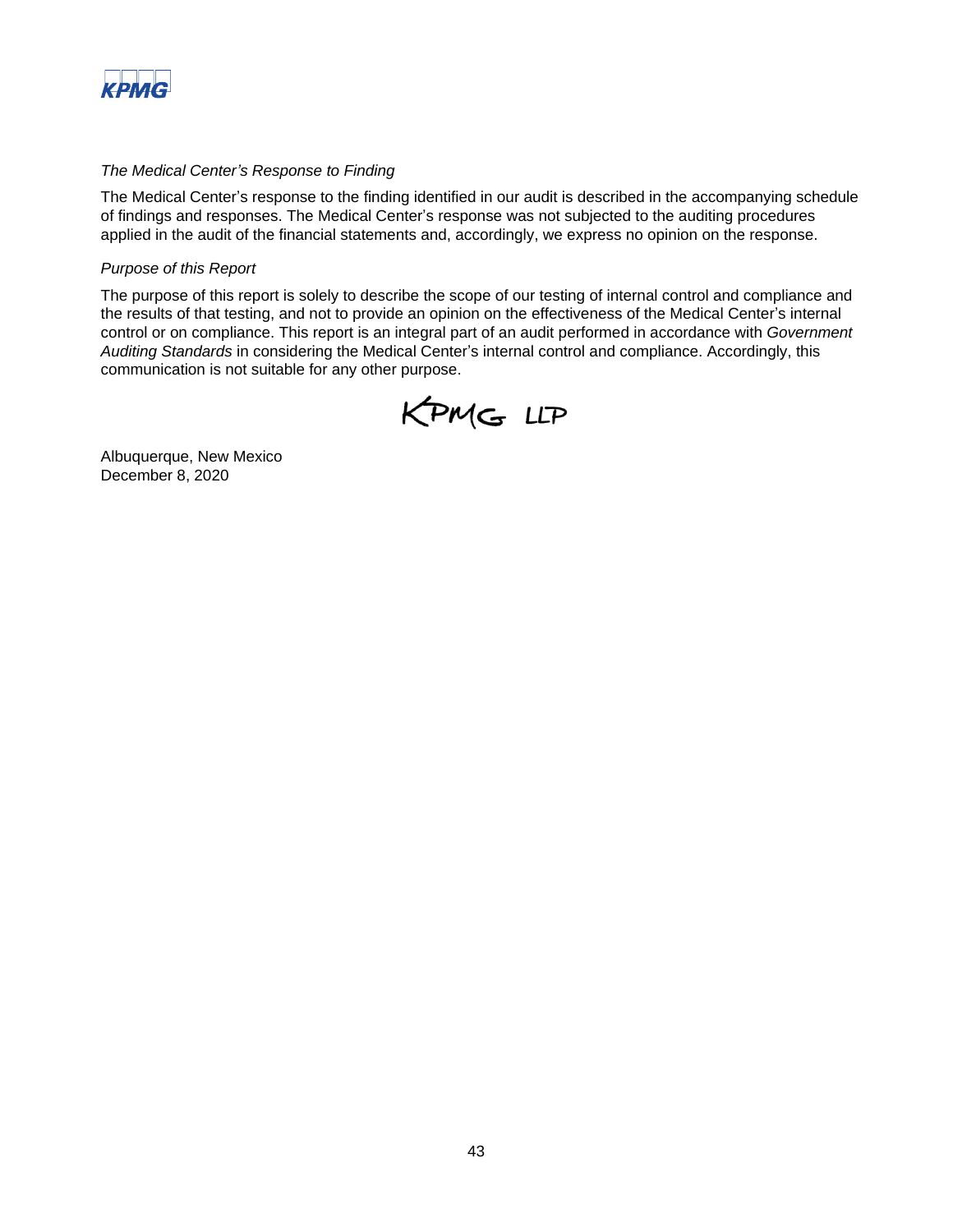(A Component Unit of the University of New Mexico) Summary of Audit Results June 30, 2020

**Type of auditor report issued:** Unmodified opinion

## **Fiscal year 2020 findings and responses:**

Material weaknesses: No matters to report

Significant deficiencies: No matters to report

Material noncompliance: No matters to report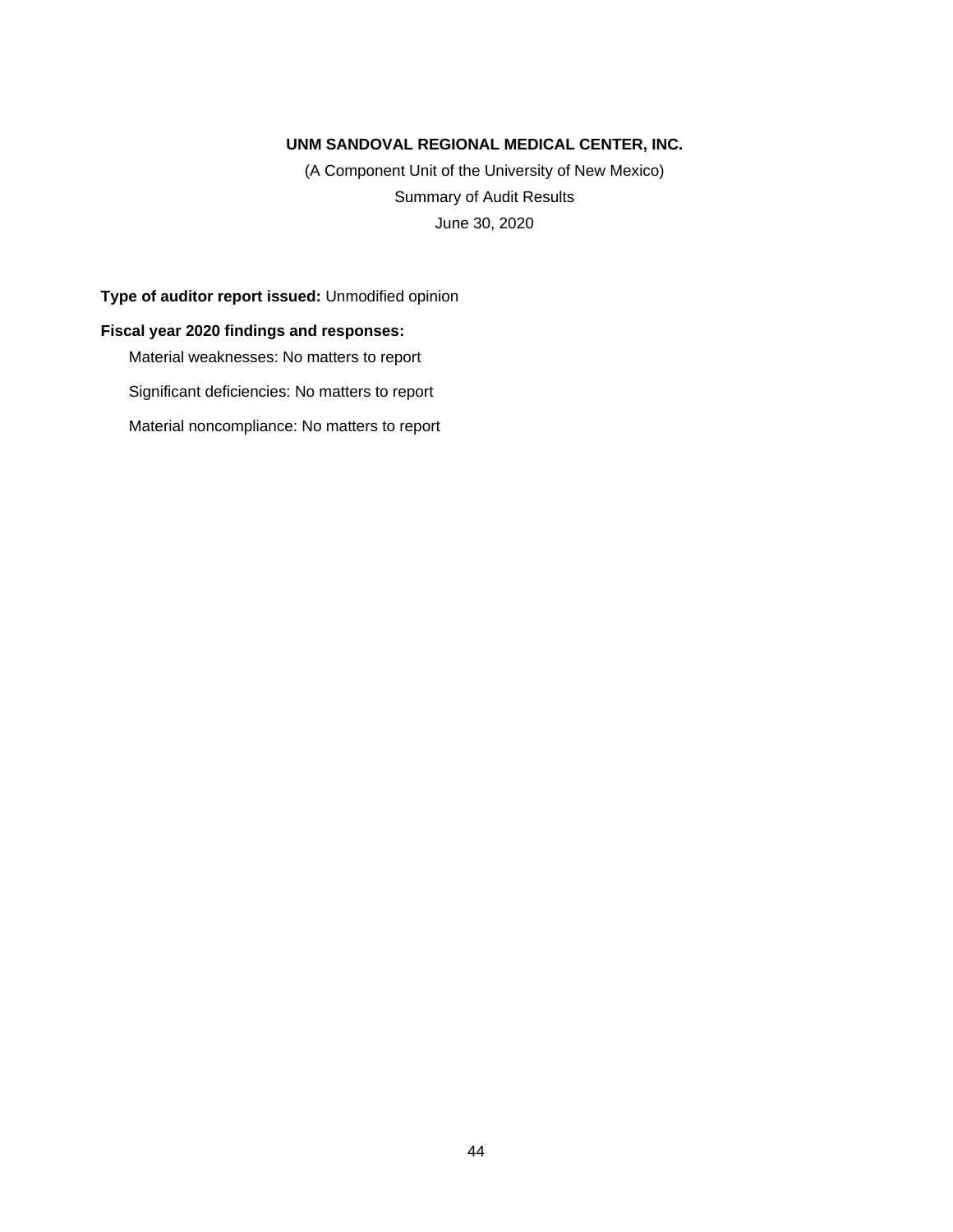(A Component Unit of the University of New Mexico) Schedule of Findings and Responses June 30, 2020

## **Other Findings as Required by Section 12-6-5 NMSA 1978**

#### **2020-001. User Access Review – Other Matter**

*Condition*

Our testwork revealed that controls over user access reviews are not operating effectively.

This was validated in the following:

- We noted one terminated user in the Soarian application that had their access inappropriately re-enabled after their termination date. Management provided evidence that normal protocols were followed for terminating users prior to the inappropriate re-enablement. However, the system host was unable to produce a security report showing the users with re-enabled accounts to determine how this specific account was re-enabled.
- For all in-scope systems (Cerner, Soarian, and Lawson), lookback procedures were not completed after the user access reviews for the individuals identified for access change (termination, user change, etc.) to determine whether the user(s) performed any inappropriate activity from the time the applicable change noted/requested to the time they were removed from the application.
- For the Cerner application April 2020 user access review, we noted that a number of accounts were verified, however, there was no documented review of the appropriateness/completeness of the accounts (determine whether they are terminated or no longer required access, etc.) performed for the period.
- For the Lawson application, the user access review was not fully completed for the February 2020 period. The listing was reviewed, however, there was no documentation to evidence the accounts requiring modifications (if any) for the period under review or those modifications being completed.

#### *Criteria*

The entity's system processes, records, and stores information that is vital to its daily operations and certain systems contain protected health information of its patients. It is critical that access to this system is properly maintained to prevent inappropriate transactions from occurring, data from being lost, and protected health information from being released. The entity has a formal policy to periodically review user access to ensure active employees have the proper level of access in the applicable systems and that terminated employees have been timely deactivated. Based on industry standards, the appropriate disabling of access within IT systems would occur within a reasonable time, or five working days of termination.

#### *Effect*

There is an increased risk that a terminated or unauthorized employee has continued access to IT systems and the data contained therein subsequent to termination or change of employment terms or responsibilities, potentially resulting in a breach of data or protected health information.

#### *Cause*

The user access review process was not operating effectively and aspects of its performance could not be evidenced through documentation retained.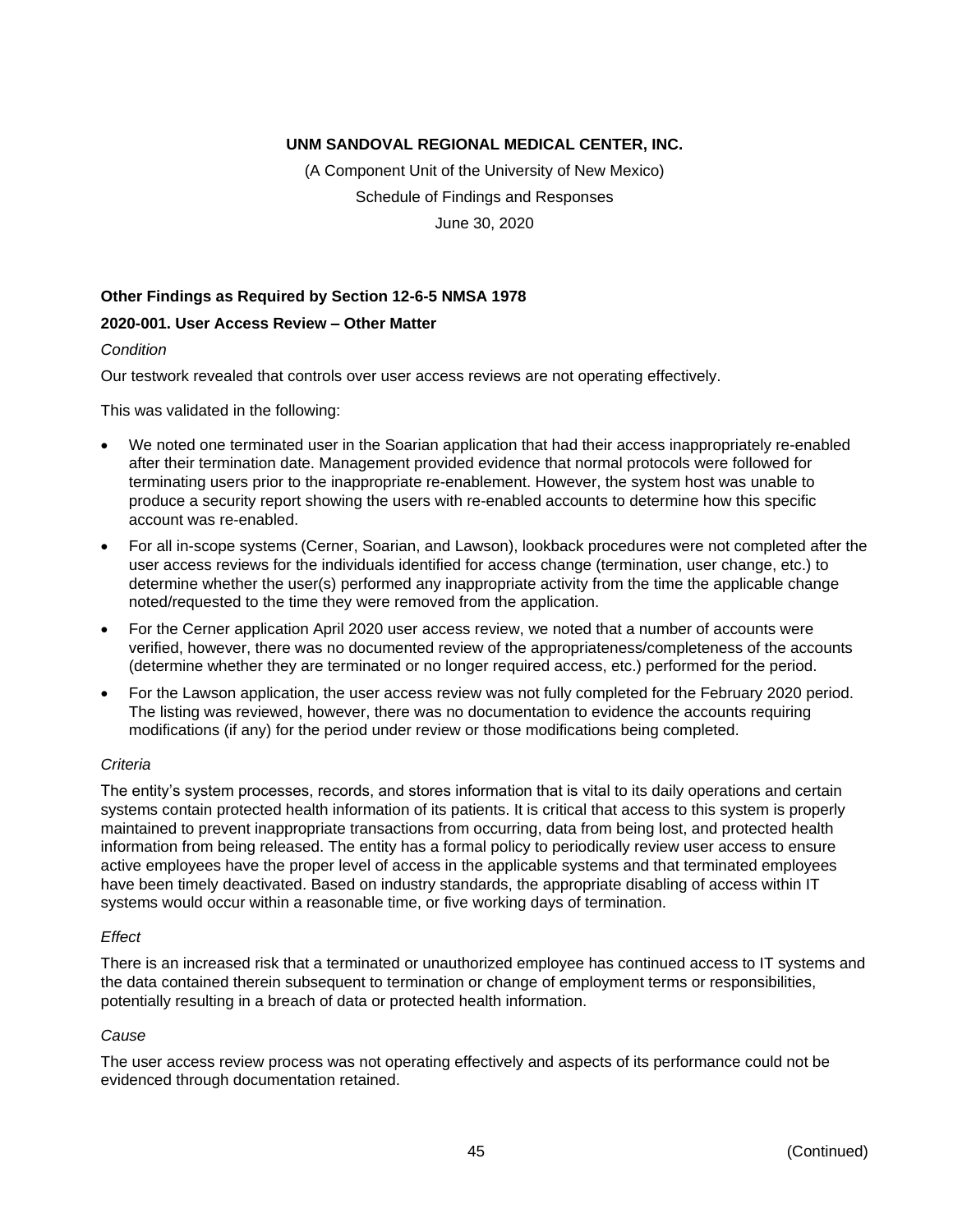(A Component Unit of the University of New Mexico) Schedule of Findings and Responses June 30, 2020

#### *Recommendation*

We recommend that the disabling of user access within IT systems should take place within a reasonable time, or five working days of termination of employment. Management should continue to enhance its review of user access, which should occur periodically during the year.

A departmental manager or individual responsible for the functional data should perform the user access review. Evidence of the performance of the review, including remedial action taken, should be maintained.

#### *Management Response*

The processes of UNM Health System agree with the expectation of account disabling within 5 business days of termination. Information Technology departments have instituted daily automated reporting from the Health System Human Resources systems to notify if an employee has been termed in the system. Quarterly account reviews have been scheduled to determine if the disable process was completed successfully, and to identify if any HR records were changed from Active with a backdated termination date that is not picked up on the daily reports.

Account review processes for the different UNM Health System departments will be reviewed and updated to include retention of finding, action taken, and retention of the quarterly reviews for documentation purposes.

Additionally, the creation and implementation of a monthly listing of terminated employees will be created and provided to the Health System Management over each system to verify the termination and processing has been completed by the personnel tasked with account disabling.

The Chief Information Officer will be responsible for the corrective action plan, with a completion date of March 31, 2021.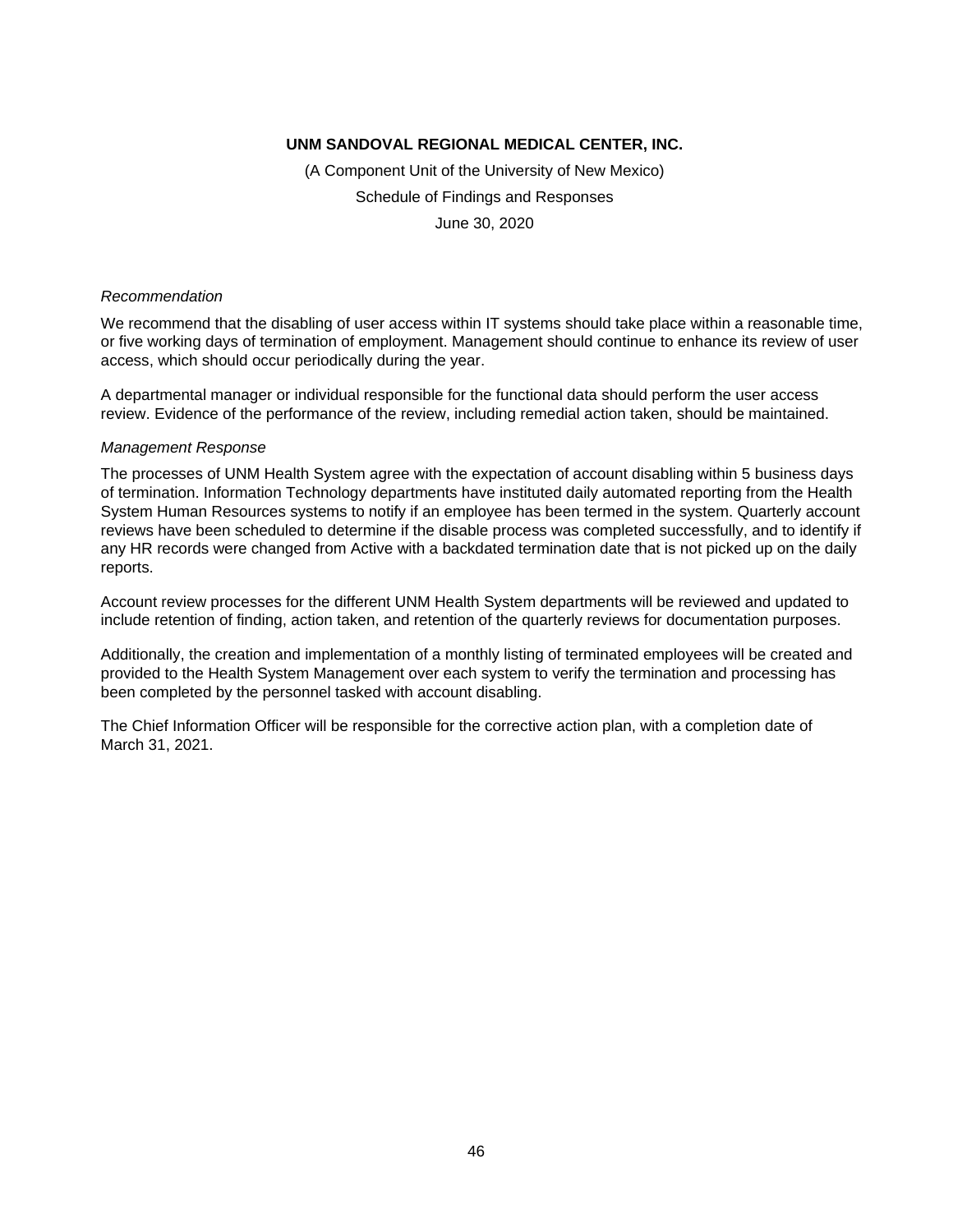(A Component Unit of the University of New Mexico) Summary Schedule of Prior Audit Findings June 30, 2020

**Finding 2019-001. Related-Party Transaction Policies and Procedures – Other Matter** Current Status: Resolved

**Finding 2019-002. Charity Care – Other Matter** Current Status: Resolved